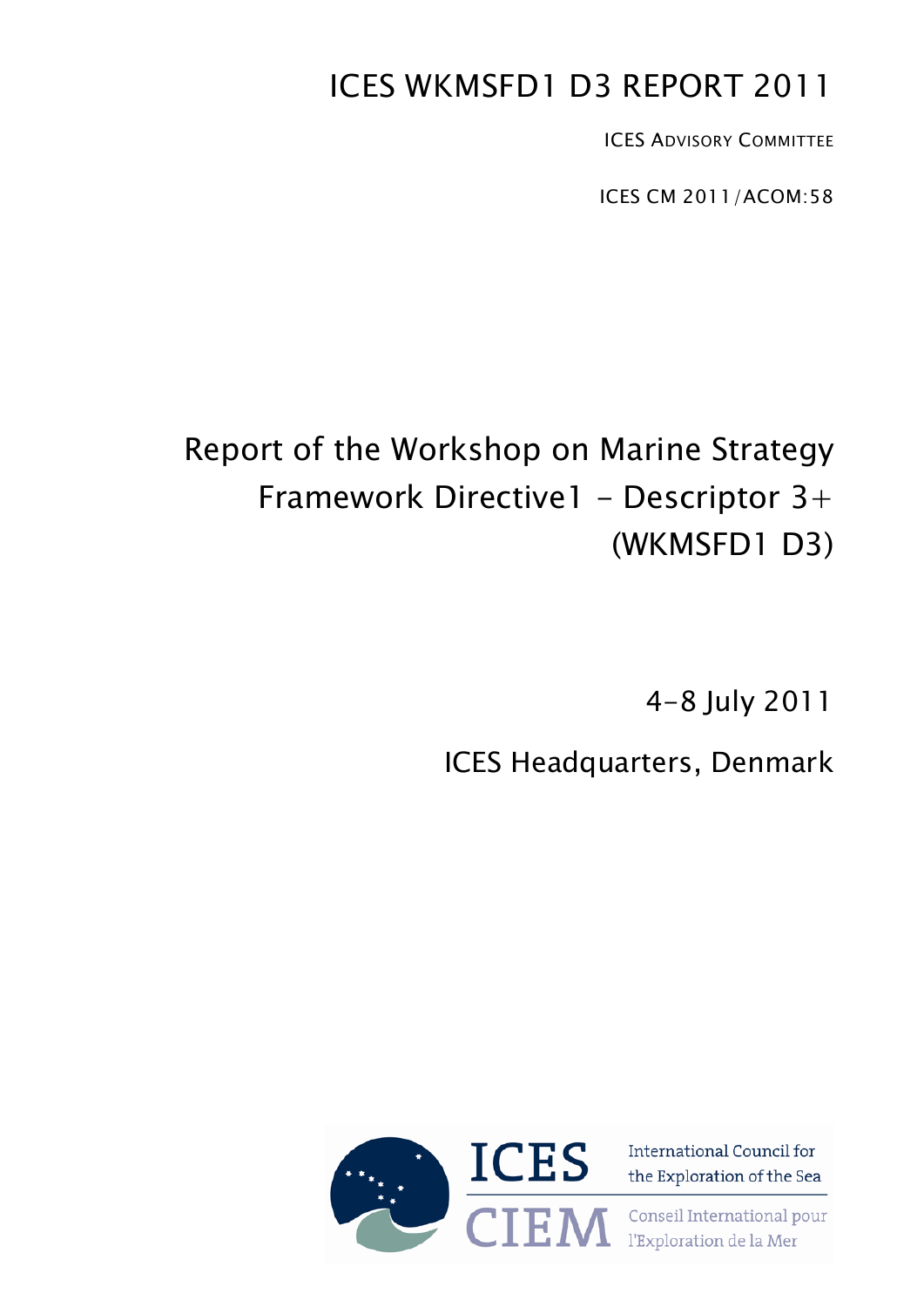## **International Council for the Exploration of the Sea Conseil International pour l'Exploration de la Mer**

H. C. Andersens Boulevard 44–46 DK-1553 Copenhagen V Denmark Telephone (+45) 33 38 67 00 Telefax (+45) 33 93 42 15 www.ices.dk info@ices.dk

Recommended format for purposes of citation:

ICES. 2011. Report of the Workshop on Marine Strategy Framework Directive1 - Descriptor 3+ (WKMSFD1 D3), 4-8 July 2011, ICES Headquarters, Denmark. ICES CM 2011/ACOM:58. 44 pp.

For permission to reproduce material from this publication, please apply to the General Secretary.

The document is a report of an Expert Group under the auspices of the International Council for the Exploration of the Sea and does not necessarily represent the views of the Council.

© 2011 International Council for the Exploration of the Sea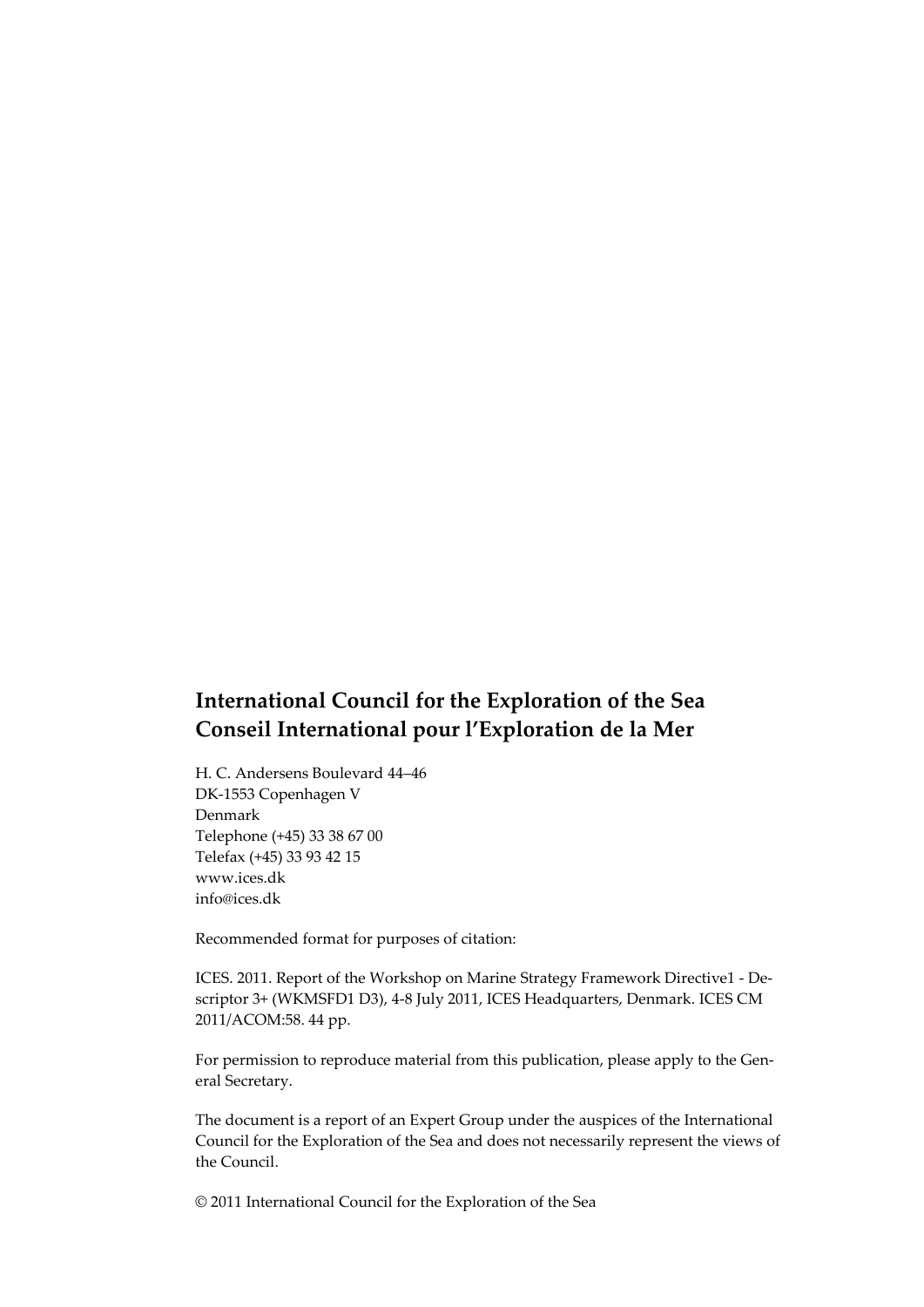## Contents

| 2<br>3<br>3.1<br>3.1.1<br>3.2<br>3.2.3<br>4<br>4.1<br>4.1.1<br>4.1.2<br>Proportion of fish larger than the mean size of first sexual<br>4.1.3 |
|-----------------------------------------------------------------------------------------------------------------------------------------------|
|                                                                                                                                               |
|                                                                                                                                               |
|                                                                                                                                               |
|                                                                                                                                               |
|                                                                                                                                               |
|                                                                                                                                               |
|                                                                                                                                               |
|                                                                                                                                               |
|                                                                                                                                               |
|                                                                                                                                               |
|                                                                                                                                               |
|                                                                                                                                               |
|                                                                                                                                               |
|                                                                                                                                               |
|                                                                                                                                               |
|                                                                                                                                               |
| 4.1.4 Mean maximum length across all species found in research                                                                                |
|                                                                                                                                               |
| 95% percentile of the fish length distribution observed in<br>4.1.5                                                                           |
|                                                                                                                                               |
| 4.1.6                                                                                                                                         |
| 4.2                                                                                                                                           |
|                                                                                                                                               |
|                                                                                                                                               |
| 4.2.3                                                                                                                                         |
|                                                                                                                                               |
| 5                                                                                                                                             |
| 5.1                                                                                                                                           |
| 5.2                                                                                                                                           |
| 5.2.1                                                                                                                                         |
| 5.2.2                                                                                                                                         |
| 5.2.3                                                                                                                                         |
|                                                                                                                                               |
| 6                                                                                                                                             |
| 7                                                                                                                                             |
|                                                                                                                                               |
|                                                                                                                                               |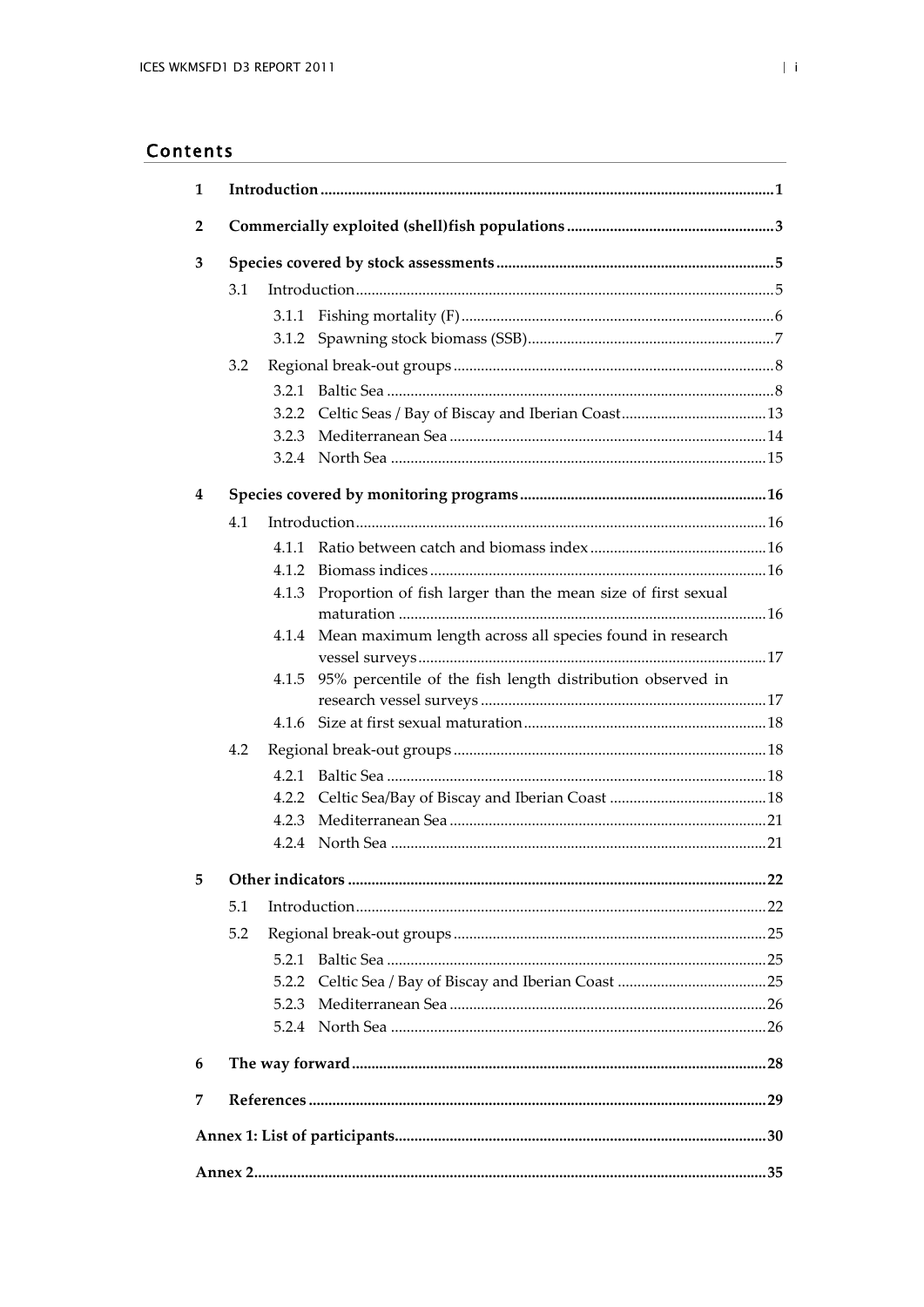## <span id="page-3-0"></span>1 Introduction

This is a short report of the first workshop in a process leading to a technical/scientific ICES report aiming to support EU Member States (MS) in the implementation of the Marine Strategy Framework Directive (MSFD). The process will focus on Descriptor 3 (D3), commercially exploited fish and shellfish, but fisheries-related information relevant for the other Descriptors will also be identified and reported on. The work is led by a small Core Group of experts and, outputs of this and a second workshop involving regional case studies undertaken by the Core Group, will be used in preparing a final report. The final report will describe the process, assessment methodologies and the key issues and decisions, as well as their implications for defining GES and environmental targets and indicators for D3.

ICES is undertaking this work on its own initiative. The output will not be ICES advice but, based on the best data and science available to ICES, will show worked examples on how the requirements of the MSFD with respect to D3 can be fulfilled. The final report will be prepared by the Core Group.

The first workshop was attended by 34 participants representing 12 countries and the European Commission (EC), the European Environment Agency (EEA), the Joint Research Centre (JRC) and the Regional Seas Conventions (RSC), HELCOM and OSPAR. One NGO was also represented. A list of participants is provided in Annex 1.

The objective of the first Workshop was to scope the relevant approaches and concepts in relation to D3. In addition, it initiated discussions and considered the relevance of using fisheries data, surveys and science when assessing the status of other descriptors, in particular D1, D4 and D6, in relation to GES.

The terms of Reference (ToRs) were:

- Review how assessments, indicators and targets based on the best available science can be developed regarding MSFD Descriptor 3 on a regional seas basis;
	- Identify which fish stocks come under the scope of Descriptor 3
	- Select an assessment scale for each stock identified
	- For these stocks, prepare an initial assessment as described in the MSFD Directive § 8
	- Referring to the initial assessment propose a set of characteristics for good environmental status (GES) based on Descriptor 3 as described in the MSFD Directive § 9. This will include consideration and advice on how to aggregate indicators.
	- Referring to the initial assessment, propose a comprehensive set of environmental targets related to the indicators set out in the Commission Decision and as described in the MSFD Directive § 10
- Review how fisheries and fish community data such as those collected through the Data Collection Framework (DCF) including the fisheries ecosystem impact indicators of the DCF can contribute to assessments and indicators for other MSFD Descriptors on a regional basis, notably Descriptors 1, 4 and 6.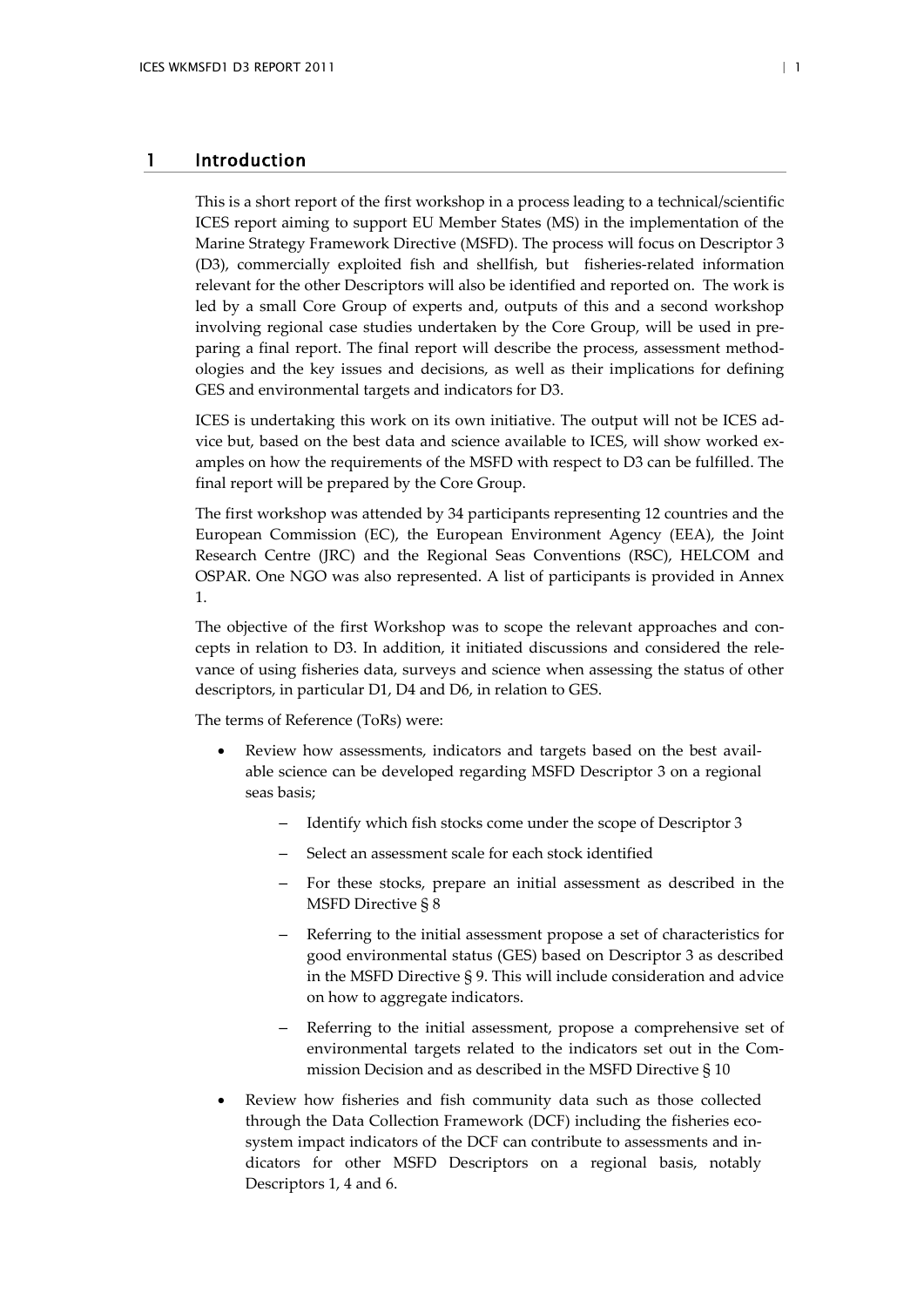• Propose a core set of indicators which other users could use to report on fisheries. The set of indicators will be used by ICES for the annual reporting but may also serve the purposes of the DCF Appendix XIII, EEA and Eurostat.

The regional case studies are for the purpose of testing concepts, identifying gaps in data and knowledge, identifying the important decisions and the implication of different options and to document this in the form of guidance. This will be provided to MSs, RSCs and the EC as independent scientific support from ICES.

The EC reiterated that it is the responsibility of the MSs to define and achieve GES and that this should be co-ordinated through the Regional Seas Conventions. They recognised that ICES is providing scientific support on how to do this for commercial fish stocks and pointed out that we are embarking on a significant task and we will learn by doing. It might not be perfect the first time but this will improve during subsequent iterations. It was also pointed out that the Commission Decision 2010/477/EU is guidance and if there are justifiable reasons for a member state not using the indicators or modifying them or using new ones then that is acceptable but should be documented.

It is important not to stall the process on the grounds of lack of data. Gaps in the data should be identified and progressively filled in subsequent iterations of the MSFD process. For the moment we should use whatever appropriate information is available. The approach is designed to accommodate and should allow the assessment of stocks in both data rich and data poor regions. At present there appears to be about 2/3 of the stocks in the different ICES regions that are not subject to full assessments which may necessitate the use of proxies for the reference levels or the secondary indicators. However any assessment information that is used to give ICES advice should be used.

This report is intended as a summary progress report to identify the issues raised and discussed in the Workshop, the information provided in the presentations and the agreed roadmap for the ICES Core Group work.

The final report will be prepared by the Core Group after the next Workshop, 5-7 October 2011. This will include the scientific guidance developed during the case studies. This report closely follows the structure of the meeting. Following presentations and discussions on the overarching topics such as selection criteria for species, indicators and reference points for both assessed and non assessed species and on other fisheries ecosystem indicators, a number of subgroups were formed to consider region-specific issues and to develop detailed workplans for each region. The regional breakout groups covered:

- Baltic Sea;
- Celtic Sea and Bay of Biscay-Iberian Coast;
- Mediterranean Sea;
- North Sea;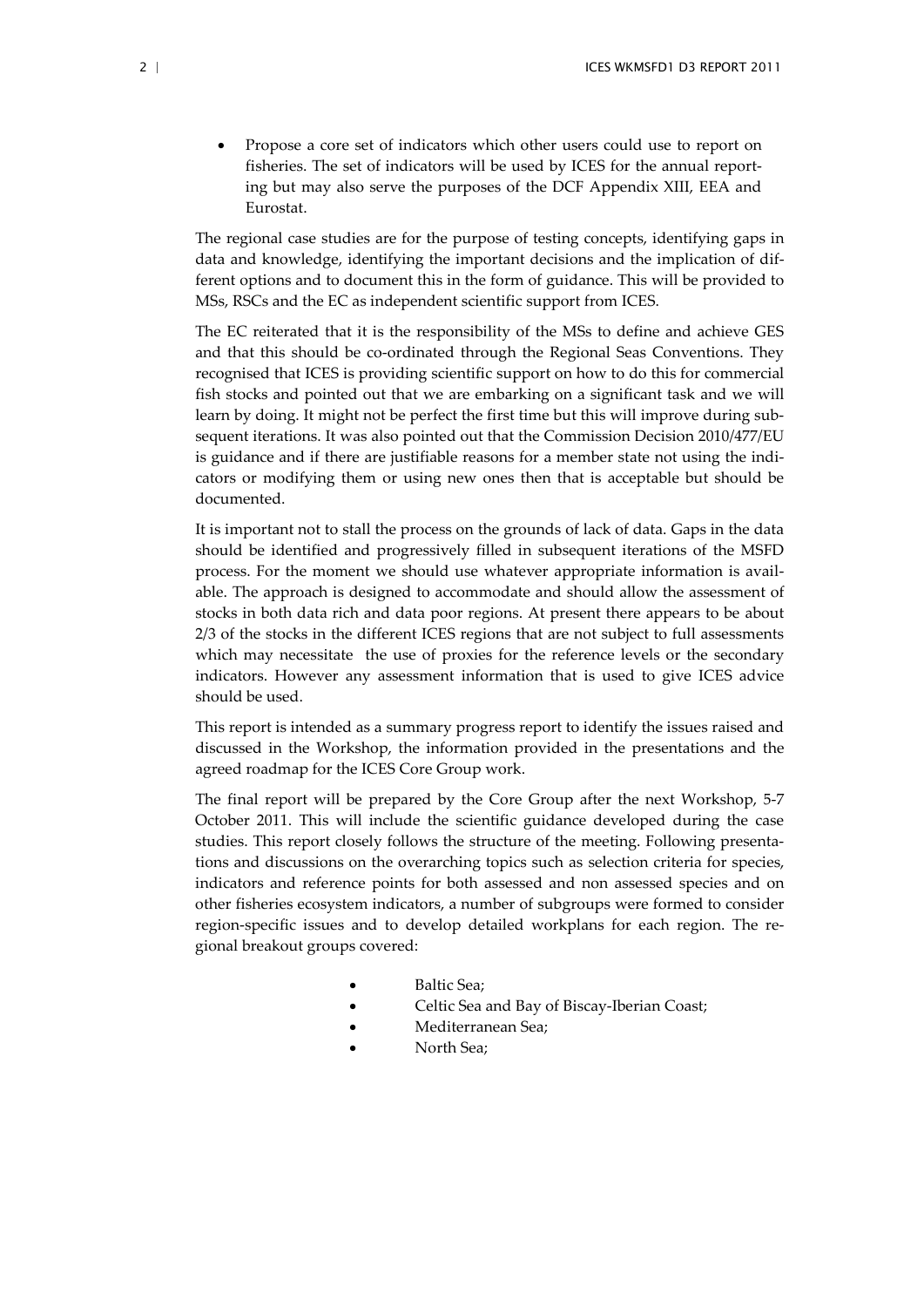## <span id="page-5-0"></span>2 Commercially exploited (shell)fish populations

The first issue to be addressed is what are considered the commercially exploited (shell)fish populations for each MSFD (sub)region. The main criterion for inclusion of populations should be based on their contribution to commercial landings in each (sub)region. For this several sources were considered and the FAO Fishstat database was chosen as probably being the most comprehensive, covering all (sub)regions. However, other candidates can still be suggested if considered to be better sources of information.

One possible candidate is the DCF (see Appendix VII Commission Decision 2008/949) where the following species groups are considered: 1) Species that drive the international management process including species under EU management plans or EU recovery plans; 2) Other internationally regulated species and major noninternationally regulated by-catch species; 3) All other by-catch (fish and shellfish) species. However, this is still not comprehensive and not based on the actual logbook information. Fishstat is based on this information and probably provides a more consistent and longer-term source of information as the DCF may be modified and has only recently become established.

The following issues need to be considered:

- Choosing the appropriate areas to extract data from the database for each (sub)region. The use of different regional boundaries is an issue. The ICES Data Centre gave a brief presentation on the ICES EcoRegions and the MSFD regions and work by the EEA and ICES on defining the MSFD regions. This is current being discussed by the EEA and MSs and the latest draft was presented. This should be the basis for the selection of stocks for assessment in each region and as such should become available as soon as possible. The Fishstat and ICES assessment areas need to be mapped against these MSFD (sub)regions.
- Threshold for inclusion of species. There was a discussion on how species could be selected for the assessment under MSFD descriptor 3. One suggestion was to consider all species that contributed more than a specific threshold. Initially 1% of the landings was suggested. However, for the Baltic it was decided to use 0.1% as the threshold in order to include salmon which is considered an important commercial species but which contributes less than 1% to the landings. It was also pointed out that the relative contribution of pelagic/demersal/benthic species would change as you increase the number of species. Whatever the threshold chosen, it is important that the list is comprehensive and includes most of the landings in the region. Whether this should be >99%, > 95% or even 90% should be decided. In practice it may turn out that for part of those species no information is available. The minimum proportion of the landings that need to be covered by stocks for which information exists is another decision issue that needs to be discussed.
- It could be relevant to distinguish different categories for which to determine the relative proportions, e.g. pelagic, demersal and benthic, so as to avoid important species of a relatively small category falling below the threshold due to high catches of species in another category.
- There is the possibility for other (e.g. socio-economic) considerations than the suggested weight of landings for inclusion of a particular species. The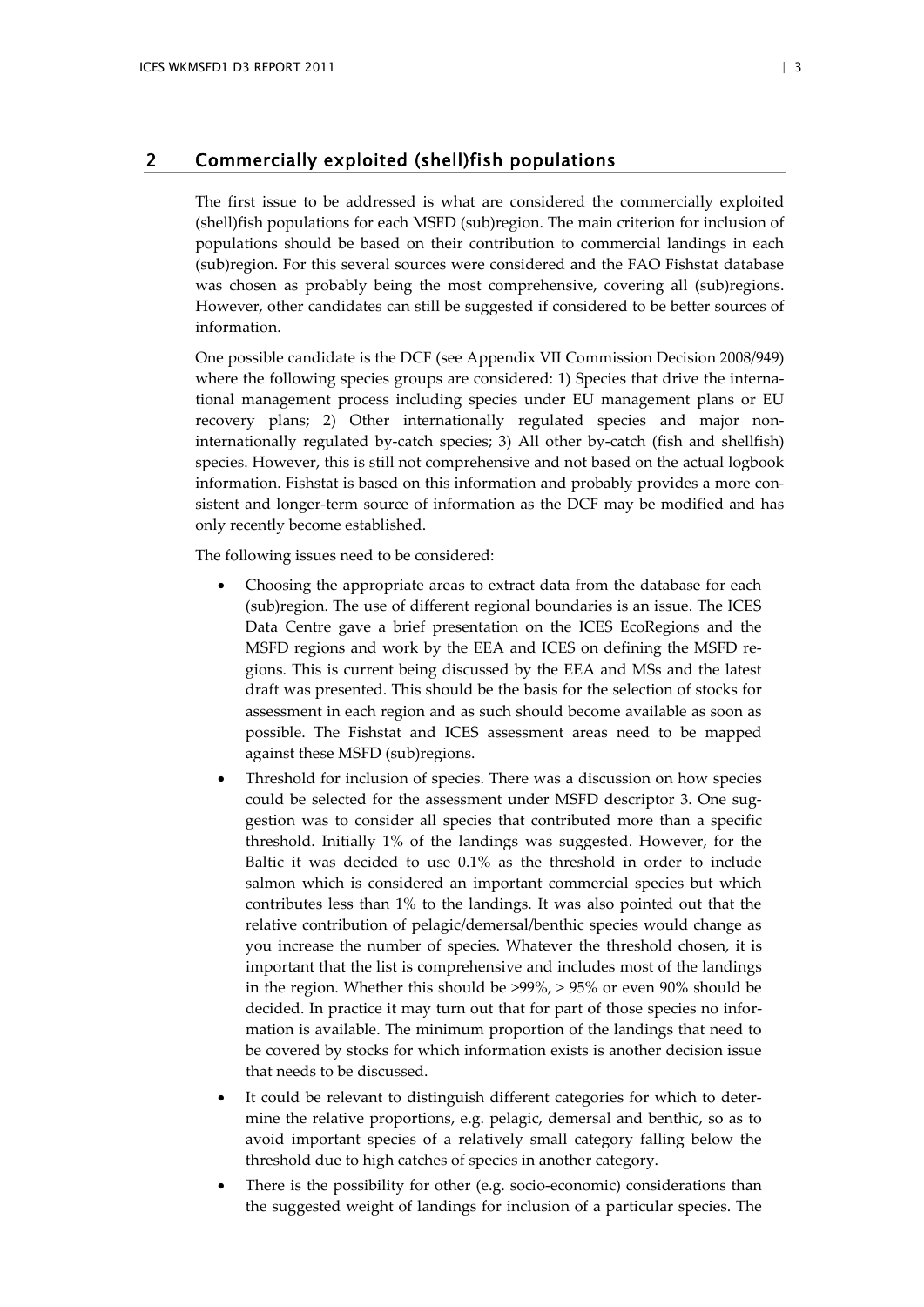reason for only considering weight of landings is the fact that this information is at least readily and consistently available for all MSFD regions.

- The Fishstat database is not up-to-date. This needs to be considered as well as how many of the last years need to be included. In the ICES/JRC Task Group 3 report this was arbitrarily set at the last 5 years for which the database was up-to-date (i.e. 2003-2007) but for the initial assessment and future GES assessments this is to be decided.
- The relevance of stocks may be considered from a regional or a member state perspective. "Regional" stocks are those that fall under Common Fisheries Policy (CFP) or support international fisheries and which occur more or less throughout the region. Their inclusion into the GES assessment is necessary and determined by their importance as reflected by the catches in the table extracted from the Fishstat database. In contrast a "member state" stock may only be important from a member state perspective because it supports a sufficiently important national fishery or because it occurs in a relatively large part of the national waters. In some cases, however, a regionally important stock may occur almost exclusively in one member state's national waters or support a national fishery. Member states may decide to include one or more stocks in addition to the regionally important stocks for which a regional approach applies. In case of member state-specific stocks the best national source of information needs to be used.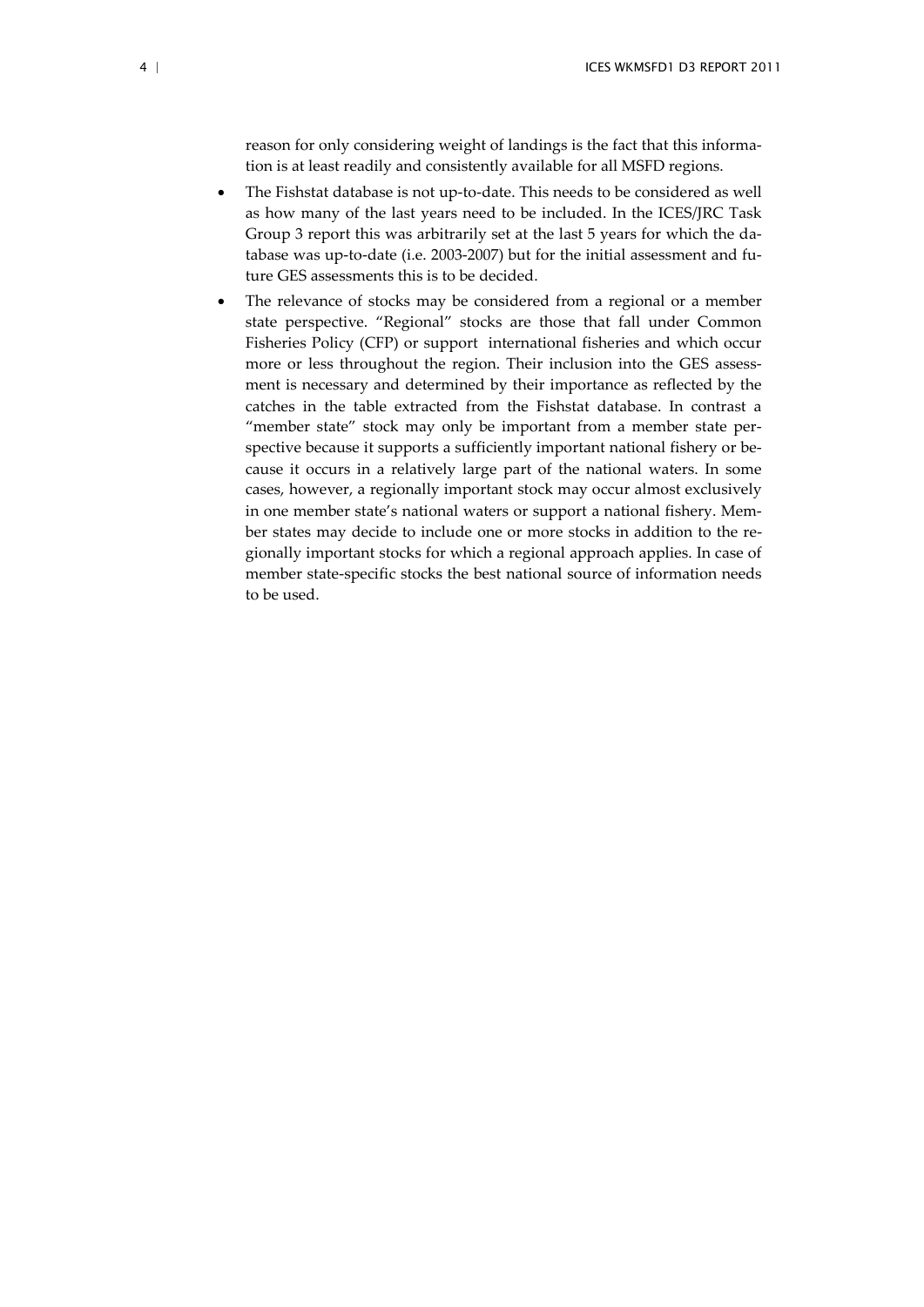## <span id="page-7-0"></span>3 Species covered by stock assessments

## 3.1 Introduction

<span id="page-7-1"></span>The main reason for distinguishing assessed from non-assessed stocks is that stock assessments usually calculate two primary indicators (F and SSB) and their reference levels covering respectively the first two criteria of the descriptor:

- Criterion 3.1 Level of pressure of the fishing activity:
- Criterion 3.2 Reproductive capacity of the stock

*What do we consider an "assessed" stock*? Within ICES there is a continuum from analytical assessments providing estimates of F and SSB (with or without reference levels), to analytical assessments providing only indicative trends in F and SSB (normally without reference levels), to empirical indicators used as indicative of stock trends. The list will be either everything on which ICES gives advice on or some subset of this depending on agreed criteria. Possible criteria for inclusion in this section are whether or not (and which) indicators are given (i.e. level of exploitation (F) and reproductive capacity (SSB)) and whether or not one (or more) reference levels are given (i.e. MSY-based, lim or pa, the latter two corresponding to the ICES precautionary approach).

*What stocks should be considered for the (sub)region*? For this it is important to adopt a practical and common sense approach to the mapping of stocks to areas. This could involve 3 basic principles:

- 1 ) stocks entirely within an area map to that area,
- 2 ) straddling or highly migratory stocks appear within the areas they straddle or migrate and are fished through,
- 3 ) stocks which partially extend into another area will be placed in the area in which they are primarily distributed and fished.

Pertaining to the choice of reference levels it is important here to note that neither the ICES workshop WKMSFD nor anyone helping prepare the example assessments are going to put forward any Descriptor 3 reference levels which are not consistent with ICES advice (i.e. ACOM for fisheries advice) or equivalent bodies in the Mediterranean and Black Sea (e.g. GFCM, ICCAT) in order to avoid generating "noise" between the MSFD and the CFP.

Reference levels are supposed to be scientific (non judgemental) values. The setting of MSY-based reference values for all important stocks in the face of a variable and uncertain environment is the objective and we should be continually moving towards that. Stock status summary sheets could be a useful starting point but do not provide reference points for all stocks in many regions. The use of the pristine concept is not useful for commercial (shell)fish as these stocks will never return to such conditions. When making a comparison with the past care needs to be taken that exceptional historic conditions (e.g. the gadoid outburst) affect our perspective of what "good" conditions look like when working with trends and trying to pick a period of years as a reference.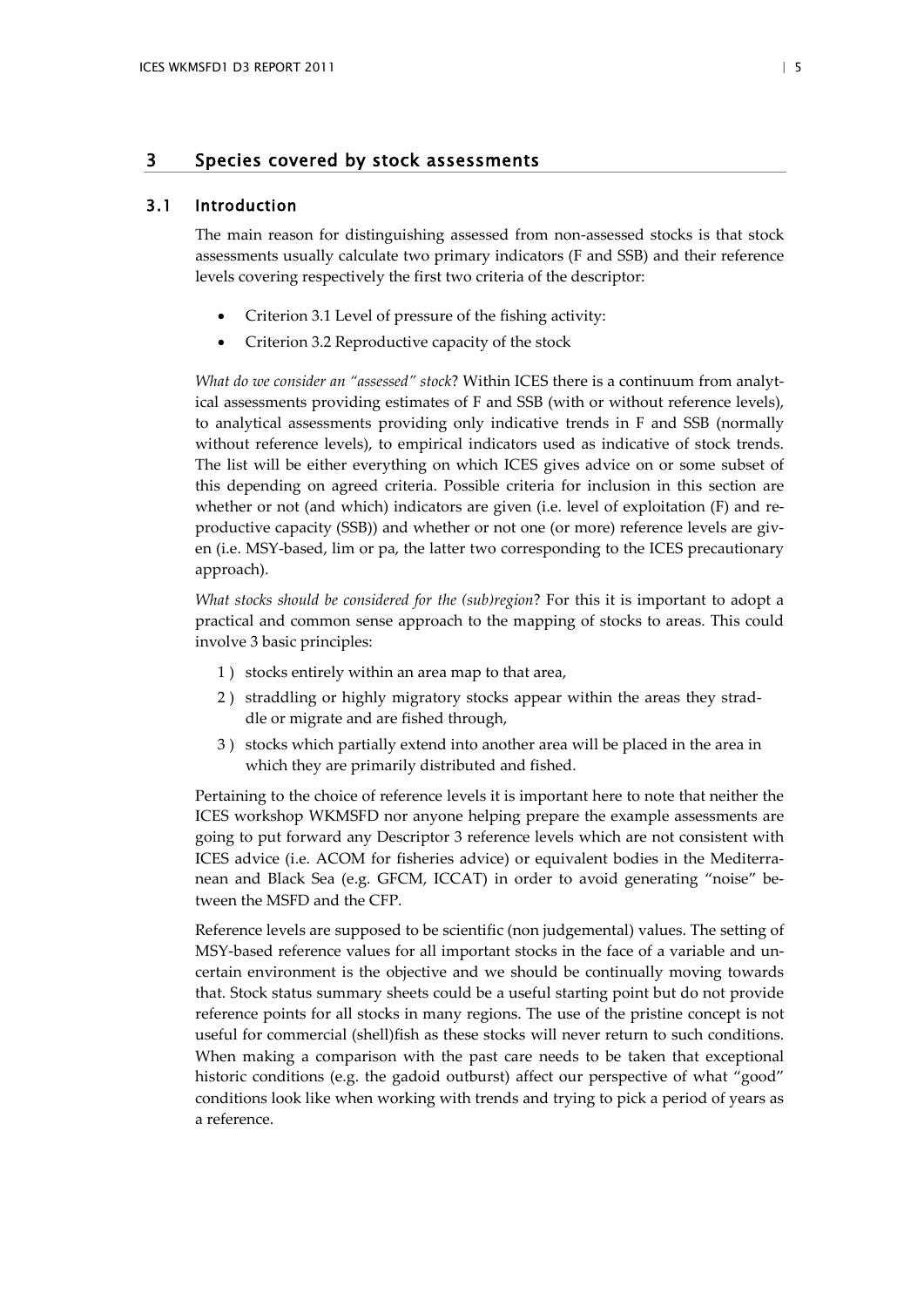#### <span id="page-8-0"></span>3.1.1 Fishing mortality (F)

For the indicator on Fishing mortality (F) the following reference levels may exist:

- Flim the fishing mortality level above which, over the long- term, the stock will be reduced to levels at which it suffers severely reduced reproductive capacity
- Fpa because of uncertainties in the assessment process, Fpa is defined as a precautionary fishing mortality (lower than Flim) designed to result in avoidance of exceeding Flim when F is estimated to be below Fpa
- F<sub>MSY</sub> the level of fishing mortality that achieves maximum sustainable yield over the long term based on growth and natural mortality rates, the selection pattern of the fishery and recruitment changes associated with the level of adult biomass (stock-recruitment relationship)
- Fmax the level of fishing mortality that maximises the long-term average yield per recruit; based on the same quantities as F<sub>MSY</sub> but without using a stock-recruitment relationship
- F0.1 a more conservative (lower) fishing mortality reference level than Fmax; as for Fmax, F0.1 is based on the long-term average yield per recruit; F0.1 is often used when Fmax is not well defined or when a more conservative reference level than Fmax is sought

Fishing mortality reference levels Flim and Fpa have been used by ICES as indicators of stock status since the introduction of the Precautionary Approach in 2005. In general terms, fishing mortality rates are specified for thresholds (e.g. Flim, Fpa) which define "safe" levels of exploitation (below the threshold) and  $\frac{targets}{\text{degree}}$  (e.g. F<sub>MSY</sub>, F0.1, Fmax) for achieving a high long-term yield from the stock. Some issues may need to be resolved: e.g. DGMARE uses FMSY as a target while Commission Decision 2010/477/EU states that FMSY is a limit.

FMSY, Fmax and F0.1 are defined on the basis of single species analysis which does not include predator-prey interactions or linkages to ecosystem productivity. The reference levels are also dependent on the selection pattern of the fishery (the distribution of fishing mortality at length or age); for example recent measures to reduce discarding of small fish, if successful, will change the selection pattern of the fishery and, hence, the FMSY reference value. Consequently, the reference levels are unlikely to be stable in the long-term and will require recalculation as stocks rebuild and the balance of predators and prey changes over time.

Given the variability and uncertainty inherent in the estimation of fishing mortality reference levels and the difficulty (impossibility!) of simultaneously maintaining all stocks in a mixed fishery at their optimum exploitation rate, a range within which the exploitation rate is maintained (e.g.  $F$ <sub>MSY</sub> +/-  $x$ %) may be considered appropriate rather than using the exact reference levels as limit or target values. It must be noted that the Commission Decision 2010/477/EU states that "in mixed fisheries and where ecosystem interactions are important, long term management plans may result in exploiting some stocks more lightly than at FMSY levels in order not to compromise the exploitation at FMSY of other species". The implications of this will be considered during the regional case studies and discussed in the final report.

For application of the above reference levels the following applies:

• In order to ensure a low risk of stock depletion fishing mortality should be maintained below the stock specific Precautionary Approach fishing mor-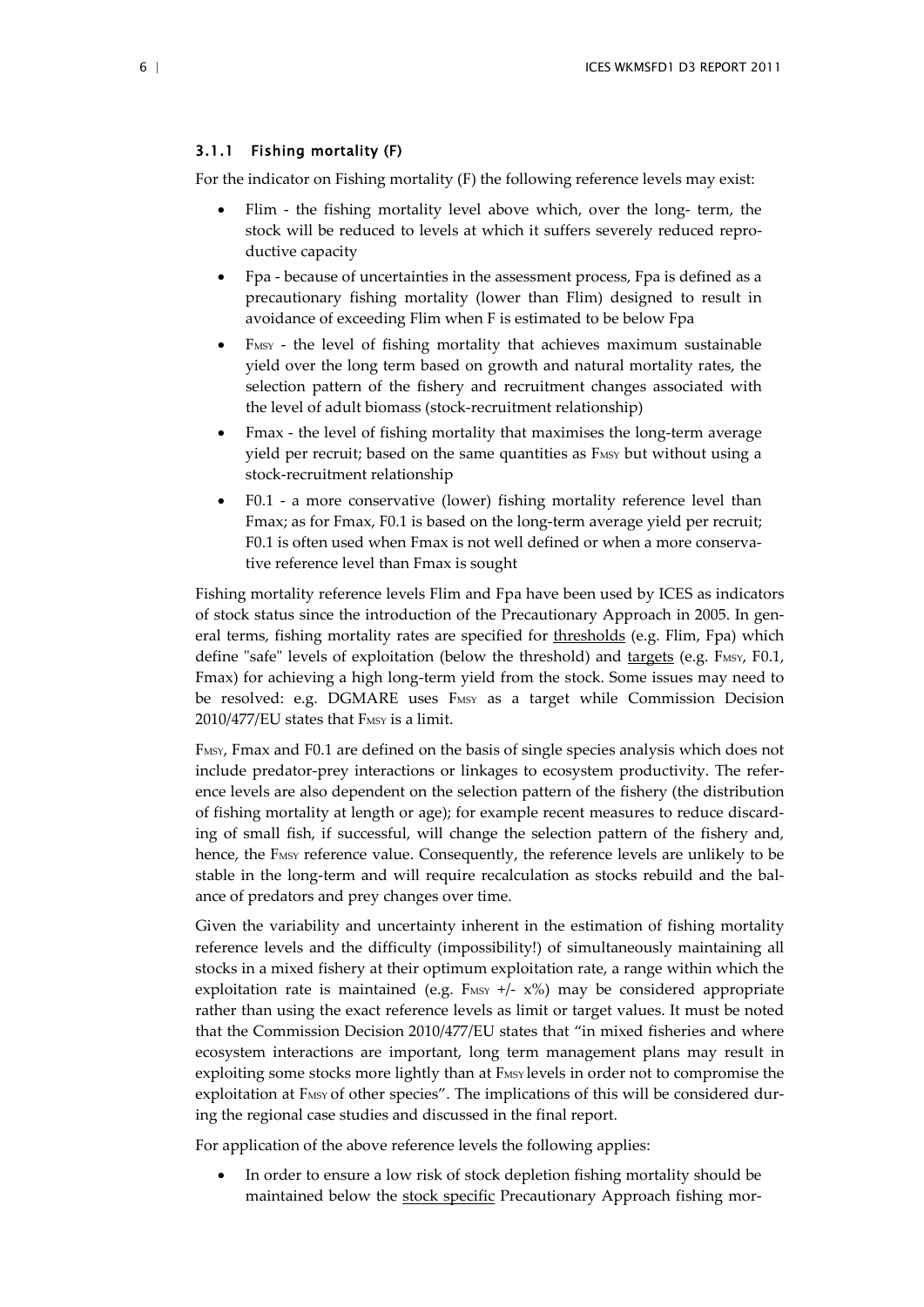tality limit Flim. In practical terms, this means that estimates of fishing mortality should be below Fpa.

• To achieve sustainable levels of exploitation consistent with GES, fishing mortality should also be maintained at levels consistent with the stock specific value of FMSY.

## <span id="page-9-0"></span>3.1.2 Spawning stock biomass (SSB)

For the indicator on Spawning Stock Biomass (SSB) the following reference levels may exist:

- Blim A minimum level of SSB defined such that below Blim there is a high risk that the stock suffers from severely reduced reproductive capacity or the stock dynamics are unknown.
- Bpa Because of uncertainties in the assessment process, a precautionary level of SSB (higher than Blim) designed to result in avoidance of going below Blim
- BMSY-trigger A threshold level below which the stock is outside the range of SSB values associated with MSY. An appropriate choice of BMSY-trigger requires contemporary data with fishing at FMSY to experience the normal range of fluctuations in SSB. Until this experience is gained, Bpa has, for the time being, been adopted for many stocks assessed by ICES as BMSY-trigger even though Bpa and BMSY-trigger correspond to different concepts.

The reference level for spawning stock biomass given by the commission decision 2010/447/EU is SSBMSY ie. the spawning stock biomass that would achieve MSY under fishing mortality equal to FMSY. Due to natural variability and species interaction a fixed point is difficult to attain and highly theoretical.

Blim and Bpa have been used by ICES to define stock status in terms of reproductive capacity since the introduction of the Precautionary Approach in 2005. SSB reference levels are often used to define change points at which fishing mortality is reduced if SSB falls below them or increased if SSB recovers, within harvest control rules that form the basis of stock management plans.

As with the fishing mortality reference levels a problem of SSB reference levels is that they have been defined on the basis of single species stock theory, without including predator-prey interactions or linkages to ecosystem productivity. As a consequence they are unlikely to be stable in the long-term and will require recalculation as stocks rebuild and the balance of predators and prey changes over time. This is also implicit in the Commission Decision 2010/477/EU, which states that "Further research is needed to address the fact that a SSB corresponding to MSY may not be achieved for all stocks simultaneously due to possible interactions between them".

There is a direct linkage between the fishing mortality targets defined previously and the SSB targets described in this section. They must be estimated and applied simultaneously, if used together to manage a stock.

The lack of SSB reference levels should not prevent the definition of GES for a stock. If fishing mortality is at a level consistent with FMSY over the long-term then that should be sufficient to define GES for stocks where SSB estimates are impractical, for instance the less abundant but commercially important finfish species and the majority of shellfish stocks. This approach, however, relies strongly on getting appropriate estimates of FMSY and ensuring that fishing exploitation is consistent with FMSY in the long term.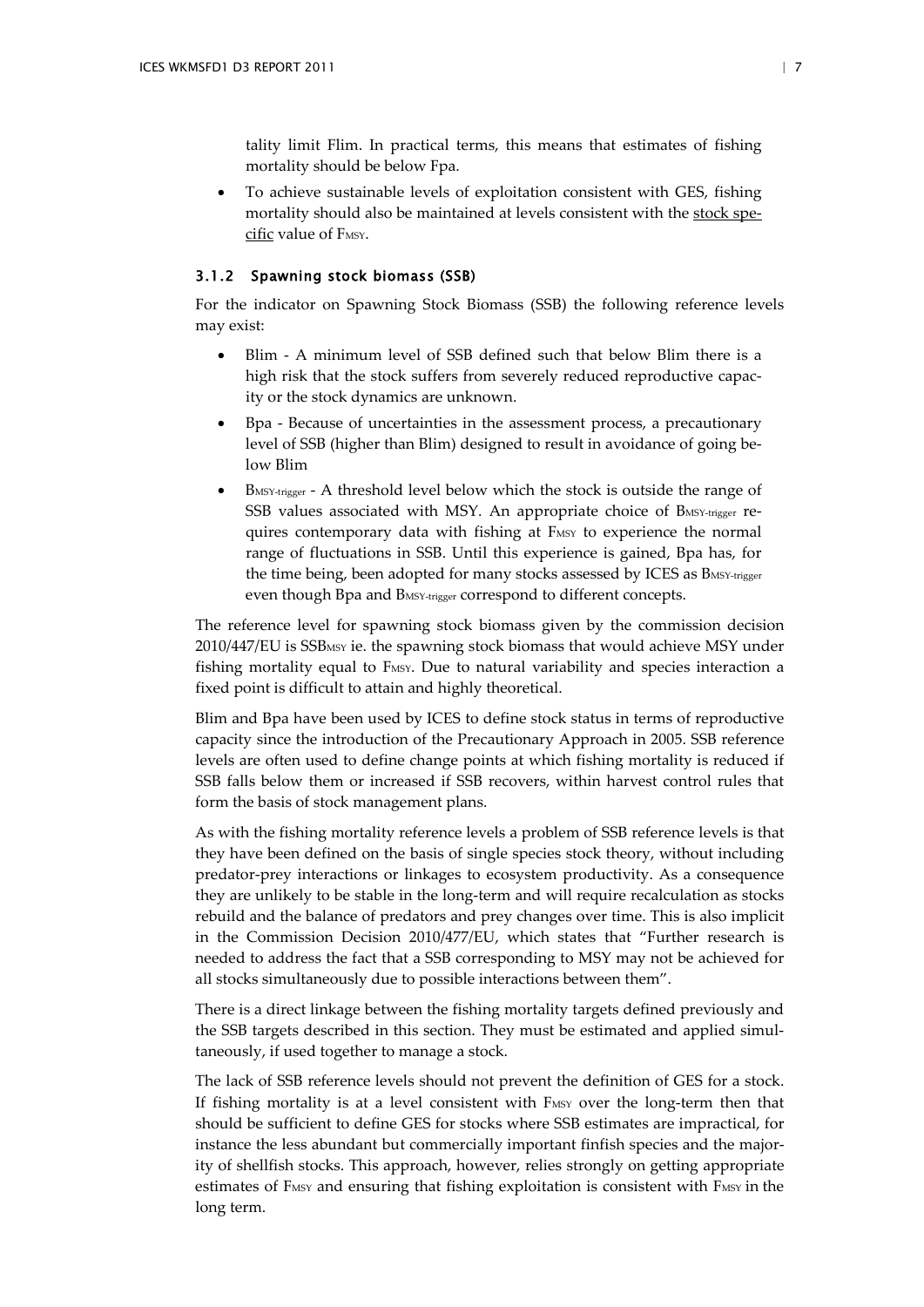For application of the above SSB reference levels the following applies:

- In order to avoid a reduced reproductive capacity and thus ensure a low risk of stock depletion SSB should be maintained above the stock specific Precautionary Approach limit Blim. In practical terms, this means that SSB estimates should be above Bpa.
- To achieve sustainable levels of exploitation consistent with GES, SSB should be maintained at or above the stock specific reference level BMSYtrigger. If SSB falls below the BMSY-trigger, the current ICES MSY harvest control rule proposes that fishing mortality be reduced proportionately below FMSY to allow the stock to rebuild.

## <span id="page-10-0"></span>3.2 Regional break-out groups

#### <span id="page-10-1"></span>3.2.1 Baltic Sea

The Baltic Sea subgroup was attended by experts from Finland, Sweden, Germany and Helsinki Commission (HELCOM). Therefore the vision and discussion provided in the Baltic Sea part of the report is based on expertise of those four persons only representing about 3/5 of the Baltic area, but only 3 out of 8 MS round the Baltic Sea. Most of the information provided in these sections must be further discussed by MS representatives and much more analyses and data should be made available from national laboratories, MS administrations and international organizations and technical bodies such as ICES, HELCOM, Baltic RAC and NGOs. The Baltic Sea parts of the document represents the vision and ideas of those experts who joined the meeting and it is not the official position of their MS. Each MS is free to adopt this framework to ensure consistency at the Baltic Sea level.

1 ) Identification commercially exploited (shell)fish populations per MSFD region and possible sub-regions

In order to assess the representativeness of the commercially exploited fish stocks for the Baltic Sea we agreed to use the estimate of what proportion of all landed fish and shellfish consisted of assessed stocks. For this we used the ICES catch statistics in the Baltic from 1983-2007 as they occur in the FAO Fishstat database (Anon 2009; ICES/JRC Task Group 3 report). The subareas used were ICES sub-divisions 22-32 except for western Baltic herring where also Division IIIa (i.e. Kattegat) was included to get the full coverage. Over the 5 years period (2003-2007) there were about 70 different species- or species-groups landed and reported. The exact number is very difficult to determine as there was overlap between groups and some overlapping of areas as well as different species aggregated in one group (e.g. Freshwater species). In the period 2003-2007 there were 22 species (21 fish, 1 invertebrate) that contributed more than 0.1% of the total landings. Together these species made up 82% of the landings consisting of approximately 95% fish and about 5% invertebrates. About 90 % of the landed species consists of assessed species (Table 3.2.1.1), comprising almost entirely (>95%) of sprat, herring and cod .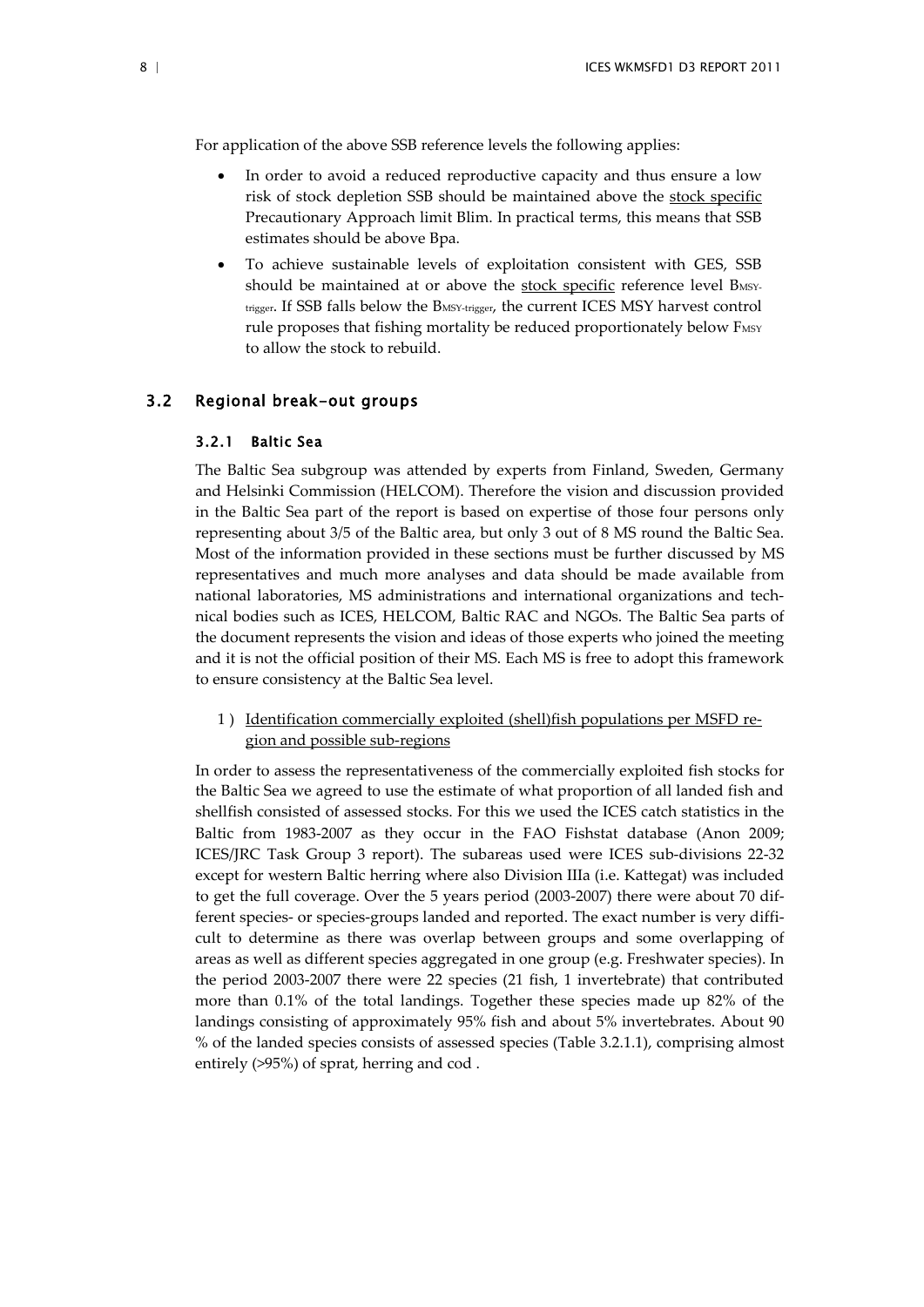| Number         | <b>Species</b>             | Assessed     | <b>Type</b>  | <b>Landings 2003-2007</b> | Relative |
|----------------|----------------------------|--------------|--------------|---------------------------|----------|
| $\mathbf{1}$   | European sprat             | $\mathsf{A}$ | F            | 1842928                   | 50.6     |
| $\overline{2}$ | Atlantic herring           | A            | F            | 1132720                   | 31.1     |
| 3              | Atlantic cod               | A            | F            | 301634                    | 8.3      |
| $\overline{4}$ | <b>Blue</b> mussel         | NA           | $\mathbf{I}$ | 111388                    | 3.1      |
| 5              | European flounder          | NA           | F            | 71924                     | 2.0      |
| 6              | European perch             | A            | F            | 26057                     | 0.7      |
| 7              | Roach                      | NA           | F            | 12490                     | 0.3      |
| 8              | Northern pike              | NA           | F            | 11234                     | 0.3      |
| 9              | Freshwater bream           | NA           | $\mathbf{F}$ | 8517                      | 0.2      |
| 10             | European plaice            | NA           | $\rm F$      | 8467                      | 0.2      |
| 11             | Vendace                    | A            | F            | 7952                      | 0.2      |
| 12             | Pike-perch                 | NA           | F            | 6966                      | 0.2      |
| 13             | Common dab                 | NA           | F            | 5172                      | 0.1      |
| 14             | Flatfishes (others)        | NA           | F            | 4997                      | 0.1      |
| 15             | European whitefish         | NA           | F            | 4775                      | 0.1      |
| 16             | Whiting                    | NA           | F            | 3765                      | 0.1      |
| 17             | Atlantic horse mackerel    | NA           | $\mathbf{F}$ | 3576                      | 0.1      |
| 18             | European smelt             | NA           | $\mathbf F$  | 3166                      | 0.1      |
| 19             | Freshwater fishes (others) | A            | F            | 2612                      | 0.1      |
| 20             | Cyprinids (others)         | NA           | F            | 2415                      | 0.1      |
| 21             | Sea trout                  | NA           | $\mathbf F$  | 1949                      | 0.1      |
| 22             | <b>Baltic Salmon</b>       | A            | F            | 1878                      | 0.1      |

**Table 3.2.1.1 All major species‐ and species‐groups in the Baltic (>0.1% of the total landings, period 2003‐2007), their total landings and relative contribution. Indicated is whether the species are assessed (A) or non‐assessed (NA) as well as fish (F) or invertebrate (I).**

Depending on national requirements and the relative importance of various commercial fish species, the Baltic Sea could/should be divided into smaller MSFD units. How to do this is naturally dependent on the final commercial species list, but one possibility is to use Baltic Integrated Assessment areas by ecosystems such as Western Baltic Sea (WBS, ICES SD 22-24), Central Baltic Sea (CBS, ICES SD 25-29, Gulf of Riga (GOR, SD 28.1), Gulf of Finland (GOF, ICES SD 32), Bothnian Sea (BOS, ICES SD 30) and Bothnian Bay (BOB, SD 31). This division follows also commercial fish stocks assessment unit/areas, which are Sub-division based as shown in Figure 3.2.1.1. However, how to allocate information for MSFD should be decided by MS to be coherent for other descriptors as well.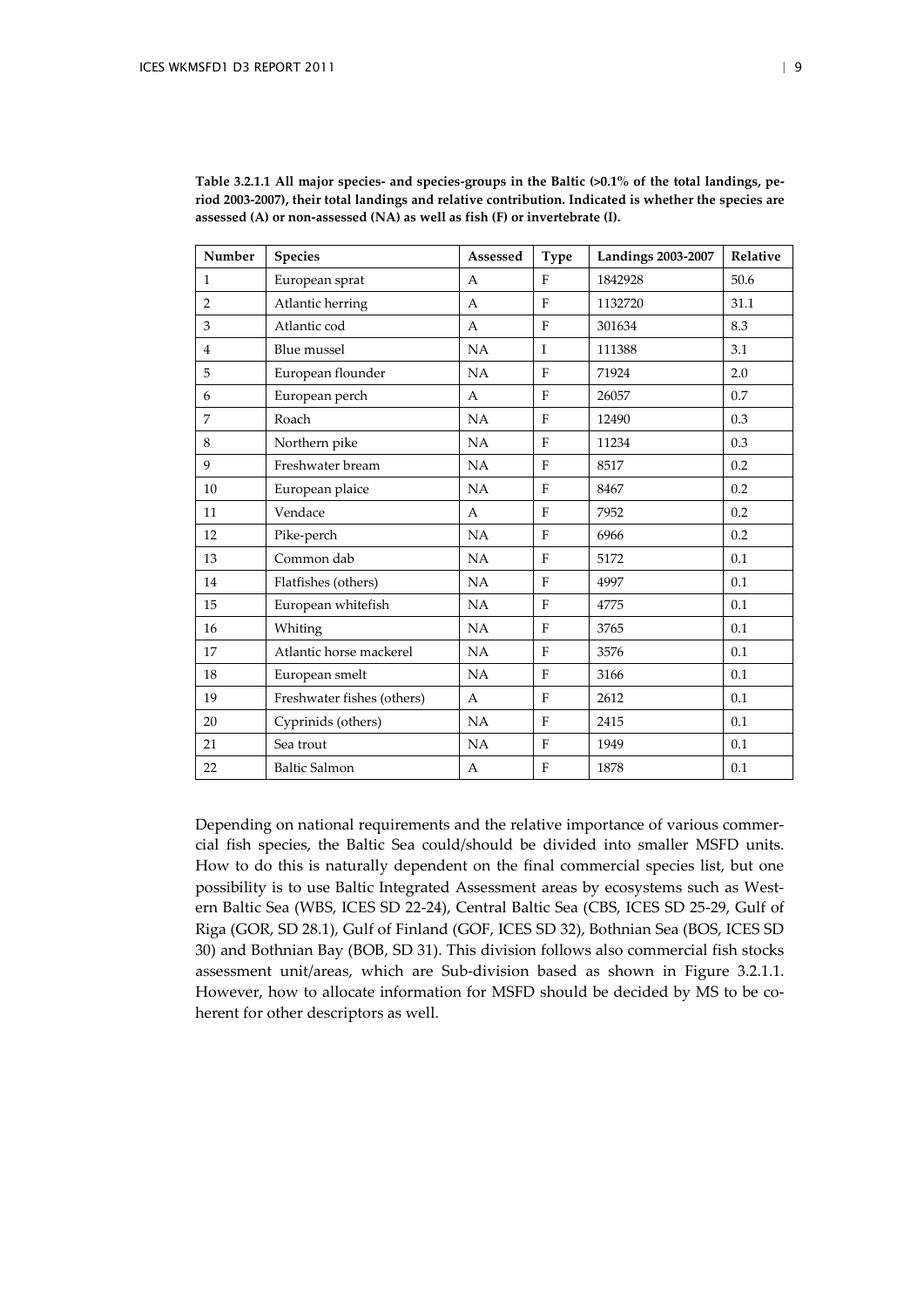

**Baltic salmon Main Basin and Gulf of** Bothnia SD 22-31

**Baltic salmon Gulf of Finland SD** 32

**Flatfishes in the Baltic** (plaice, flounder, dab, brill and turbot) SD 22-32

**Figure 3.2.1.1. Stock assessment units in use in ICES for the main internationally managed commercial species in the Baltic Sea**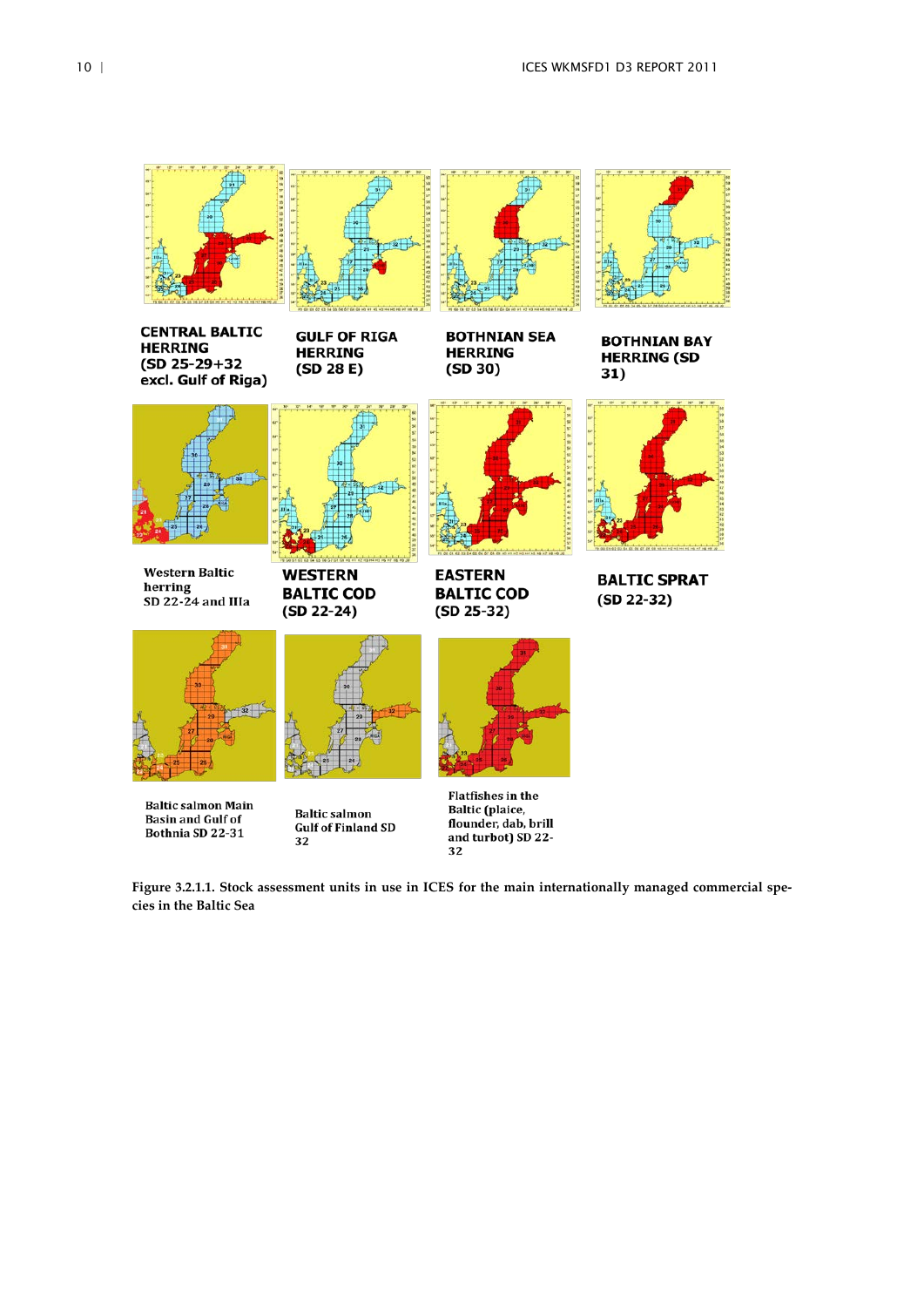The species list in Table 3.2.1.1 was discussed by the sub-group and modified by using the stocks units, stock assessments available and using expertise knowledge of their spatial distribution patterns and national interests. The group agreed to have the following list of species (Table 3.2.1.2):

**Table 3.2.1.2 All major commercial species considered relevant for MSFD in the Baltic Sea including stock main distribution/assessment area, ICES Sub-divisions covered, assessed or not assessed, countries (all = all Baltic MS), research vessel surveys, monitoring data and time series of data. Green shaded species are considered highly relevant for MSFD D3 and purple shaded species are considered relevant for other descriptors.**

|                              |                                          |                               | A=assessed<br>NA=not assessed, | Research vessel<br>surveys &               |                    |
|------------------------------|------------------------------------------|-------------------------------|--------------------------------|--------------------------------------------|--------------------|
| <b>Species</b>               | <b>Stock</b>                             | <b>ICES SDs</b>               | countries, descriptor          | monitoring                                 | <b>Time series</b> |
| Cod                          | Western Baltic                           | $22 - 24$                     | A(all) D3                      | <b>BITS</b>                                | 1980-2010          |
| Cod                          | Eastern Baltic                           | $25 - 32$                     | $A(all)$ D3                    | <b>BITS</b>                                | 1980-2010          |
| <b>Baltic herring</b>        | Western Baltic, spring<br>spawners       | $22 - 24$                     | A (all) D3                     | BITS, Acoustic<br>surveys                  | 1980-2010          |
| <b>Baltic herring</b>        | <b>Baltic Main Basin</b>                 | 25 - 29 & 32<br>excluding GoR | $A$ (all) $D3$                 | BITS, Acoustic<br>surveys                  | 1980-2010          |
| <b>Baltic herring</b>        | Gulf of Riga                             | 28.1                          | A (all) D3                     | BITS, Acoustic<br>surveys                  | 1980-2010          |
| <b>Baltic herring</b>        | Bothnian Sea                             | 30                            | $A$ (all) $D3$                 | Acoustic<br>surveys                        | 2007-2010          |
| <b>Baltic herring</b>        | Bothnian Bay                             | 31                            | A (all) D3                     | Acoustic<br>surveys                        | 2007-2010          |
| <b>Sprat</b>                 | Whole Baltic                             | $22 - 32$                     | $A$ (all) $D3$                 | BITS, Acoustic<br>surveys                  | 1980-2010          |
| <b>European</b><br>flounder  | <b>Whole Baltic</b>                      | 22-32                         | A (all) $(D3)$                 | Survey 24,25,<br><b>BITS</b>               | 1980-2010          |
| <b>Salmon</b>                | Baltic Main Basin and<br>Gulf of Bothnia | $22 - 31$                     | A, all $(D3)$                  | None                                       | 1987-2010          |
| Salmon                       | Gulf of Finland                          | 32                            | $A$ , all $(D3)$               | None                                       | 1987-2010          |
| Sea trout                    | <b>Whole Baltic</b>                      | 22-32                         | NA, all (D3)                   | None                                       | 1980-2010          |
| European plaice              | Western Baltic                           | $22 - 24$                     | NA, D3, DEN,<br>GER, SWE, POL  | <b>BITS</b>                                | 1980-2010          |
| Common dab                   | Western Baltic                           | $22 - 24$                     | NA (DEN, GER,<br>SWE) D3       | <b>BITS</b>                                | 1980-2010          |
| <b>Whiting</b>               | Western Baltic                           | $22 - 24$                     | $A$ (GER), D3                  | <b>BITS</b>                                | 1980-2010          |
| <b>Vendace</b>               | Bothnian Bay                             | 31                            | A (FIN, SWE), D3               | Monitoring<br>survey                       | 1991-2010          |
| Pike-perch                   | Northern Baltic                          | 28, 29, 30, 32                | A (FIN, SWE, EST,<br>LAT) D3   | SD 29, 30, 32<br>FIN monitoring            | 1980-2010          |
| Perch                        | Northern Baltic                          | 28, 29-32                     | A (FIN, SWE, EST,<br>LAT) D3   | SD 29, FIN, SD<br>29-30 SWE,<br>monitoring | 1980-2010          |
| <b>Turbot</b>                | Whole Baltic                             | 22-32                         | NA (DEN, SWE,<br>GER, POL) D3  | <b>BITS</b>                                | 1980-2010          |
| <b>European</b><br>whitefish | Northern Baltic                          | SD 29-32                      | A (FIN, SWE), D3               | monitoring SD<br>30, 31                    | 1980-2010          |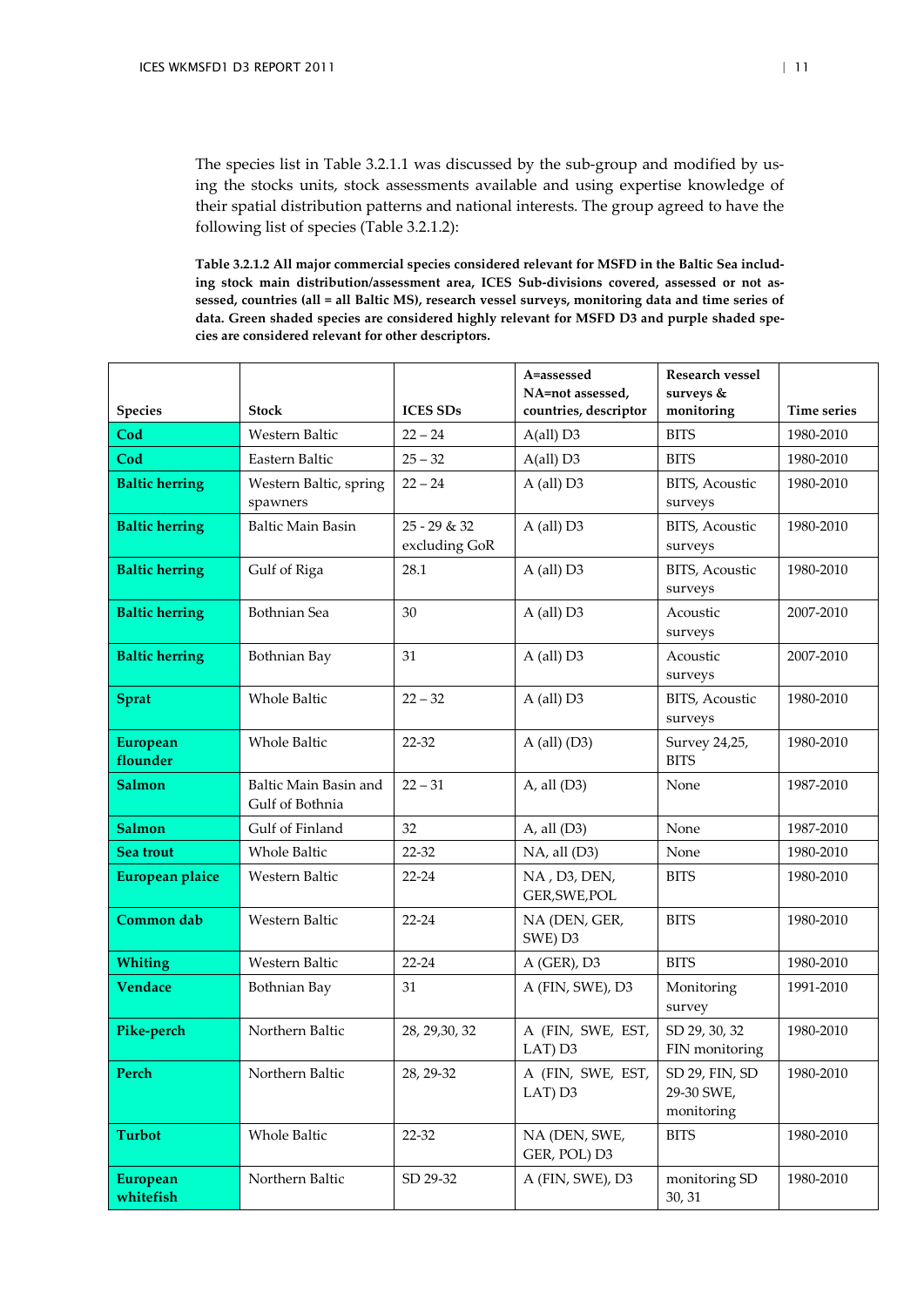|                                      |                       |                 | A=assessed<br>NA=not assessed,     | Research vessel<br>surveys $&$   |                         |
|--------------------------------------|-----------------------|-----------------|------------------------------------|----------------------------------|-------------------------|
| <b>Species</b>                       | <b>Stock</b>          | <b>ICES SDs</b> | countries, descriptor              | monitoring                       | Time series             |
| <b>Atlantic horse</b><br>mackerel    | <b>Western Baltic</b> | SD 22-24        | NA, (D1, D4), DEN,<br><b>GER</b>   | ??                               | ??                      |
| <b>Blue mussel</b>                   | Western Baltic        | $22 - 24$       | NA (DEN) (D3, D5)                  | ??                               | ??                      |
| Cyprinids<br>(others)                | Northern Baltic       | SD 29, 32       | NA (D4) FIN, SWE                   | Monitoring                       | 1980-2010               |
| European smelt                       | Northern Baltic       | SD 29-32        | NA, (D1, D4) FIN,<br>SWE, EST)     | Acoustic<br>surveys SD 29,<br>32 | 1989-1990,<br>2006-2010 |
| <b>Freshwater bream</b>              | Northern Baltic       | SD 29,30 and 32 | NA(D1, D4,) D5),<br><b>FIN SWE</b> | None                             |                         |
| <b>Freshwater fishes</b><br>(others) | Northern Baltic       | SD 29-32        | NA (D1, D4), FIN,<br><b>SWE</b>    | Monitoring                       |                         |
| Northern pike                        | Northern Baltic       | SD 29-32        | NA (D4), FIN, SWE                  | None                             |                         |
| Roach                                | Northern Baltic       | SD 29-32        | NA (D1, D4,) D5)<br><b>FIN</b>     |                                  |                         |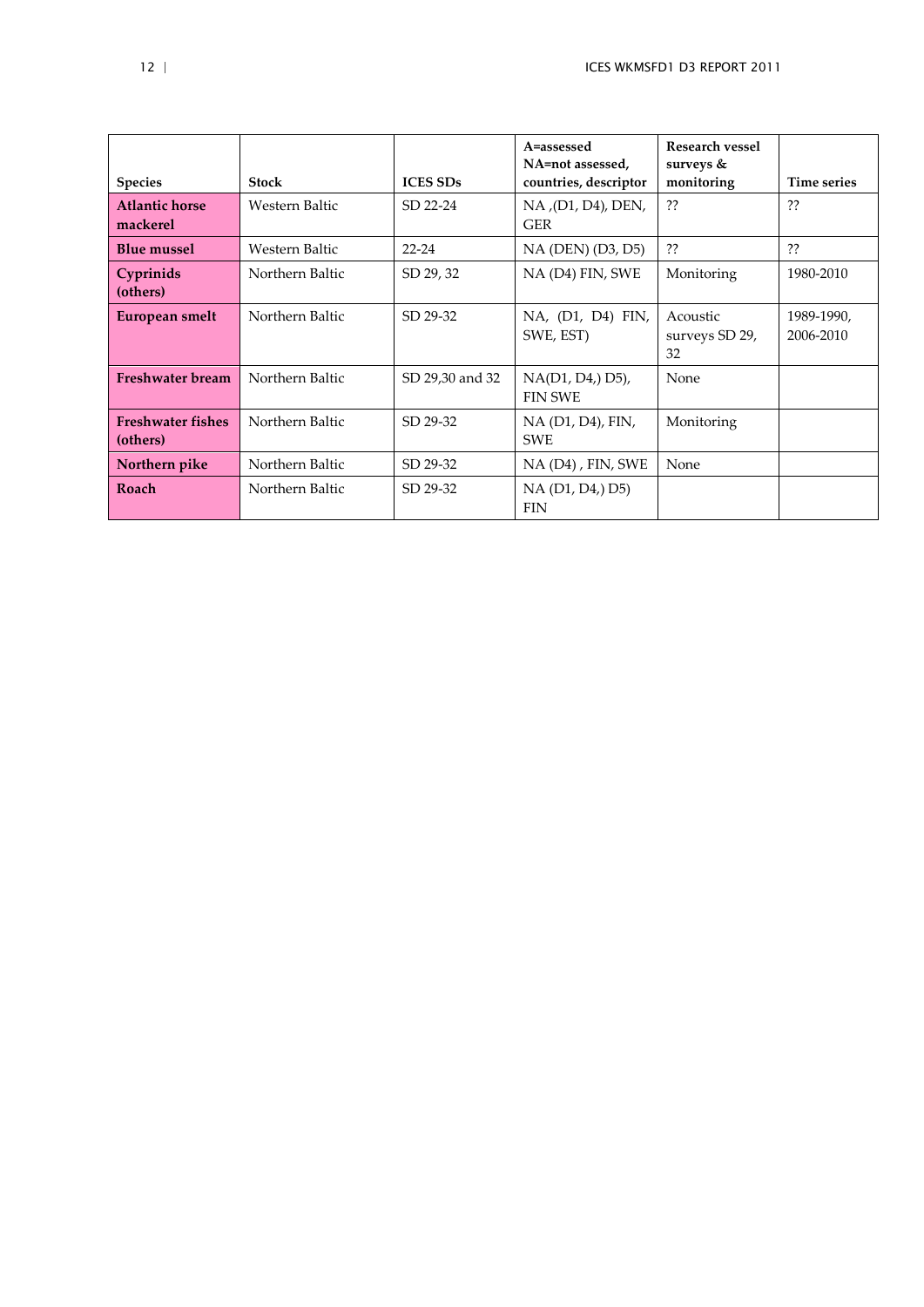## 2) Primary indicators (criteria 3.1 & 3.2): Stocks for which stock assessments are conducted

The following table 3.2.1.3 gives a list of those Baltic Sea commercial stocks, which are assessed annually and have at least some of MSFD primary indicators ready for use:

**Table 3.2.1.3 The existing biological reference points for the main commercial fish stocks in the Baltic (ACOM 2011)** 

|                          |                                             |                                 | <b>Precautionary</b> |             |             | <b>MSY</b><br><b>Approach</b> |             | <b>Target</b>                 | <b>Management</b>         |                  |
|--------------------------|---------------------------------------------|---------------------------------|----------------------|-------------|-------------|-------------------------------|-------------|-------------------------------|---------------------------|------------------|
| <b>Species</b>           | <b>Stock</b>                                | <b>ICES SD</b>                  | $B_{lim}$            | $B_{pa}$    | $F_{lim}$   | $F_{pa}$                      | <b>Fmsy</b> | <b>MSY</b><br><b>Btrigger</b> | <b>SSB</b> <sub>MGT</sub> | $F_{\text{mgt}}$ |
| Cod                      | Western Baltic                              | $22 - 24$                       | Not defined          | 3 000 t MBA | Not defined | Not defined                   | 0.25        | 23 000                        | Undefined                 | 0.6              |
| Cod                      | Eastern Baltic                              | $25 - 32$                       | Undefined            | Undefined   | 0.96        | 0.6                           | 0.3         | Undefined                     | Undefined                 | 0.3              |
| <b>Baltic herring</b>    | Western Baltic.<br>spring spawners          | $22 - 24$                       | Not defined          | Not defined | Not defined | Not defined                   | 0.25        | 110 000                       | Not defined               | Not defined      |
| <b>Baltic herring</b>    | <b>Baltic Main Basin</b>                    | $25 - 29 & 32$<br>excluding GoR | Not defined          | Not defined | Not defined | 0.19                          | 0.16        | Not defined                   | Not defined               | Not defined      |
| <b>Baltic herring</b>    | Gulf of Riga                                | 28.1                            | Not defined          | Not defined | Not defined | 0.4                           | 0.35        | 60 000                        | Not defined               | Not defined      |
| <b>Baltic herring</b>    | <b>Bothnian Sea</b>                         | 30                              | 290 000              | Not defined | 0.3         | 0.21                          | 0.19        | 200 000                       | Not defined               | Not defined      |
| <b>Baltic herring</b>    | <b>Bothnian Bay</b>                         | 31                              | Unknown              | Unknown     | Unknown     | Unknown                       | Unknown     | Unknown                       | Not defined               | Not defined      |
| <b>Sprat</b>             | <b>Whole Baltic</b>                         | $22 - 32$                       | Not defined          | Not defined | Not defined | 0.4                           | 0.35        | Not defined                   | Not defined               | Not defined      |
| <b>European flounder</b> | <b>Whole Baltic</b>                         | $22 - 32$                       | Unknown              | Unknown     | Unknown     | Unknown                       | Unknown     | Unknown                       | Not defined               | Not defined      |
| <b>Salmon</b>            | Baltic Main Basin and Gulf of Bothn 22 - 31 |                                 | Unknown              | Unknown     | Unknown     | Unknown                       | 75% of PSPC | Unknown                       | Not defined               | Not defined      |
| <b>Salmon</b>            | <b>Gulf of Finland</b>                      | 32                              | Unknown              | Unknown     | Unknown     | Unknown                       | 75% of PSPC | Unknown                       | Not defined               | Not defined      |
| Sea trout                | <b>Whole Baltic</b>                         | $22 - 32$                       | Unknown              | Unknown     | Unknown     | Unknown                       | Unknown     | Unknown                       | Not defined               | Not defined      |

## <span id="page-15-0"></span>3.2.2 Celtic Seas / Bay of Biscay and Iberian Coast

For the selection of commercially important stocks in this area, it is intended to extract the landings data from Fishstat and to create a species table with ranked landings by weight. The following were the agreed steps to create such a species table:

- The 5 year average of landings is taken to avoid changes in the table due to noise.
- The most updated map version of the MSFD regions will be used, which includes the west of Scotland.
- Pelagic/ migratory stocks will be included in the list, if they have a stage in their life cycle in these two regions.
- There can be stocks in the table that are not fished by adjoining MS, but other countries. These stocks will still be included in the regional assessment.
- If pelagic stocks are included, it looks like the list with up to 1% landings is not inclusive enough, it probably needs to be more around 0.1 %, as the proportion of catches by the pelagic are very high. Alternatively determining the percentages per category (i.e. pelagic, benthic, demersal) may resolve this.
- There might be some catches that are not in EU waters but in international waters. The proportion of international versus EU waters catches cannot be determined in cases where the catches are reported by ICES division (for ICES divisions that include international waters eg VIIb,c,k).
- Stocks that are mainly by-catch species and for which there is little information can be assessed under D1 and D4 using the criterion of "*species vulnerable to human activities*".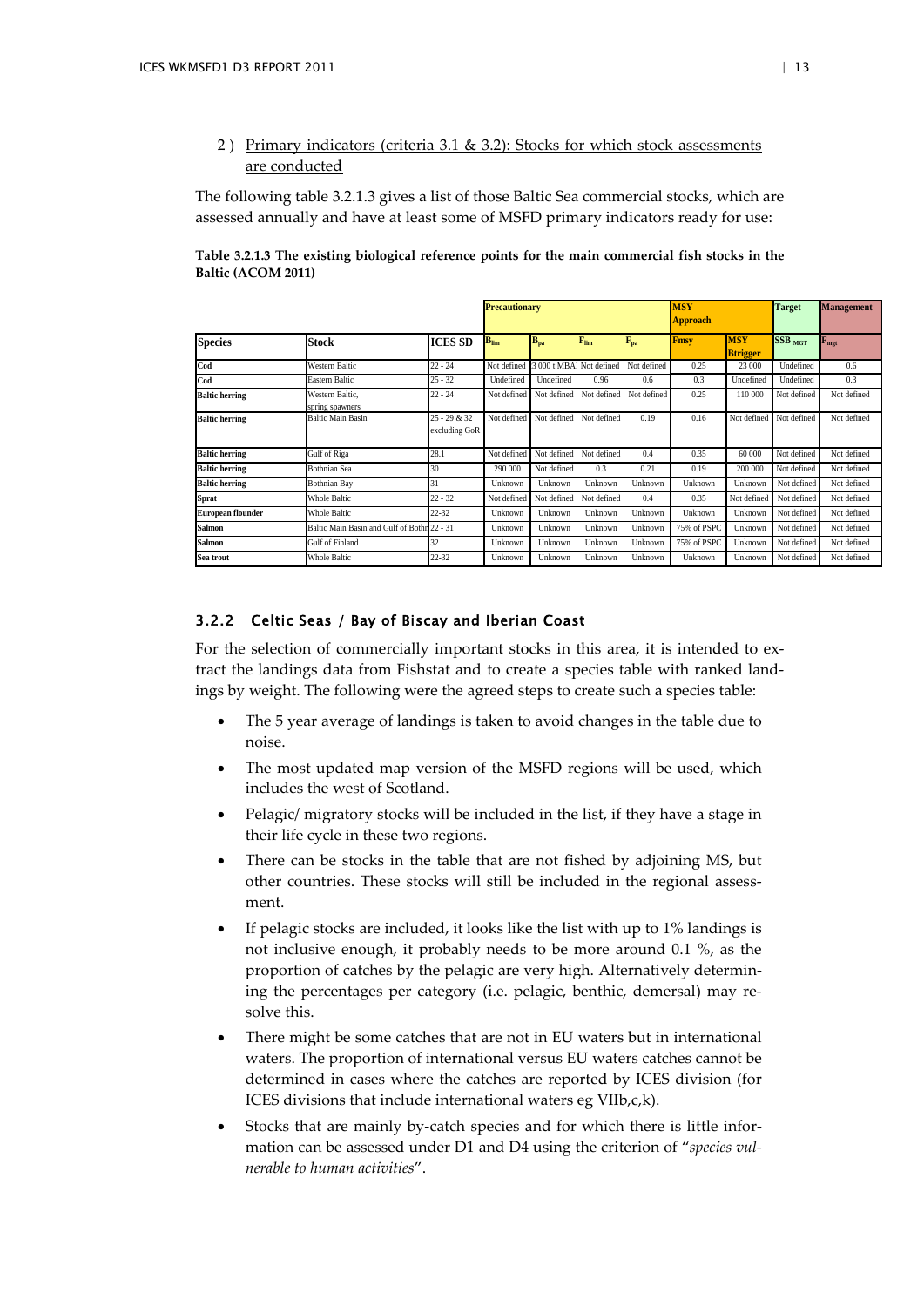1) Primary indicators (criteria 3.1 & 3.2): Stocks for which stock assessments are conducted

The following action points were agreed for the case study:

- Map stock areas to MSFD regions (adopt most recent) and allocate stocks to regions, identify problematic stocks. Straddling/migrating stocks will often be an issue, these can be considered part of several regions.
- Identify per stock which indicators and reference levels are available, consider potential proxies if reference levels are not available. If there is agreement by ICES or other scientific bodies (e.g. ICCAT) on reference points, these will be adopted for the case study.

Some issues were identified which will need further discussion:

- Multispecies considerations how can they affect reference levels? the problem is that ICES advice does not include multispecies interactions.
- Targets versus limits for MSY, in how far is there a conflict between trying to reach the level of MSY within fisheries management to maximise yield and not go above it for the MSFD?

#### <span id="page-16-0"></span>3.2.3 Mediterranean Sea

The Geographical Sub-Areas (GSAs) of the GFCM encompass 4 MSFD subregions: Western Mediterranean Sea, Adriatic Sea, Ionian and Central Mediterranean Seas and Aegean-Levantine Sea. The number of stocks assessed in the Mediterranean Sea based on the STECF report: Review of scientific advice for 2010 consolidated advice on stocks of interest to the EC (2009), is limited. In total 18 stocks are assessed - of these 6 are small pelagics stocks (2 species) in 3 GSAs and 12 are demersal stocks (7 species) in 8 GSAs.

Bluefin tuna is the only species managed with TAC (by ICCAT) but other large pelagics (2) are assessed in the Mediterranean Sea (also by ICCAT).

The main problems are:

- Small number of stocks are formally assessed and not necessarily on a yearly basis. Some reference points are available, e.g. Fmsyor proxies of Flim
- Need to use mainly secondary indicators for GES evaluation at this stage for most of the Mediterranean stocks
- Consistency between the spatial domain of GSAs in the Mediterranean Sea and MSFD subregions
- Geographical domain of GES evaluation (up to national waters 12 nautical miles (6 nautical miles for Greece)– or beyond to be consistent with the stock spatial distribution)
- Difficult to establish when stocks are overexploited

Selection of stocks:

- Based on landings per MS (1% catch threshold ?) (National level for each sub-area; FAO and GFCM statistics);
- DCF (Annex VII);
- A list is provided in the JRC/ICES TG 3 report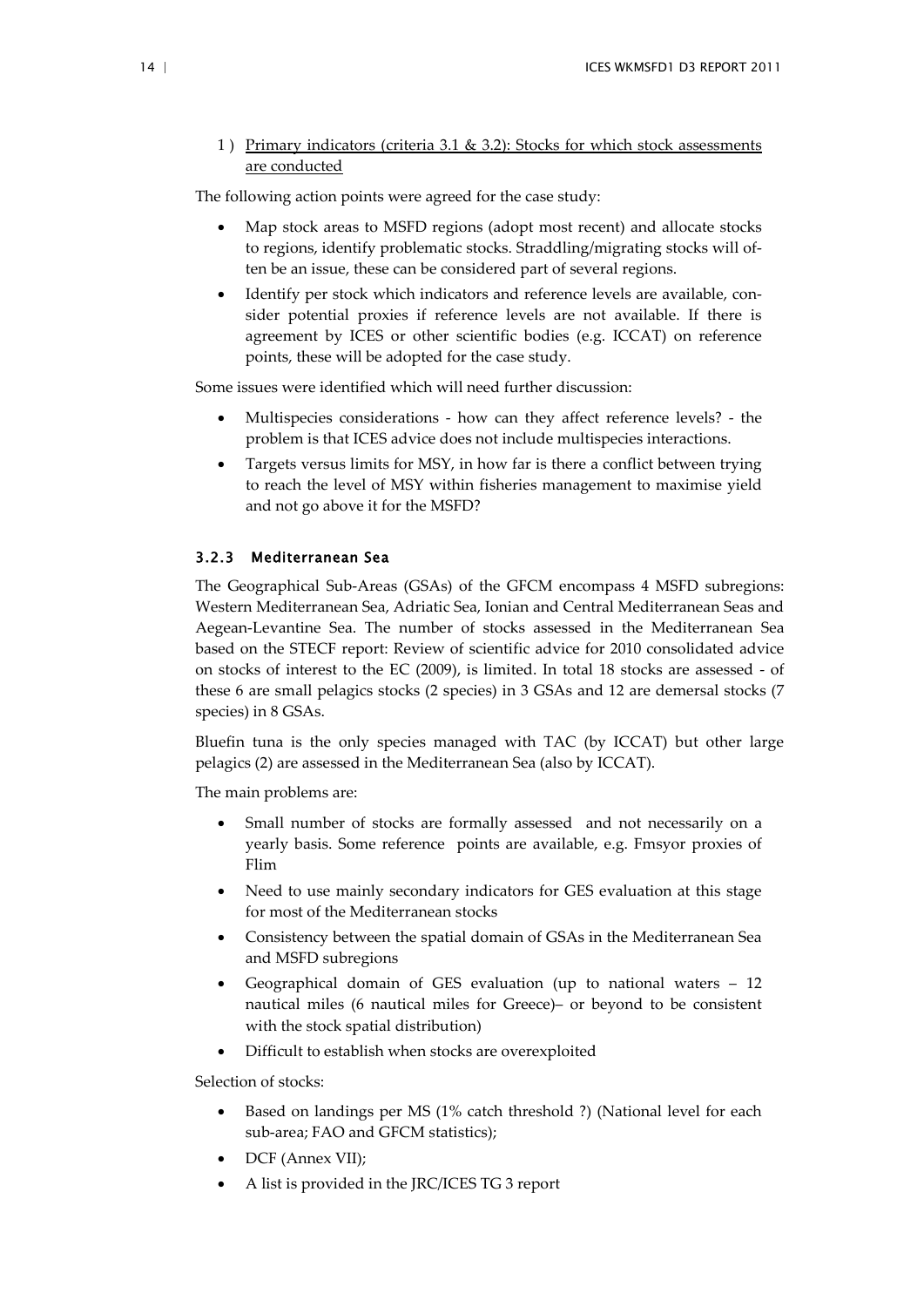What to do when stocks are shared with third (non-EU) Countries?

- 1 ) see assessments at the GFCM level (SAC)
- 2 ) Difficulties in defining GES issues
- 3 ) Establish cooperation for common data collection?
- 4 ) Management strategy at MS level might not allow to reach GES! What to do?

Vulnerable and threatened species must be considered under D1.

### <span id="page-17-0"></span>3.2.4 North Sea

For the North Sea the use of the Fishstat database appeared sensible. Mapping of ICES areas (and thus stocks) to the MSFD sub-region, however, turned out to be very sensitive to the definition of the MSFD region as the definition that was initially applied was quite different from the latest version that was presented at the meeting.

The Fishstat database is intended as the source to determine the importance of the various commercial species and thus whether or not they should be included in the regional assessment. As it is about commercial species it is appropriate that landings are used as opposed to catches (i.e. including discards).

Considering the difficulty in exactly determining FMSY (e.g. because of species interactions) it is probably appropriate to use the FMSY reference value as a range, within which FMSY would fall.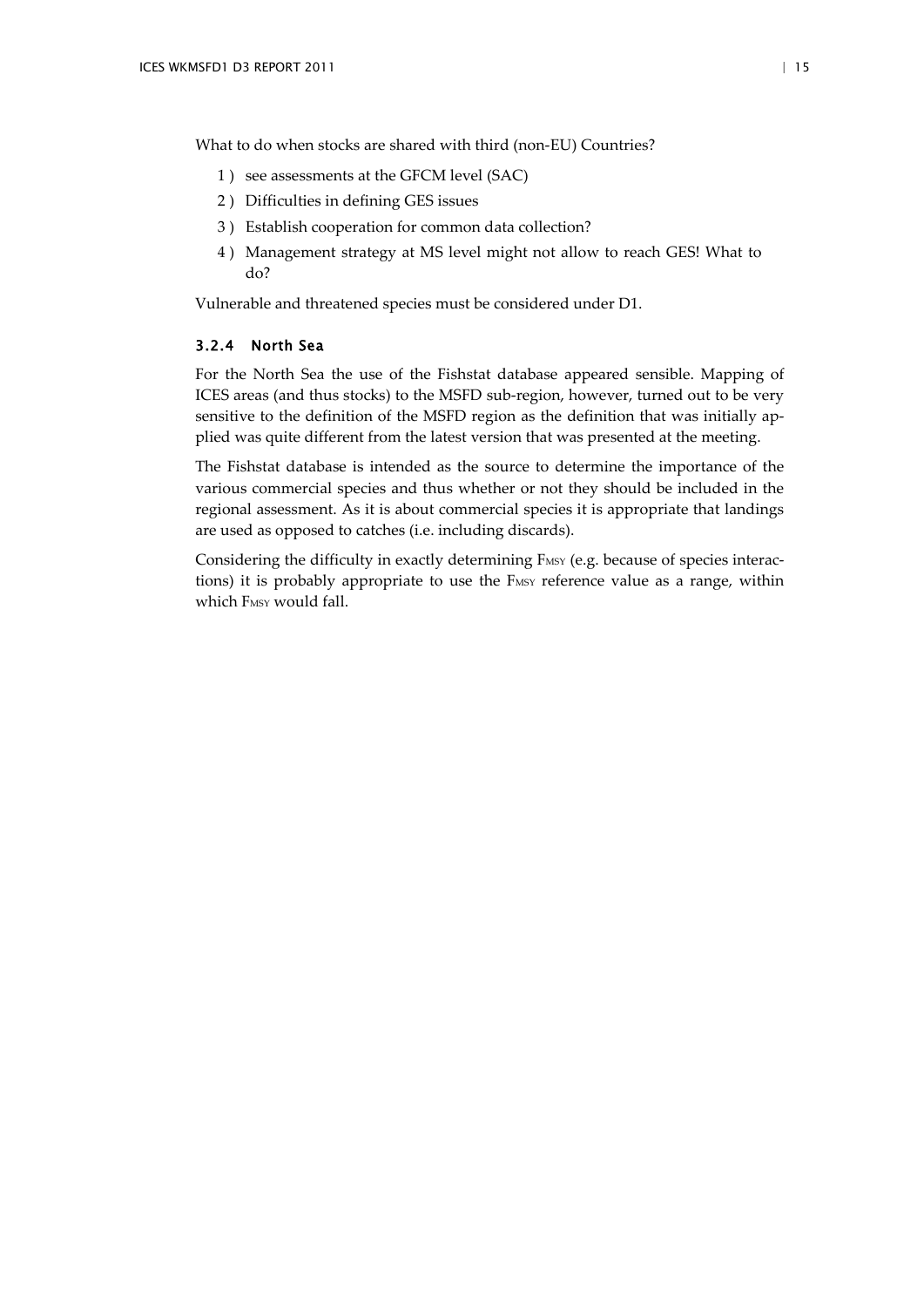## <span id="page-18-0"></span>4 Species covered by monitoring programs

## 4.1 Introduction

<span id="page-18-1"></span>For those species that are relevant from a commercial perspective but for which no stock assessments are available the first two criteria need to be assessed by two secondary indicators:

- 3.1.2 Ratio between catch and biomass index
- 3.2.2 Biomass indices

that require data from monitoring programs for their calculation. Additionally, the indicators for the third criterion (Criterion 3.3 Population age and size distribution) also require data from monitoring programs for their calculation. These indicators are:

- 3.3.1 Proportion of fish larger than the mean size of first sexual maturation
- 3.3.2 Mean maximum length across all species found in research vessel surveys
- 3.3.3 95% percentile of the fish length distribution observed in research vessel surveys
- 3.3.4 Size at first sexual maturation, which may reflect the extent of undesirable genetic effects of exploitation

Each of those indicators is discussed below in some more detail and with background information.

### <span id="page-18-2"></span>4.1.1 Ratio between catch and biomass index

Calculation of this indicator for each specific species requires catch information and a biomass index (i.e. CPUE of a research vessel survey or an appropriately standardised CPUE of the commercial fishery). The main requirement is that the catch data and biomass index need to match as closely as possible in terms of area covered and possibly other criteria.

## <span id="page-18-3"></span>4.1.2 Biomass indices

Calculation of biomass indices is described above. Applying some transformation (e.g. log) to improve the signal-to-noise ratio can be considered. It should be noted that the Commission Decision 2010/477/EU states that for biomass indices to be appropriate indicators of stock reproductive capacity they must refer to the fraction of the population that is sexually mature. Hence, the biomass index considered as an indicator for criterion 3.2 would normally refer to a different fraction of the population than the biomass index considered for the application of criterion 3.1. In order to make that distinction, however, some indication of size at maturity should be available. If this is not available total biomass can be used as a proxy of the stock reproductive capacity.

#### <span id="page-18-4"></span>4.1.3 Proportion of fish larger than the mean size of first sexual maturation

This indicator can be calculated at a population and community/assemblage level

Population: At the population level it can be calculated as proportion of biomass > mean size of first sexual maturation. This mean size should be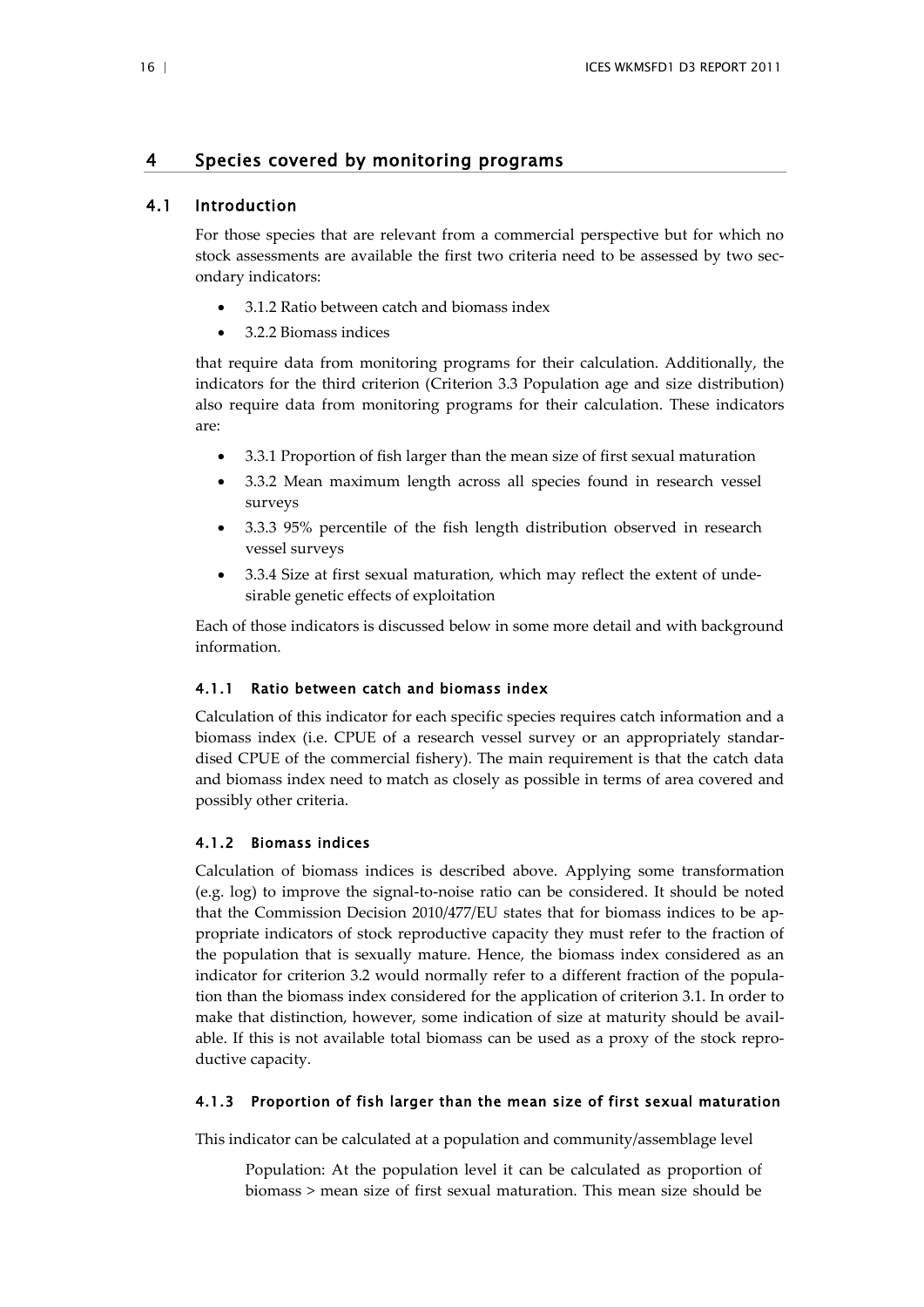based on an agreed list that may differ between (sub)regions. Using biomass instead of numbers has the advantage that this puts a larger weighting on the older size-classes improving the signal-to-noise ratio.

• Community or Assemblage: At this level it is the sum of the biomass > mean size for each species across a suite of species divided by the total biomass of that suite of species. Composition of this suite of species needs to be agreed at a regional level and requires a regional list of mean size of first sexual maturation for the selected species

## <span id="page-19-0"></span>4.1.4 Mean maximum length across all species found in research vessel surveys

This indicator is part of the DCF indicators to measure the effects of fisheries on the marine ecosystem. According to (EC 2008) the Mean maximum length indicator (MMLI) can be calculated for the entire assemblage that is caught by a particular gear or a subset based on morphology, behaviour or habitat preferences (e.g. bottomdwelling species only). Mean maximum length is calculated as:  $L_{\text{max}} = \sum (L_{\text{max}} |N_i|) / N$  $\overline{f_{\text{max}}} = \sum_j (L_{\text{max }j} N_j) / N$  , where  $L_{\text{max }j}$  is the maximum length obtained by species *j*,

*Nj* is the number of individuals of species *j* and *N* is the total number of individuals. Asymptotic total length  $(L_{\infty})$  is preferred to maximum recorded total length if an estimate is available, but it is recognised that such data may not be available for many species. The work presented in this report is based on [\(ICES 2009\)](#page-31-1).

This indicator describes the fish community species composition and does not reflect size characteristics of individual species. The indicator is therefore considered not appropriate for this criterion. It is best evaluated under descriptor 1 Biodiversity and/or descriptor 4 Marine Foodwebs.

## <span id="page-19-1"></span>4.1.5 95% percentile of the fish length distribution observed in research vessel surveys

According to (Rochet *et al.* ICES CM 2007 / D:16), this indicator provides a good summary of the size distribution of fish with an emphasis on the large fish and is expected to be sensitive to fishing and other human impacts. For a species i and percentile q=0.95, the indicator is calculated as

$$
L_{q,i}=I_{q,i} \frac{\sum_{i=1}^{I_{q}} y_{i,i}}{y_{i}}=q
$$

where  $y_{i,i}$  = numbers caught in length class l,  $y_i$  = total numbers caught,  $l_{qi}$  = length corresponding to length class lq for species i.

The L0.95 can be based on any standard survey that provides a length-frequency distribution. However, if more surveys are available it is recommended to choose the survey that samples the larger sizes best. Even though commercial catches (landings) in general sample the larger sizes better than surveys (that often target the smaller sizes), there is an issue with consistency because the fishery is more likely to have changed over time.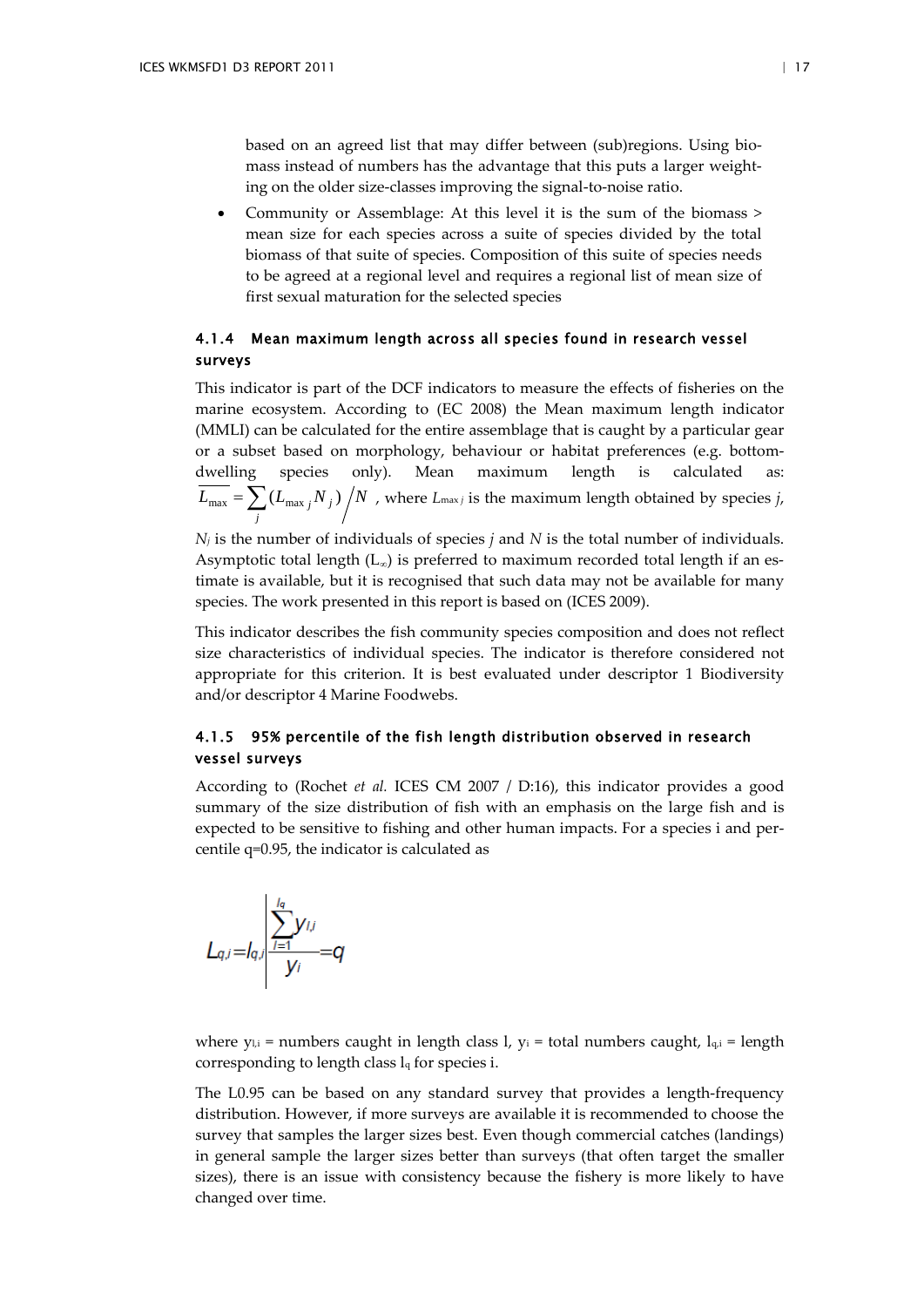#### <span id="page-20-0"></span>4.1.6 Size at first sexual maturation

This indicator is supposed to reflect the extent of undesirable genetic effects of exploitation. The most likely candidate for this is the so-called probabilistic maturation reaction norm indicator (PMRNI). According to (EC 2008) this indicator reflects the probability of maturing at age *a* and length *s* and is calculated as:

$$
m(a,s)=(o(a,s)-o(a-1, s-\Delta s(a)))/(1-o(a-1, s-\Delta s(a))),
$$

where  $o(a,s)$  is the maturity ogive (i.e. the probability of being mature) and  $\Delta s(a)$  is the length gained from age *a*-1 to *a*. Estimation of the probabilistic maturation reaction norm thus requires (i) estimation of maturity ogives, (ii) estimation of growth rates (from length at age), (iii) estimation of the probabilities of maturing, and (iv) estimation of confidence intervals around the obtained maturation probabilities. However, pertaining to the latter two points: (iii) is " $m(a,s)$ " derived from (i) and (ii), while confidence intervals are still required and are typically calculated from bootstrapping.

This indicator is also part of the DCF indicators to measure the effects of fisheries on the marine ecosystem. A major disadvantage is that it requires large sample sizes (at least 100 specimen). A recent paper in press by Wright et al (2011), however, shows that a sample size of 50 fish per age class can be sufficient for calculation of the probabilistic maturation reaction norm.

## <span id="page-20-1"></span>4.2 Regional break-out groups

## <span id="page-20-2"></span>4.2.1 Baltic Sea

The first step the sub-group considered was an identification of the most appropriate monitoring programs and surveys. Two sources of information were considered: Firstly ICES DATRAS database and secondly the data collection framework (DCF). For the Baltic Sea the most appropriate surveys are BITS surveys for demersal stocks, which cover the main distribution areas of main demersal stocks and secondly BIAS surveys (Baltic International Acoustic Survey), which cover Baltic herring and sprat.

### <span id="page-20-3"></span>4.2.2 Celtic Sea/Bay of Biscay and Iberian Coast

Specific issues for the region:

- There is large number of non assessed stocks (ca 2/3 of the stocks)
- Applicability of the existing assessments may vary with full analytical assessments with established reference points to exploratory assessments indicative of trends that have not gone through benchmark system.
- ICES is currently going through a time of transition whereby the expert groups are in the process of establishing MSY reference points and proxies. At this point in time these are often only proposals. As a starting point, indicators and reference points proposed by ICES expert groups will be included in the case study if they formed the basis for advice.
- Development of reference levels for these stocks should be a priority for ICES
- The transition to MSY can also affect management plans which were set up within the PA framework.
- There is a move towards mixed fisheries management plans. These can potentially influence the MSY reference points.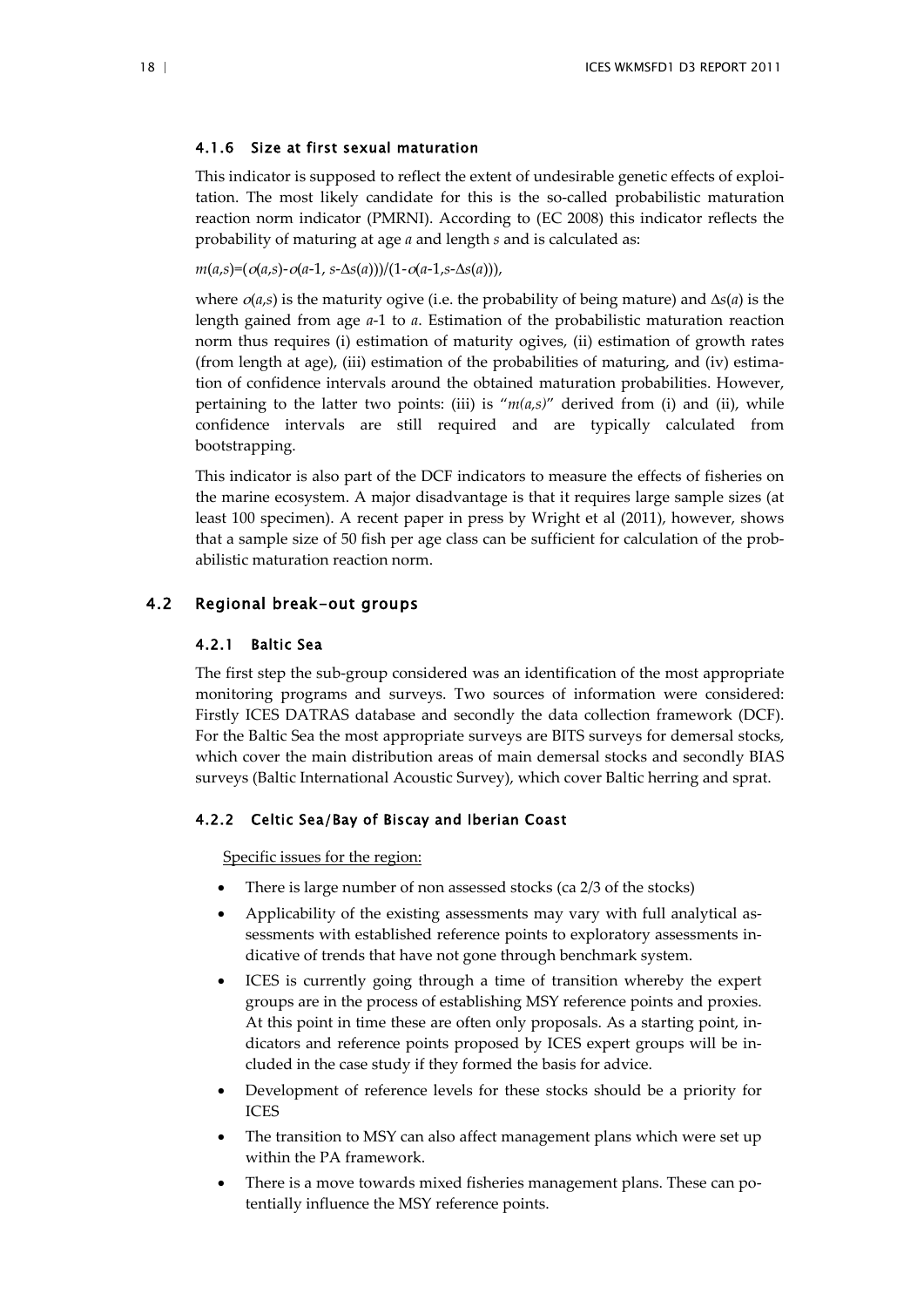Secondary indicators (criteria 3.1 & 3.2) for non assessed stocks

- Lack of data should not become a loop hole for member states and stop them to come up with some reference levels.
- In choosing a reference level there may be different options: pristine, sustainable or some points in the past? Pristine conditions are probably not the best given the objective of sustainable exploitation at high yields.
- The example of the gadoid outburst can be used to demonstrate how the perception of reference levels depends on the time period chosen.
- The trend method can be chosen to show whether there is a degradation.
- For trends based methods, it is necessary to consider the choice of transformation, e.g. logs*,* the time period needed to detect a trend, what methods are used to detect a trend, i.e. linear regression/others and how the significance of this is tested. The UK is using methods based on deviations further than 1SD from the mean.
- The discussions covered the need within the MSFD to see the indicators in a holistic fashion and not be too focused on quantitative targets setting, especially when relationships are not fully understood e.g. between pressures and state. The MSFD is about a six year cycle that gives an ecosystem check to see how fisheries relate to the environment.
- For the relevance of the indicators, there needs to be a clear relationship to human pressures, i.e. examine if the indicator responds to a change in pressure.
- It should be considered how the indicators and their implications can be taken into the scientific advice.
- It is worth examining if the indicators can also indicate changes in species clusters, hence try also to calculate them by functional group.

As an initial scoping exercise the following should be mapped:

- ICES eco-regions versus MSFD sub-regions
- Which stocks are covered in the sub-region
- Surveys that potentially provide data for the different stocks. This should include a quality statement about the surveys and if they have been used as a basis for advice in the past.

When choosing the surveys (including industry surveys) the following criteria should be applied:

- Whether the survey is already used as a basis for advice for the particular stock
- The length of a time series
- The spatial representativeness (i.e. area of the MSFD sub-region covered by the survey)
- Size selectivity they sample

In the long-term, the survey working groups are the best expert groups to take ownership of the data and the calculation of indicators; hence this work should be given as a TOR for the survey WGs that are producing the data to calculate this annually and to decide which stocks are well represented by the surveys.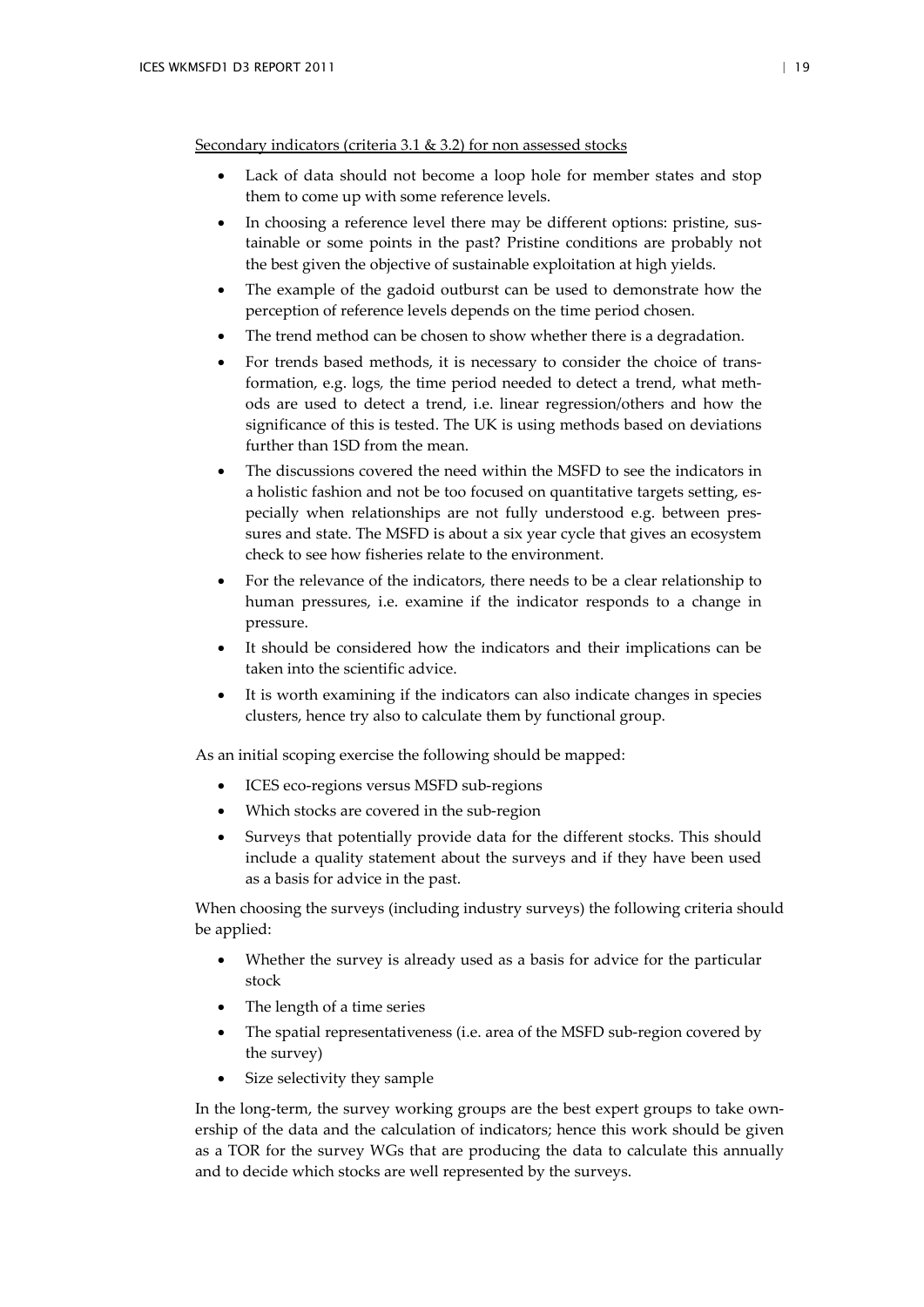For the calculation of the secondary indicators for 3.1 and 3.2 (catch/biomass ratio and biomass index) a two tier approach is recommended:

The first step is to calculate the biomass indicators – looking at the noise/variability of the data and if there are any signals in the data, also a judgement needs to be made on the representativeness of the survey for the stock in terms of spatial and temporal coverage and a quality check of whether the survey has good selectivity for the species.

Secondly, the catch to biomass ratio can be applied. The catch/biomass ratio proxy for exploitation is applied in fisheries management for example for Icelandic cod in division Va, whereby the harvest ratio is based on the ratio of landings to biomass trends of the 4+ age group. The harvest rate is estimated to be consistent with MSY.

The setting of reference points is supposed to be based on expert judgement.

A problem with reference periods of the survey versus the fishery is that often the time series of the surveys are much shorter than the fishery itself.

There are methods based on survey data to allow the estimation of biological reference points including proxies for MSY, e.g. methods developed in North America by Paul Rago. The Celtic Sea sub group plans to apply some of these methods to a small number of stocks and present them at the next MSFD D3 workshop.

#### **Population indicators (3.3) for non-assessed stocks:**

For the population diagnostics indicators there were the following discussion points:

Regarding the indicator "*Proportion of fish larger than the mean size of first sexual maturation*", there are problems with some stocks as maturity data are often only collected every three years. Maturity data is collected by member states – are these joint together to calculate maturity ogives? The ICES PGCCDBS and the subsidiary workshops could be working together with the survey groups to coordinate the data input for these indicators in the long term. Look at whether they have already come up with weighing schemes for combining information from different labs/surveys.

Regarding the indicator *"Size at first sexual maturation, which may reflect the extent of undesirable genetic effects of exploitation",* this indicator is dependent on having a long time series, and it is questionable whether there are time series long enough to monitor any changes in the Celtic Sea.

Overall for the population diagnostics indicator, the relationship between pressures and the indicators are not clearly understood, i.e. how the indicators respond to a change in pressure, whether there is a lag period etc. So the two aspects (pressures and indicators response) need to be tracked together. For the first reporting phase, it is advisable to show the development of trends of the indicators without attempting to set quantitative targets /thresholds.

It is also important to be transparent in the calculations of the indicators and document the details, so that a third party can repeat the process and come up with the same answer.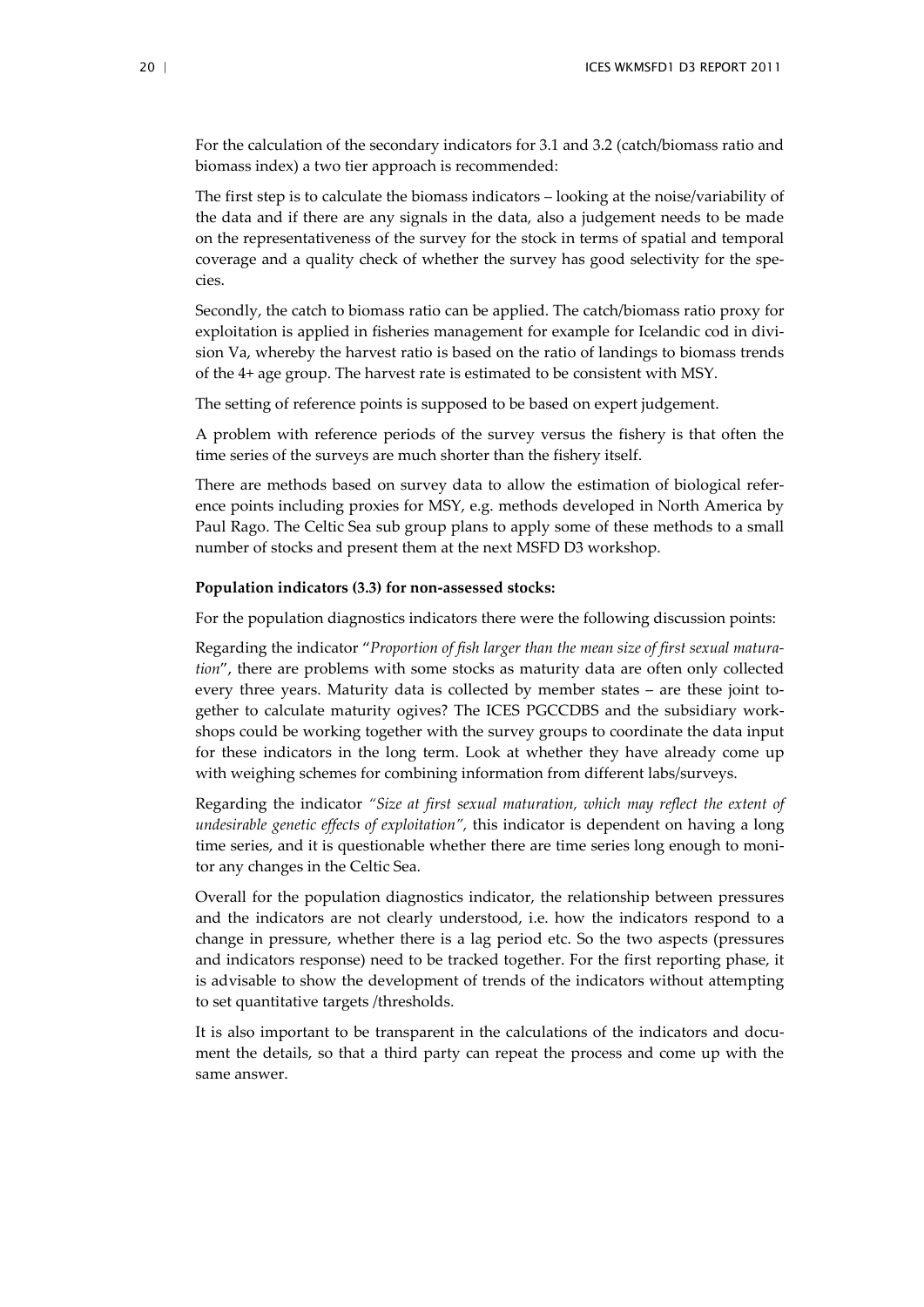#### <span id="page-23-0"></span>4.2.3 Mediterranean Sea

There is an international bottom trawl survey in the Mediterranean (MEDITS) providing basic information on benthic and demersal species. There is also a study group (SGMED) under STECF.

In principle data should be available for all secondary indicators.

There is a need for inter-calibration of survey methods.

<span id="page-23-1"></span>Guidance is required on how to establish reference levels and how to assess trends.

## 4.2.4 North Sea

The first step considered for the North Sea was an identification of the most appropriate surveys. Two sources were considered: DATRAS and DCF. Possible characteristics of surveys that determine their suitability are: area covered, gear applied, length of the time-series and season. For the North Sea the most likely surveys is the IBTS as this covers most of the region but this survey is probably less appropriate for e.g. flatfish species for which beam trawl surveys (i.e. DBTS) could potentially be used.

When calculating indicators two issues were considered: the aggregation of survey data (e.g. mean per haul or aggregate hauls first across rectangles and then determine mean over rectangles) and how the indicator is calculated. Below are some considerations per indicator:

- *3.1.2 Ratio between catch and biomass index:* Important to make sure there is an adequate match between the catch- and survey-based information.
- *3.2.2 Biomass indices*: Calculation should be straightforward. When choosing between numbers and biomass the latter is probably preferred as this puts more emphasis on the larger fish that determine SSB. Logtransformation may increase the signal-to-noise ratio.
- *3.3.1 Proportion of fish larger than the mean size of first sexual maturation*: The best source of information for the mean size per species needs to be identified so that the indicator can be calculated.
- *3.3.2 Mean maximum length across all species found in research vessel surveys:*  This was considered not appropriate as an indicator reflecting the population age-/size distribution as it is a fish community indicator supposed to reflect changes in species composition.
- *3.3.3 95% percentile of the fish length distribution observed in research vessel surveys:* Useful indicator that can be easily calculated.
- *3.3.4 Size at first sexual maturation, which may reflect the extent of undesirable genetic effects of exploitation:* Recent work on the probabilistic maturation reaction norm indicator (PMRNI) has decreased the required amount of samples by half (approximately 50 specimen) and this is now determined for the major commercial species (e.g. cod, haddock, herring, Norway pout, plaice and sole).

Opinion among North Sea experts was that Criterion 3.3 is probably redundant and that if Criteria 3.1 and 3.2 are fulfilled this probably applies to Criterion 3.3 as well. However, the data to populate the Criterion 3.3 indicators are available so this information can relatively easily be made available to be used as additional "surveillance" indicators that GES for the commercial (shell)fish is not compromised.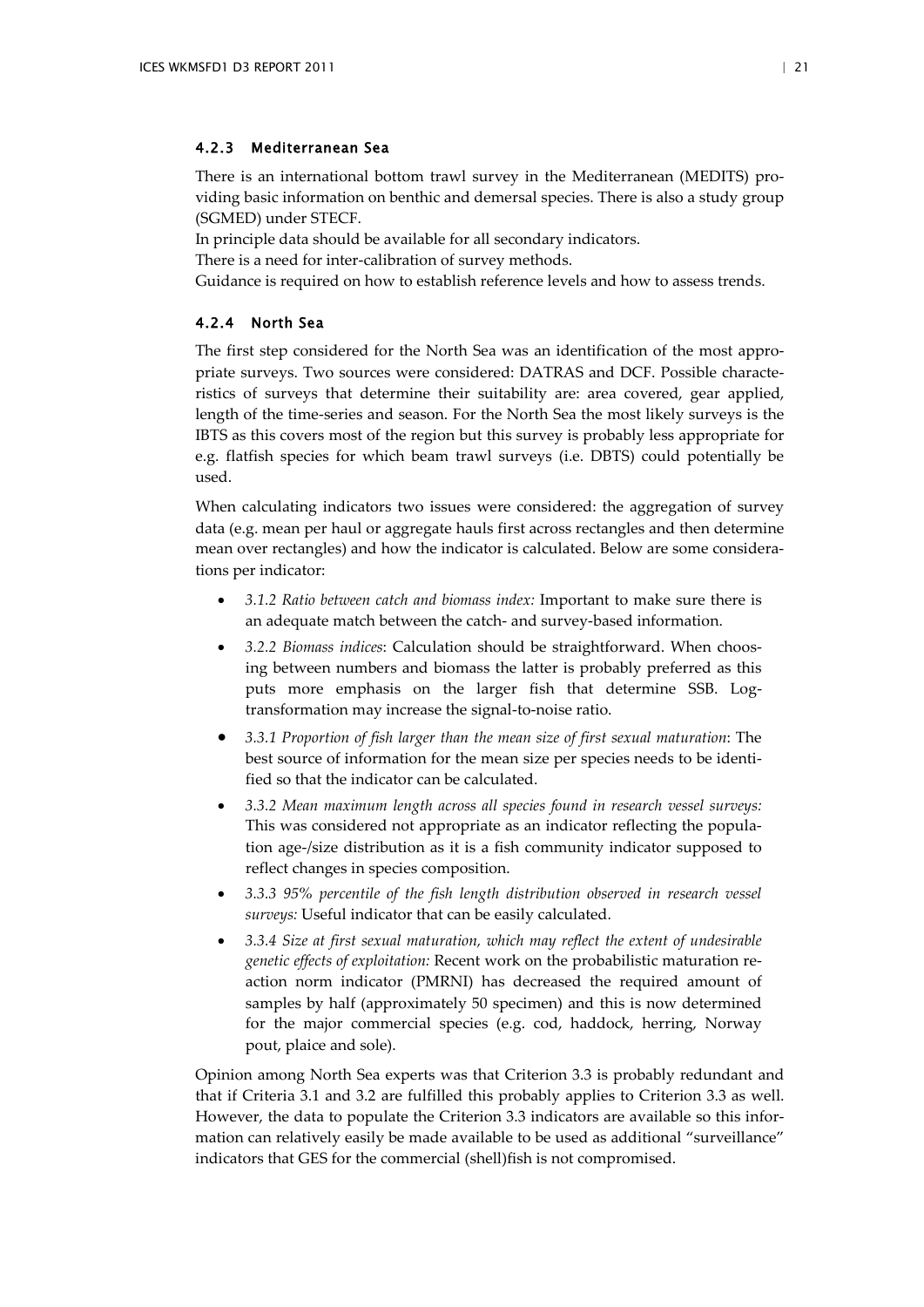## <span id="page-24-0"></span>5 Other indicators

## 5.1 Introduction

<span id="page-24-1"></span>The following list of indicators is used by various organisations (Eurostat, EEA, DG MARE and ICES) to report on the impact of fishing activities on the marine environment and was provided for discussion at the ICES MSDF D3+ workshop. The idea is to review these indicators, trying to establish whether they might be useful for characterising certain aspects of the MSFD Descriptors 1, 3, 4 or 6 analyses and to identify potential redundancies between them.

|                 | Indicator                                 | <b>Issue</b>                                                                                                                                                                                                    | Involvement                                                            | Regulation/<br>legal basis                |
|-----------------|-------------------------------------------|-----------------------------------------------------------------------------------------------------------------------------------------------------------------------------------------------------------------|------------------------------------------------------------------------|-------------------------------------------|
| <b>EUROSTAT</b> | Conservation of fish Stocks               | Fish catches taken from stocks<br>outside safe biological limits                                                                                                                                                | <b>ICES</b><br>EUROSTAT may be<br>flexible to revision of<br>indicator | EU Sustainable<br>Development<br>Strategy |
|                 | Fishing capacity                          | Size of fishing fleet                                                                                                                                                                                           | Not ICES                                                               |                                           |
|                 |                                           |                                                                                                                                                                                                                 |                                                                        |                                           |
| <b>EEA</b>      | Status of marine fish stocks<br>(CSI 032) | -Total catch in ICES and GFCM <sup>1</sup><br>fishing regions of Europe<br>-Status of the fish stocks in ICES and<br>GFCM fishing regions<br>-State of commercial fish stocks in N<br>E Atlantic and Baltic Sea | ICES tasked to develop<br>revised indicator<br>methodology             |                                           |
|                 |                                           | -State of commercial fish stocks in<br>Mediterranean Sea                                                                                                                                                        |                                                                        |                                           |
|                 | Fishing fleet capacity (CSI<br>034)       | -Changes in European fishing fleet<br>capacity<br>-European fishing fleet capacity:<br>Engine power                                                                                                             | ICES tasked to develop<br>revised indicator<br>methodology             |                                           |
|                 |                                           | -Country ratio in European fishing<br>fleet capacity: Engine power                                                                                                                                              |                                                                        |                                           |
|                 |                                           | -European fishing fleet capacity:<br>Tonnage                                                                                                                                                                    |                                                                        |                                           |
|                 |                                           | -Country ratio in European fishing<br>fleet capacity: Tonnage                                                                                                                                                   |                                                                        |                                           |
|                 |                                           | -European fishing fleet capacity:<br>Number of vessels                                                                                                                                                          |                                                                        |                                           |
|                 |                                           | -Country ratio in European fishing<br>fleet capacity: Number of vessels                                                                                                                                         |                                                                        |                                           |

<span id="page-24-2"></span><sup>1</sup> GFCM: General Fisheries Commission for the Mediterranean

l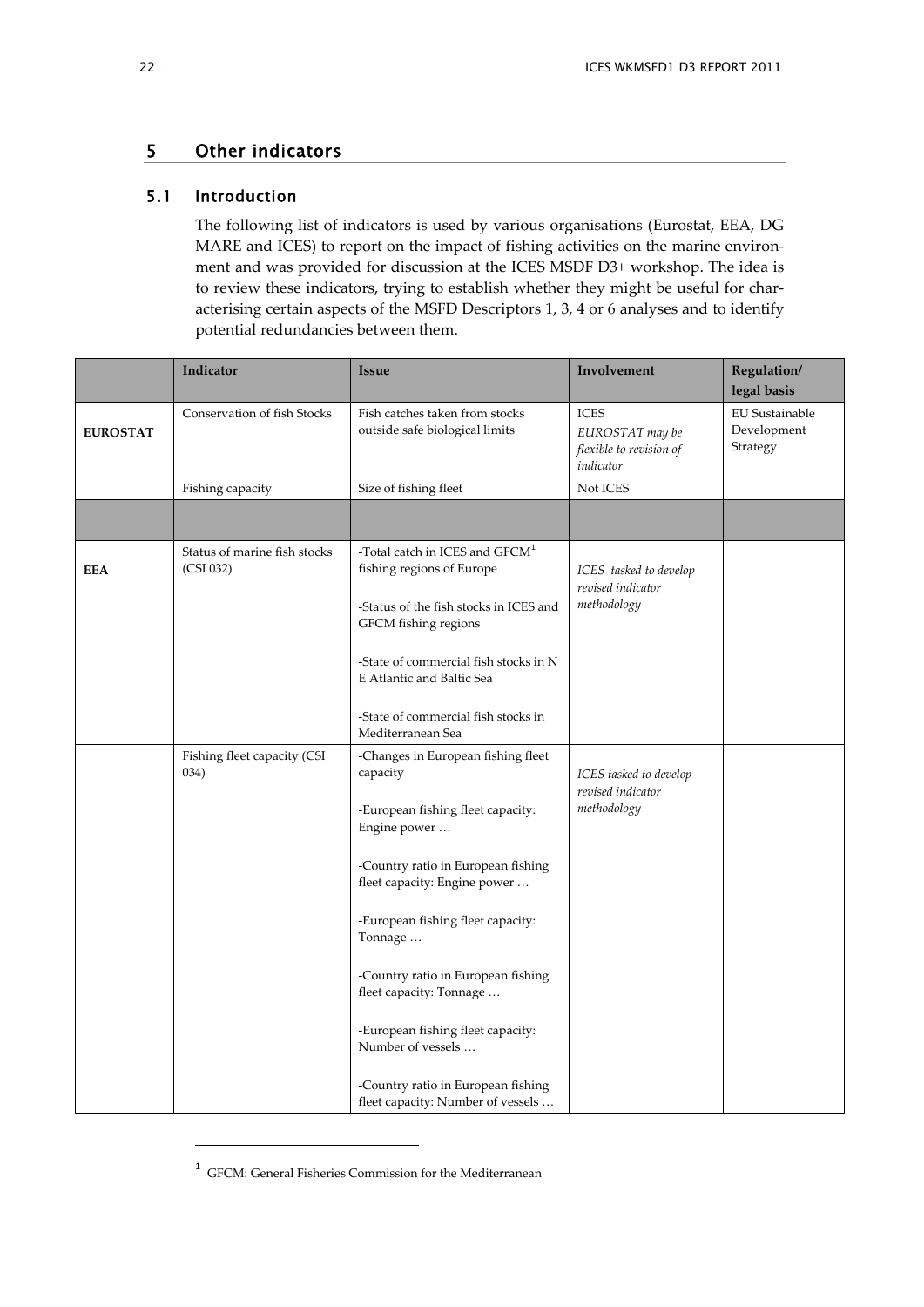|                         | Indicator                                                | Issue                                                                                                                                                                                                                                                                                                                                                                                                                                                                           | Involvement                             | Regulation/legal basis                  |
|-------------------------|----------------------------------------------------------|---------------------------------------------------------------------------------------------------------------------------------------------------------------------------------------------------------------------------------------------------------------------------------------------------------------------------------------------------------------------------------------------------------------------------------------------------------------------------------|-----------------------------------------|-----------------------------------------|
| <b>DG MARE</b><br>1     | Conservation status of fish<br>species                   | Indicator of biodiversity to<br>be used for synthesising,<br>assessing and reporting<br>trends in the biodiversity of<br>vulnerable fish species                                                                                                                                                                                                                                                                                                                                | <b>ICES</b>                             | Data Collection<br>Framework annex XIII |
| 2                       | Proportion of large fish                                 | Indicator for the proportion<br>of large fish by weight in<br>the assemblage, reflecting<br>the size structure and life<br>history composition of the<br>fish community.                                                                                                                                                                                                                                                                                                        | ICES. In<br>progress                    |                                         |
| 3                       | Mean maximum length of<br>fishes                         | Indicator for the life history<br>composition of the fish<br>community                                                                                                                                                                                                                                                                                                                                                                                                          | ICES. In<br>progress                    |                                         |
| $\overline{\mathbf{4}}$ | Size at maturation of<br>exploited<br>fish species       | Indicator of the potential<br>'genetic effects' on a<br>population                                                                                                                                                                                                                                                                                                                                                                                                              | ICES. In<br>progress                    |                                         |
| 5                       | Distribution of fishing<br>activities                    | Indicator of the spatial<br>extent of fishing activity. It<br>would be reported in<br>conjunction with the<br>indicator for 'Aggregation<br>of fishing activity'.                                                                                                                                                                                                                                                                                                               | ICES. Depends<br>on new VMS<br>database |                                         |
| 6                       | Aggregation of fishing<br>activities                     | Indicator of the extent to<br>which fishing activity is<br>aggregated. It would be<br>reported in conjunction<br>with the indicator for<br>'Distribution of fishing<br>activity'.                                                                                                                                                                                                                                                                                               | ICES. Depends<br>on new VMS<br>database |                                         |
| 7                       | Areas not impacted by<br>mobile<br>bottom gears          | Indicator of the area of<br>seabed that has not been<br>impacted by mobile bottom<br>fishing gears in the last<br>year. It responds to<br>changes in the distribution<br>of bottom fishing activity<br>resulting from catch<br>controls, effort controls or<br>technical measures<br>(including MPA<br>established in support of<br>conservation legislation)<br>and to the development of<br>any other human activities<br>that displace fishing<br>activity (e.g. wind farms) | ICES. Depends<br>on new VMS<br>database |                                         |
| 8                       | Discarding rates of<br>commercially<br>exploited species | Indicator of the rate of<br>discarding of commercially<br>exploited species in relation<br>to landings.                                                                                                                                                                                                                                                                                                                                                                         | ICES. In<br>progress                    |                                         |
| 9                       | Fuel efficiency of fish<br>capture                       | Indicator of the<br>relationship between fuel<br>consumption and the value<br>of landed catch. It will<br>provide information on<br>trends in the fuel efficiency<br>of different fisheries.                                                                                                                                                                                                                                                                                    | Not ICES                                |                                         |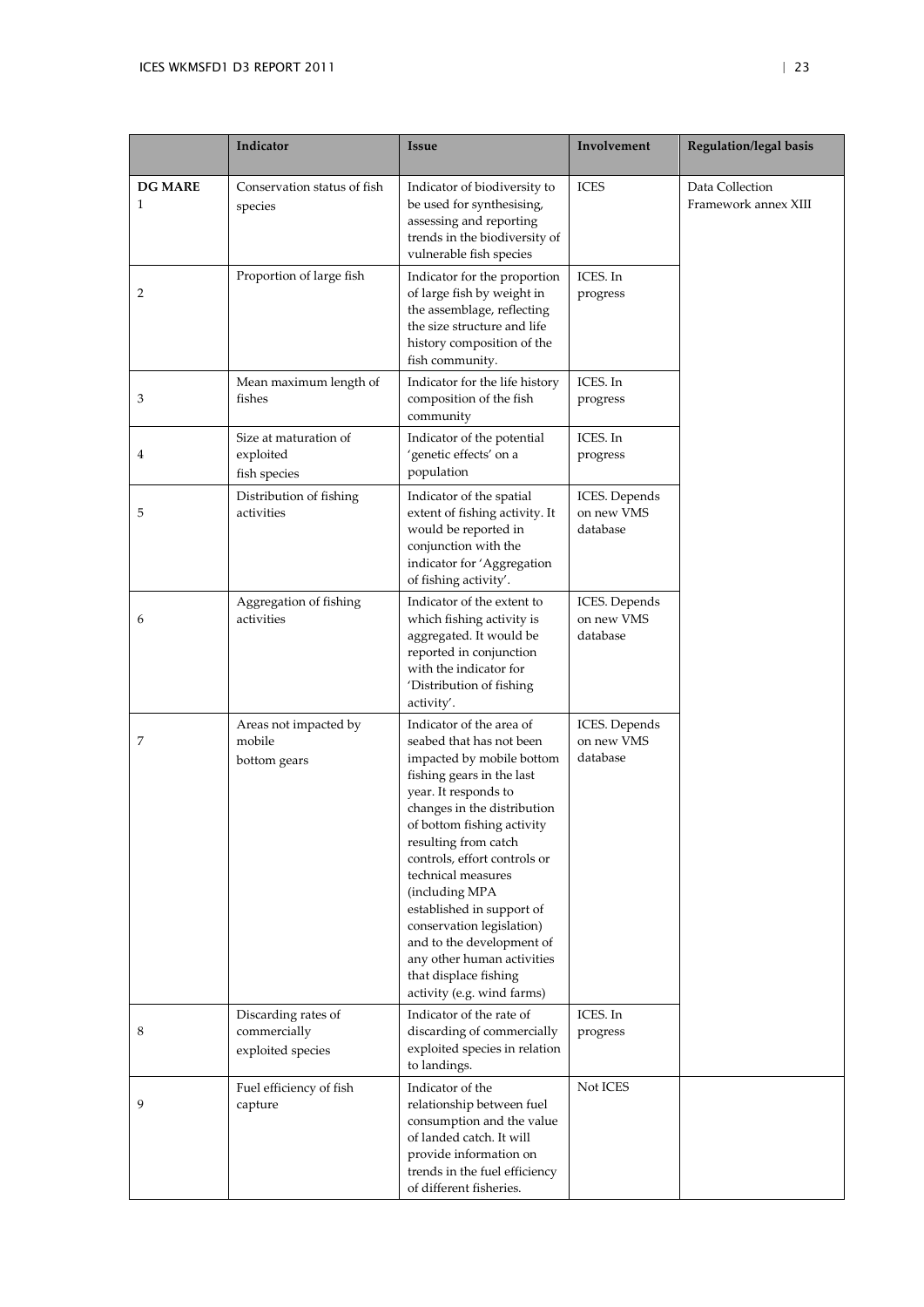|                                        | Criteria                                                  | Indicator                                                                                                                | Involvement | <b>Regulation/legal basis</b>                                               |
|----------------------------------------|-----------------------------------------------------------|--------------------------------------------------------------------------------------------------------------------------|-------------|-----------------------------------------------------------------------------|
| <b>DG ENV</b><br><b>MSFD</b>           | Level of pressure of the<br>fishing activity              | Fishing mortality (F)<br>Ratio between catch and<br>biomass index<br>(catch/biomass)                                     | <b>ICES</b> | Marine Strategy<br>Framework Directive<br>and<br><b>Commission Decision</b> |
| Descriptor 3<br>Commercially           | Reproductive capacity of<br>the stock                     | Spawning stock biomass<br>(SSB)<br><b>Biomass indices</b>                                                                | <b>ICES</b> |                                                                             |
| exploited fish<br>and shellfish        | Population age and size<br>distribution                   | Proportion of fish larger<br>than the mean size of first<br>sexual maturation                                            | <b>ICES</b> |                                                                             |
|                                        |                                                           | Mean maximum length<br>across all species found in<br>research vessels surveys                                           |             |                                                                             |
|                                        |                                                           | 95% percentile of the fish<br>length distribution<br>observed in research vessel<br>surveys                              |             |                                                                             |
|                                        |                                                           | Size at first sexual<br>maturation, which may<br>reflect the extent of<br>undesirable genetic effects<br>of exploitation |             |                                                                             |
| Related<br><b>MSFD</b><br>descriptors: | D1 Biodiversity<br>D4 Food webs<br>D6 Sea-floor integrity |                                                                                                                          |             |                                                                             |
| <b>ICES</b>                            | General trends of fish<br>stocks in the Northeast         | Time series length (in<br>years) by stocks                                                                               | <b>ICES</b> | No                                                                          |
| Advisory<br>report<br>(section 1.6)    | Atlantic                                                  | Number of stocks within<br>each of the categories:<br>benthic, demersal and<br>pelagic stocks.<br>Accumulative plot.     |             |                                                                             |
|                                        |                                                           | Fraction of stocks with F<br>below Fmsy by category of<br>stocks.                                                        |             |                                                                             |
|                                        |                                                           | Trends in fishing mortality<br>by type of stock. Calculated<br>as mean value of F by year<br>and type of stock.          |             |                                                                             |

Fish species that are under pressure from high levels of by-catch but not of commercial value are not relevant for this descriptor but should be identified and can be considered under D1 (Threatened or vulnerable) or D4.

The VMStools project (EU tender No MARE/2008/10 Lot 2) and the outcome of the ICES SGVMS Workshop held earlier in 2011 is a valuable starting point for coordinating the use of VMS data. VMS confidentiality issues may prevent access to the data.

Combining Surveys: The ICES WGECO did some work on combining survey data and it is difficult. If surveys are designed or modified to ensure compatibility of the data then the data could be combined and used to monitor indicators. If not, it is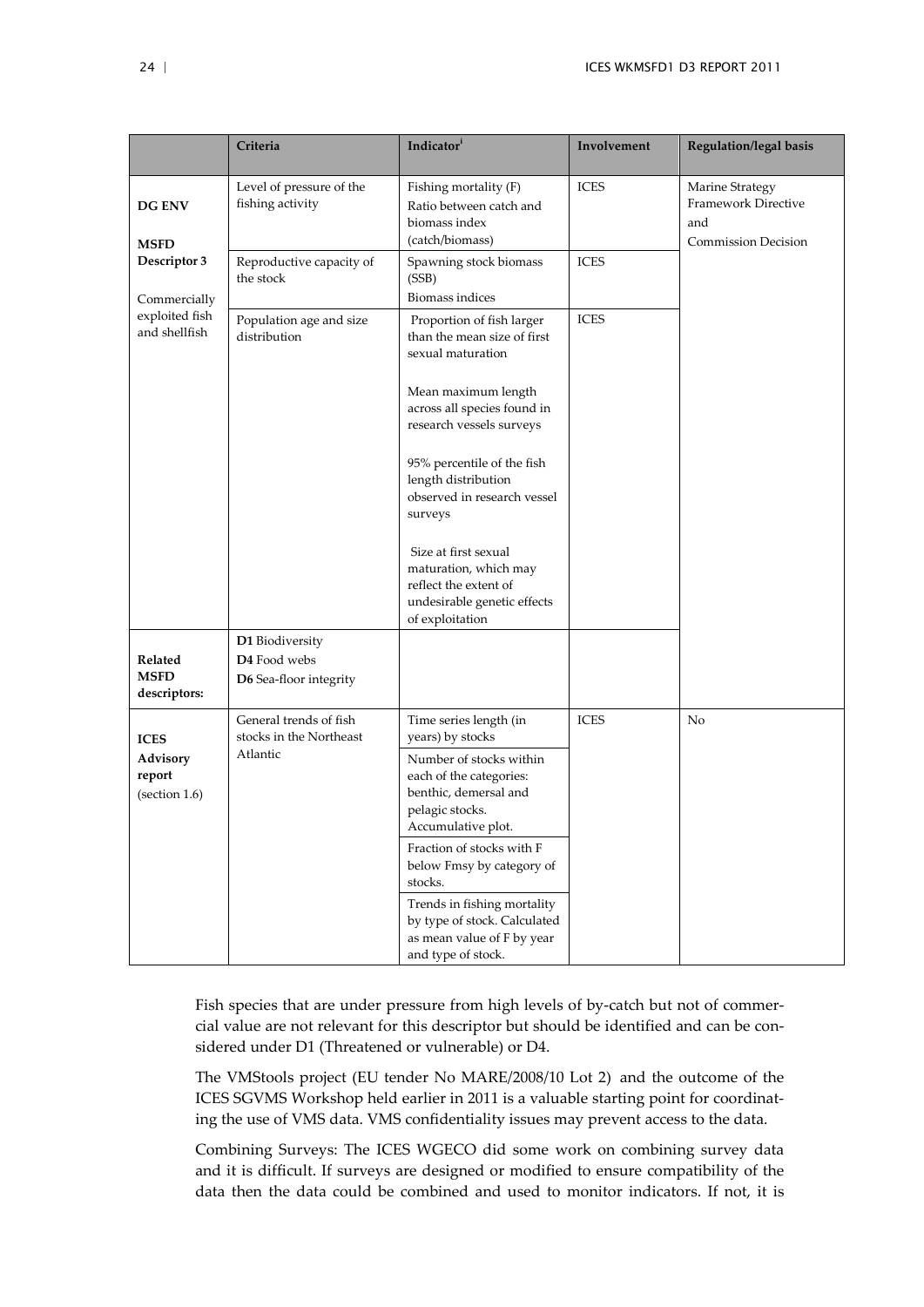wiser to monitor indicators using individual survey data and to analyse the outcomes at that stage. The Core Group will try to provide guidance on this issue.

<span id="page-27-0"></span>It was decided to use the most recent data available as progress to MSY is ongoing.

## 5.2 Regional break-out groups

## <span id="page-27-1"></span>5.2.1 Baltic Sea

*Below are the remarks per indicator as they apply to the Baltic Sea region.*

- *1. Conservation status of fish species:*
	- *This is not the best indicator for the Baltic Sea, where the total number of species is rather low*
- *2. Proportion of large fish* 
	- *This is not the best indicator for the Baltic Sea,as the Baltic Sea fish community almost entirely consists of three species of which only one is demersal.*
- *3. Mean maximum length of fishes* 
	- In the Baltic Sea there are too few species in the surveys to be useful in*dicator*
- *4. Size at maturation of exploited fish species* 
	- *Data should be available from DCF, but target by species should be defined*
- *5. Distribution of fishing activities* 
	- *VMS data may be useful for the open sea areas and logbook data in a coarse scale (by statistical squares) for coastal and archipelago fisheries. A large number of vessels are outside VMS recording (<15 m in length)*
- *6. Aggregation of fishing activities* 
	- *perhaps good pressure indicator on local scale*
- *7. Areas not impacted by mobile bottom gears*
	- *usefulness of VMS data should be checked*
- *8. Discarding rates of commercially exploited species* 
	- *In International Baltic Sea Sampling programs (1 & 2) and DCF data for background information to evaluate discarding rates and their usefulness*

## <span id="page-27-2"></span>5.2.2 Celtic Sea / Bay of Biscay and Iberian Coast

### **DG MARE indicators (DCF Appendix XIII):**

#### *1 Conservation status of fish species:*

The European research project MEFEPO has already carried out a comparison between different surveys and regions for this indicator including the Celtic Sea and the Bay of Biscay/Iberian Coast. The problem is that the time series of several surveys in the area are too short for this indicator. There are some issues with this indicator when species are so depleted that they are not included in the initial list and therefore not tracked by the indicator. Results depend on whether the selection of stocks is based on the abundance in the first years.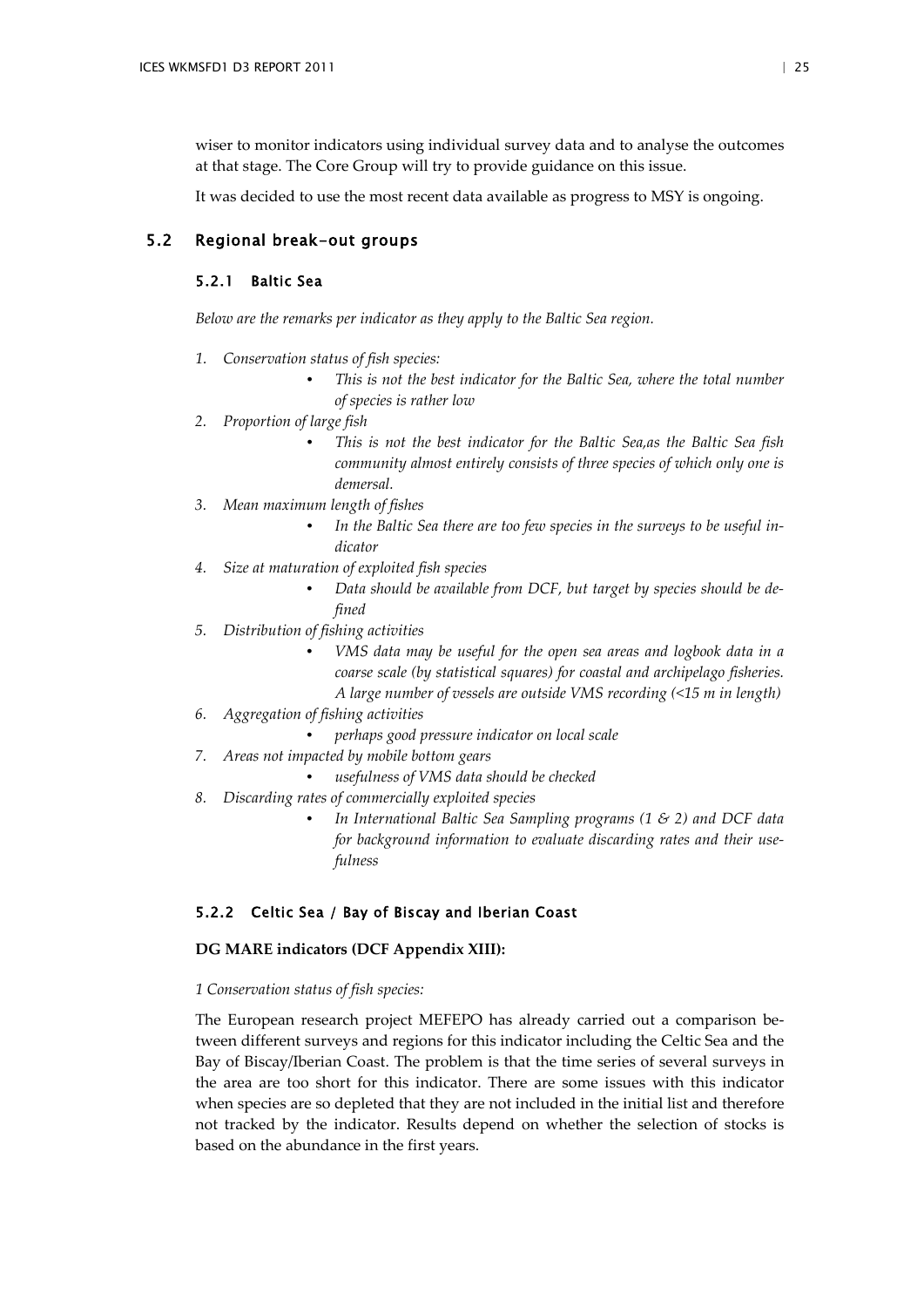#### *2 Proportion of large fish*

Work on applying this ecosystem indicator to the Celtic Sea has been carried out and results are documented in MEFEPO and WGECO 2010 & 2011. There are some regional differences in terms of the optimal size cut off point used. There is also the question of whether in the Celtic Sea, pelagic species should be included in this indicator. Potential reference levels have been proposed in WGECO. Again there is a problem in this region with several surveys of different gears and time series covering the area.

#### *5 Distribution of fishing activities.*

#### *6 Aggregation of fishing activities*

### *7 Areas not impacted by mobile bottom gears*

The three VMS related indicators are considered together. These only have a regional meaning if the methods applied to the scaling and aggregation of data are the same. Hence regional co-ordination on this based on recommendation by published literature [\(Piet & Quirijns 2009\)](#page-31-2) and or the outcome of the ICES SGVMS should take place.

#### *8 Discarding rates of commercially exploited species*

These are readily available but it has to be seen how they can be directly related to the MSFD as a pressure indicator. It will have relevance to D3 and also the abundance indicators of species related to human pressures in D4.

#### <span id="page-28-0"></span>5.2.3 Mediterranean Sea

All data should be available through the DCF. Data exists from 2003/2004.

There is a problem with the VMS data caused by the fact that there are many small vessels (< 15 m) which are not sampled. Analysing data at a regional level may be difficult as there is often a confidentiality issue preventing access to what are considered national data. The indicators, however, can be calculated based on anonymous and aggregated data. Whether MSs are willing to deliver such data for regional calculation of indices needs to be explored. Italian VMS data exist from 2006 and Greek data from 2009 onwards. There has been an ICES meeting (SGVMS) on VMS and logbook data recently and the report is soon out.

Regarding the LFI reference levels: these are survey and, thus, (sub)region-specific.

#### <span id="page-28-1"></span>5.2.4 North Sea

The Eurostat indicator "*Conservation of fish Stocks*" was considered not to be suitable as it could easily give the wrong signal. An example would be any fishery that constitutes a marked proportion of the catch and is outside safe biological limits (SBL). As the catches of this fishery decline due to the overexploitation of the stock the indicator would suggest an improved situation as less fish are caught outside SBL.

The Eurostat and EEA indicators on "*Fishing fleet capacity*" are supposed to provide information on the fishing pressure on the ecosystem but this is better captured by information on catches and/or mortality (F) together with indicators describing the impact on the seafloor (DGMARE indicators 5, 6, 7). If that information is available fleet capacity expressed as number of vessels (even when weighted by tonnage or engine-power) or even effort expressed in terms of days-at-sea become redundant. Moreover, reporting on this was not considered an ICES task.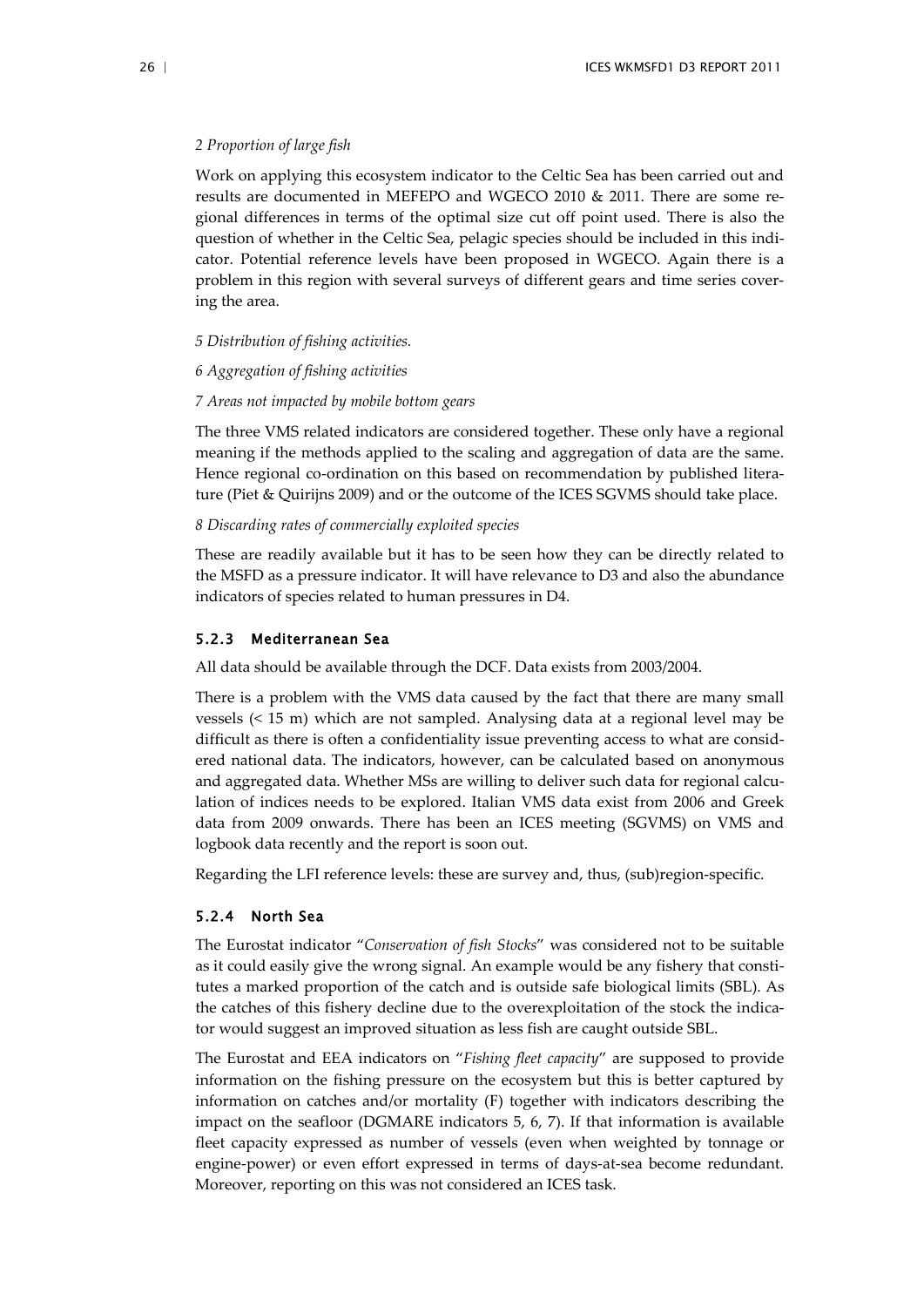The *DGMARE indicators 1-3* can be calculated based on the IBTS or any other survey that provides numbers at length for a suite of species. This with a proviso that there are issues pertaining to the calculation of the first indicator that need to be considered.

For DGMARE indicator 4 recent work on the PMRN has decreased the required amount of samples by half (approximately 50 specimen per age class) and this is now determined for the major commercial species (e.g. cod, haddock, herring, Norway pout, plaice and sole).

The *DGMARE indicators 5-7* can be calculated in a standardized manner through the software form the VMS-Tools project [\(http://code.google.com/p/vmstools/downloads/list\)](http://code.google.com/p/vmstools/downloads/list). Member states can easily calculate the indicators for their national waters but in order to calculate the indicators at a regional level confidentiality issues need to be resolved in order to make international datasets available.

Discarding rates (DGMARE indicator 8) can be calculated from the DCF data. To what extent this can be considered an ICES task was unclear. There are many issues (e.g. pertaining to data, method of calculation and what the indicator is supposed to reflect) that need to be resolved before this indicator can be calculated.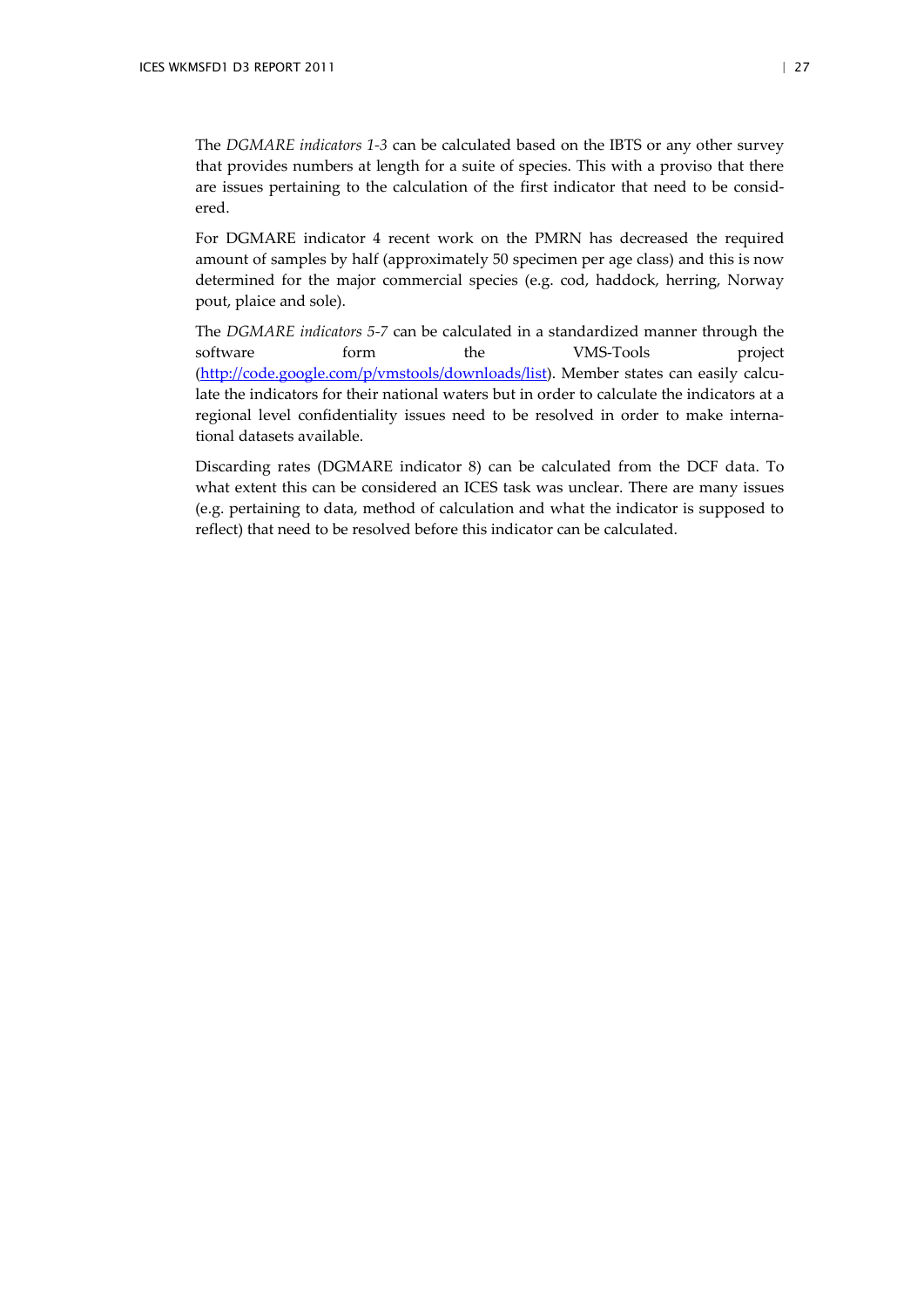## <span id="page-30-0"></span>6 The way forward

The roadmap presented at the workshop was used as the framework to identify the process and work ahead. This consisted of a part that needs to be done prior to the 2nd workshop and a part supposed to take place at the workshop itself.

Prior to 2nd workshop four case studies will be conducted which cover the MSFD regions of the Baltic Sea, the North Sea, the Celtic Sea and the Mediterranean Sea. For each case study, the following steps will be carried out:

- 1 ) Identify commercially exploited (shell)fish populations per MSFD (sub)region:
	- FAO Fishstat database or whatever source is considered most comprehensive and appropriate
		- Appropriate selection of last 5? years that are up-to-date
		- Identify regional and member state specific species
- 2) Primary indicators (criteria 3.1 & 3.2): Identify stocks for which stock assessments are conducted
	- List of assessed stocks and their areas (based on ICES, GFCM, ICCAT areas)
	- Map stock areas to MSFD regions (adopt most recent) and allocate stocks to regions, identify problematic stocks. Straddling stocks will often be an issue, these can e.g. be considered part of several regions. How this was resolved should be discussed at the meeting as the outcome should be defensible and transparent.
	- Identify per stock which indicators and reference levels are available, consider proxies if missing
- 3 ) Secondary indicators (criteria 3.1 & 3.2) and all indicators (criterion 3.3): Identify commercially exploited (shell)fish populations for which data from monitoring programs exist
	- List surveys occurring in the region and consider suitability per species: based on gear, area, period etc.
	- Determine which indicators it can deliver
	- Identify reference levels, if not, then trends (issues of time period, method, significance etc.)

At the 2nd workshop:

- Consider information available per region in terms of commercial species covered by assessments/surveys and their quality, identify gaps
- Consider issues of reference levels and identifying trends (or any scientific method that allows us to distinguish GES from sub-GES)
- Consider how this information can be used to determine GES:
	- provide options and evaluate
	- Identify targets that distinguish GES from sub-GES

Evaluate consequences of aggregation across indicators within criteria and across criteria

Specifically for the Mediterranean a step-wise workplan was drafted to prepare for the upcoming workshop according to the above roadmap (see Annex 2)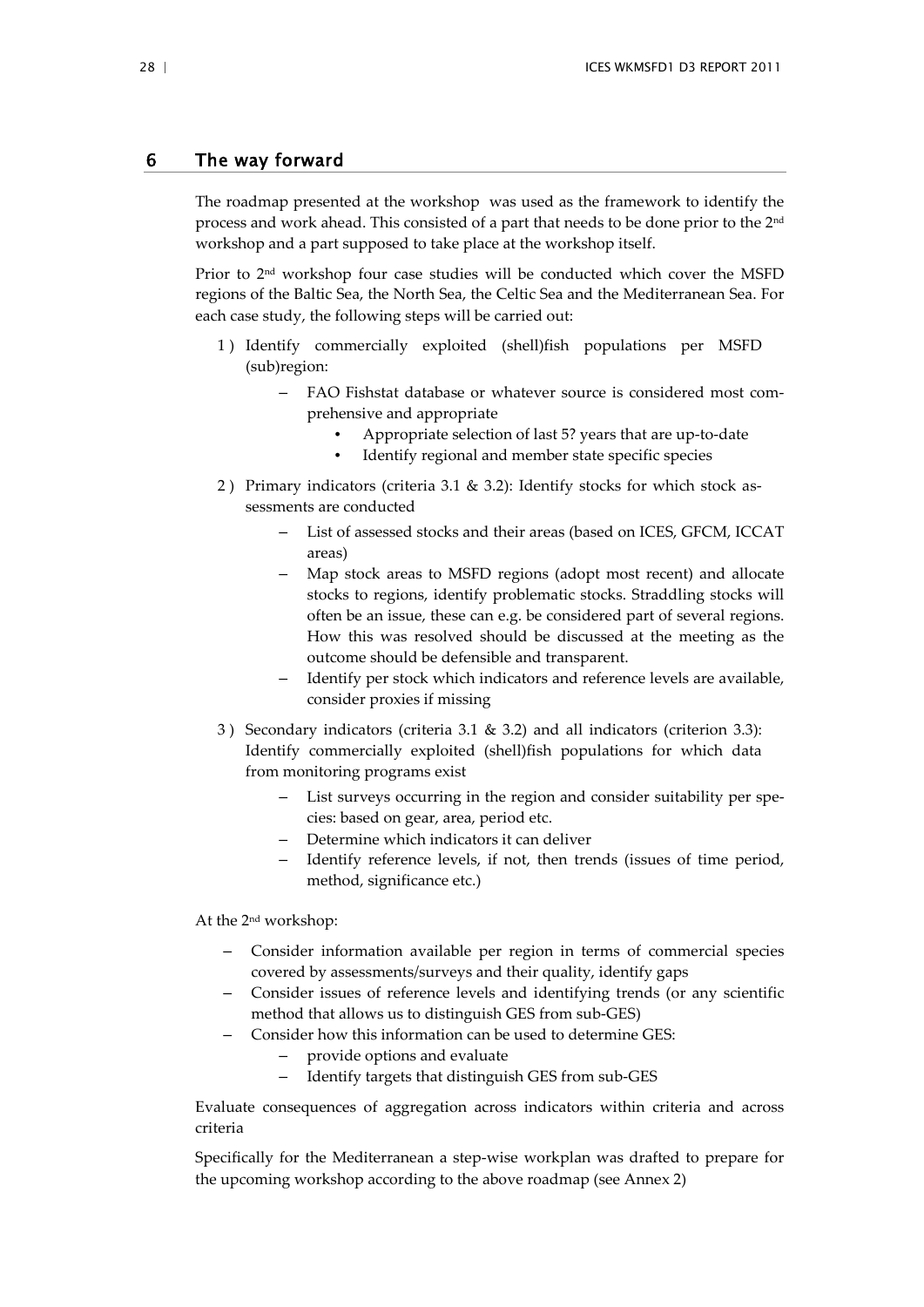## <span id="page-31-0"></span>7 References

- <span id="page-31-1"></span>ICES (2009) Report of the Working Group on the Ecosystem Effects of Fishing Activities. In, Book ICES CM 2009/ACOM:20. ICES, Copenhagen
- <span id="page-31-2"></span>Piet GJ, Quirijns F (2009) Spatial and temporal scale determine our perspective of the impact of fishing Canadian Journal of Fisheries and Aquatic Science 66:829–835
- Peter J. Wright, Colin P. Millar, and Fiona M. Gibb. 2011. Intrastock differences in maturation schedules of Atlantic cod, Gadus morhua. ICES Journal of Marine Science. doi:10.1093/icesjms/fsr111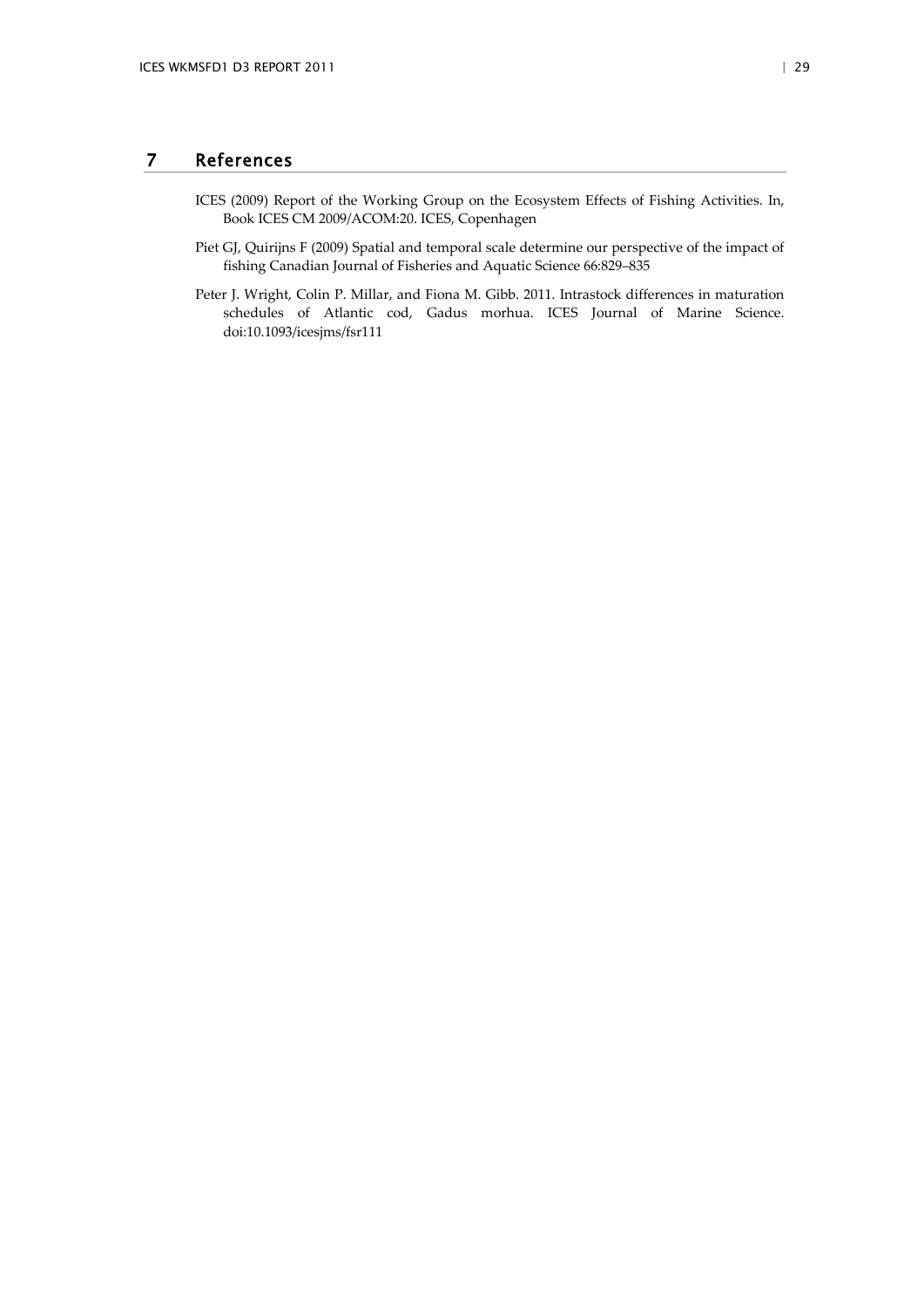## <span id="page-32-0"></span>Annex 1: List of participants

| Name               | <b>Address</b>                                                                  | Phone/Fax                                                             | Email                            |
|--------------------|---------------------------------------------------------------------------------|-----------------------------------------------------------------------|----------------------------------|
| Eero Aro           | Finnish Game and Fisheries<br>Research Institute<br>P.O.Box 2<br>00791 Helsinki | Phone +358-205751253,<br>mobile +358-40-7389132<br>Fax +358-205751201 | eero.aro@rktl.fi                 |
|                    | Finland                                                                         |                                                                       |                                  |
| Constanca Belchior | European Environment<br>Agency                                                  |                                                                       | constanca.belchior@eea.europa.eu |
|                    | Kongens Nytorv 6                                                                |                                                                       |                                  |
|                    | 1050 Copenhagen K<br>Denmark                                                    |                                                                       |                                  |
| Mette Blaesbjerg   | World Wildlife Fund -<br>Denmark                                                | Phone +45 35363635                                                    | m.blaesbjerg@wwf.dk              |
|                    | Svanevej 12                                                                     |                                                                       |                                  |
|                    | 2400 Copenhagen<br>Denmark                                                      |                                                                       |                                  |
| Vera Coelho        | Seas at Risk                                                                    |                                                                       | vcoelho@seas-at-risk.org         |
|                    | Rue d Edimbourg 26<br>1050 Brussels                                             |                                                                       |                                  |
|                    | Belgium                                                                         |                                                                       |                                  |
| Chris Darby        | Centre for Environment,<br>Fisheries and Aquaculture                            | Phone +44 1502 524329<br>/+44 7909 885 157                            | chris.darby@cefas.co.uk          |
|                    | Science (CEFAS) Lowestoft<br>Laboratory                                         | Fax +44 1502 513865                                                   |                                  |
|                    | Pakefield Road                                                                  |                                                                       |                                  |
|                    | NR33 0HT Lowestoft Suffolk<br>United Kingdom                                    |                                                                       |                                  |
| Poul Degnbol       | International Council for the                                                   |                                                                       | poul.degnbol@ices.dk             |
|                    | Exploration of the Sea<br>H. C. Andersens Boulevard 44-<br>46                   |                                                                       |                                  |
|                    | 1553 Copenhagen V<br>Denmark                                                    |                                                                       |                                  |
| Hendrik Doerner    | Joint Research Centre, Institute                                                |                                                                       | hendrik.doerner@jrc.ec.europa.eu |
|                    | for Protection and Security of<br>the Citizen                                   |                                                                       |                                  |
|                    | Via E. Fermi 2749                                                               |                                                                       |                                  |
|                    | 21027 Ispra (VA)                                                                |                                                                       |                                  |
|                    | Italy                                                                           |                                                                       |                                  |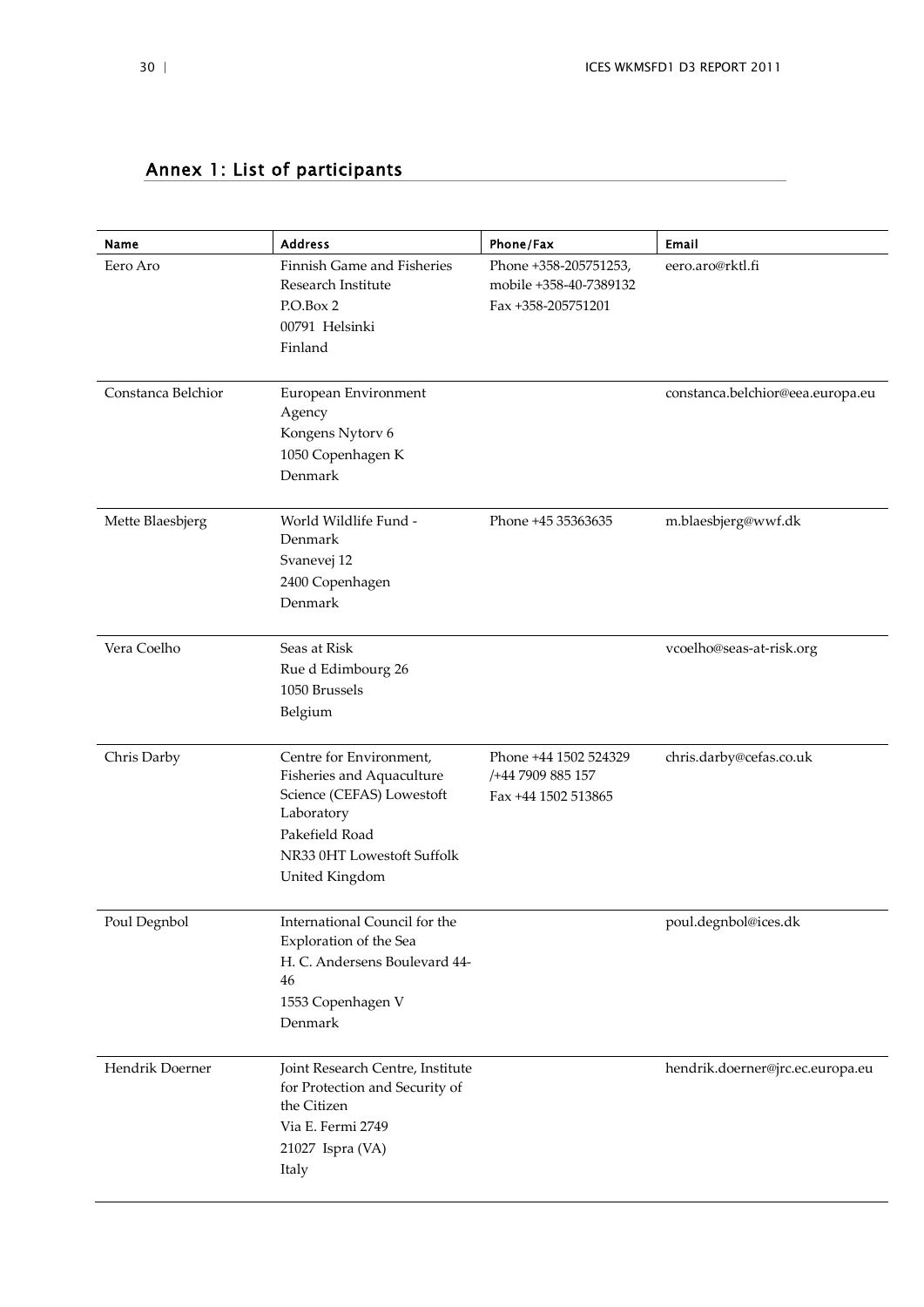| Name              | <b>Address</b>                                                                                                                 | Phone/Fax                                    | Email                             |
|-------------------|--------------------------------------------------------------------------------------------------------------------------------|----------------------------------------------|-----------------------------------|
| Leonie Dransfeld  | Marine Institute<br>Rinville<br>Oranmore Co. Galway<br>Ireland                                                                 | Phone +353 91 387200<br>Fax +353 91 387201   | leonie.dransfeld@marine.ie        |
| Carmen Fernandez  | Instituto Español de<br>Oceanografía Centro<br>Oceanográfico de Vigo<br>P.O. Box 1552<br>36200 Vigo (Pontevedra)<br>Spain      | Phone +34 986 492111<br>Fax +34 986 498626   | carmen.fernandez@vi.ieo.es        |
| Eva Gelabert      | European Environment<br>Agency<br>Kongens Nytorv 6<br>1050 Copenhagen K<br>Denmark                                             |                                              | Eva.Gelabert@eea.europa.eu        |
| Otello Giovanardi | National Institute for<br>Environmental Protection and<br>Research<br>100 Brondolo<br>30015 Chiuggia (Venice)<br>Italy         |                                              | otello.giovanardi@isprambiente.it |
| Claus Hagebro     | International Council for the<br>Exploration of the Sea<br>H. C. Andersens Boulevard 44-<br>46<br>1553 Copenhagen V<br>Denmark | Phone +45 3338 6754<br>Fax +45 3393 4215     | claus@ices.dk                     |
| Niels Hintzen     | Wageningen IMARES<br>P.O. Box 68<br>1970 AB IJmuiden<br>Netherlands                                                            | Phone +31 317 487 090                        | niels.hintzen@wur.nl              |
| Odma Johannesen   | Ministry of Food, Agriculture<br>and Fisheries,<br>Slotsholmsgade 12<br>1216 Copenhagen K<br>Denmark                           | Phone: +45 41932339                          | fvm@fvm.dk                        |
| Espen Johnsen     | Institute of Marine Research<br>P.O. Box 1870<br>Nordnes<br>5817 Bergen<br>Norway                                              | Phone +47 55 23 53 55<br>Fax +47 55 23 86 87 | espen.johnsen@imr.no              |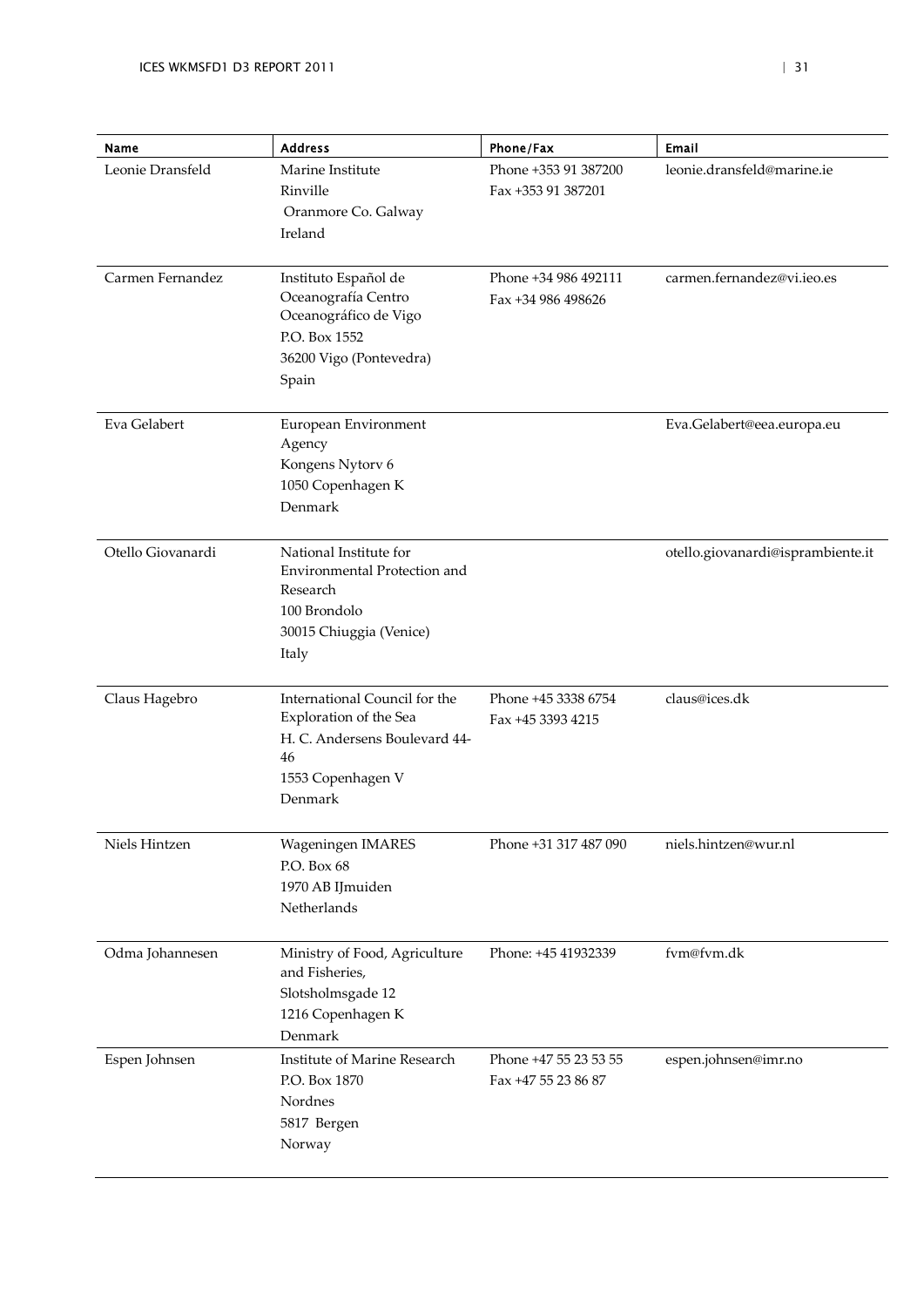| Name                | <b>Address</b>                                                                                                                                                                                            | Phone/Fax                                                        | Email                          |
|---------------------|-----------------------------------------------------------------------------------------------------------------------------------------------------------------------------------------------------------|------------------------------------------------------------------|--------------------------------|
| Johanna Karhu       | Helsinki Commission (Baltic<br>Marine Environment<br>Protection Commission)<br>Katajanokanlaituri 6 B<br>00160 Helsinki<br>Finland                                                                        | Phone +358 468509204                                             | johanna.karhu@helcom.fi        |
| Ciaran Kelly        | Marine Institute<br>Rinville<br>Oranmore Co. Galway<br>Ireland                                                                                                                                            | Phone +353 91 387 201<br>Fax +353 91 387 400                     | ciaran.kelly@marine.ie         |
| <b>Eugene Nixon</b> | Marine Institute Marine<br>Spatial Planning<br>80 Harcourt Street<br>Dublin 2<br>Ireland                                                                                                                  | Phone +353 1 4766538<br>Fax mob: +353 876 299<br>677             | eugene.nixon@ices.dk           |
| Carl O'Brien        | Centre for Environment,<br>Fisheries and Aquaculture<br>Science (CEFAS) Lowestoft<br>Laboratory<br>Pakefield Road<br>NR33 0HT Lowestoft Suffolk<br>United Kingdom                                         | Phone +44 1502 524256 /<br>+44 7786800193<br>Fax +44 1502 527739 | carl@ices.dk                   |
| Daniel Oesterwind   | Johann Heinrich von Thünen-<br>Institute, Federal Research<br>Institute for Rural Areas,<br>Forestry and Fisheries Institute<br>for Baltic Sea Fisheries<br>Alter Hafen Süd 2<br>18069 Rostock<br>Germany | Phone +49 381-8116 133<br>Fax +49 381-8116 199                   | daniel.oesterwind@vti.bund.de  |
| Kenneth Patterson   | European Commission<br>Directorate for Maritime<br>Affairs and Fisheries<br>200 rue de la Loi<br>1049 Brussels<br>Belgium                                                                                 | Phone +32 22 998 227                                             | Kenneth.Patterson@ec.europa.eu |
| Polona Pengal       | Fisheries Research Institute of<br>Slovenia<br>Spodnje Gameljne 61a<br>1211 Ljubljana-Smartno<br>Slovenia                                                                                                 | Phone +386 40222579                                              | polona.pengal@zzrs.si          |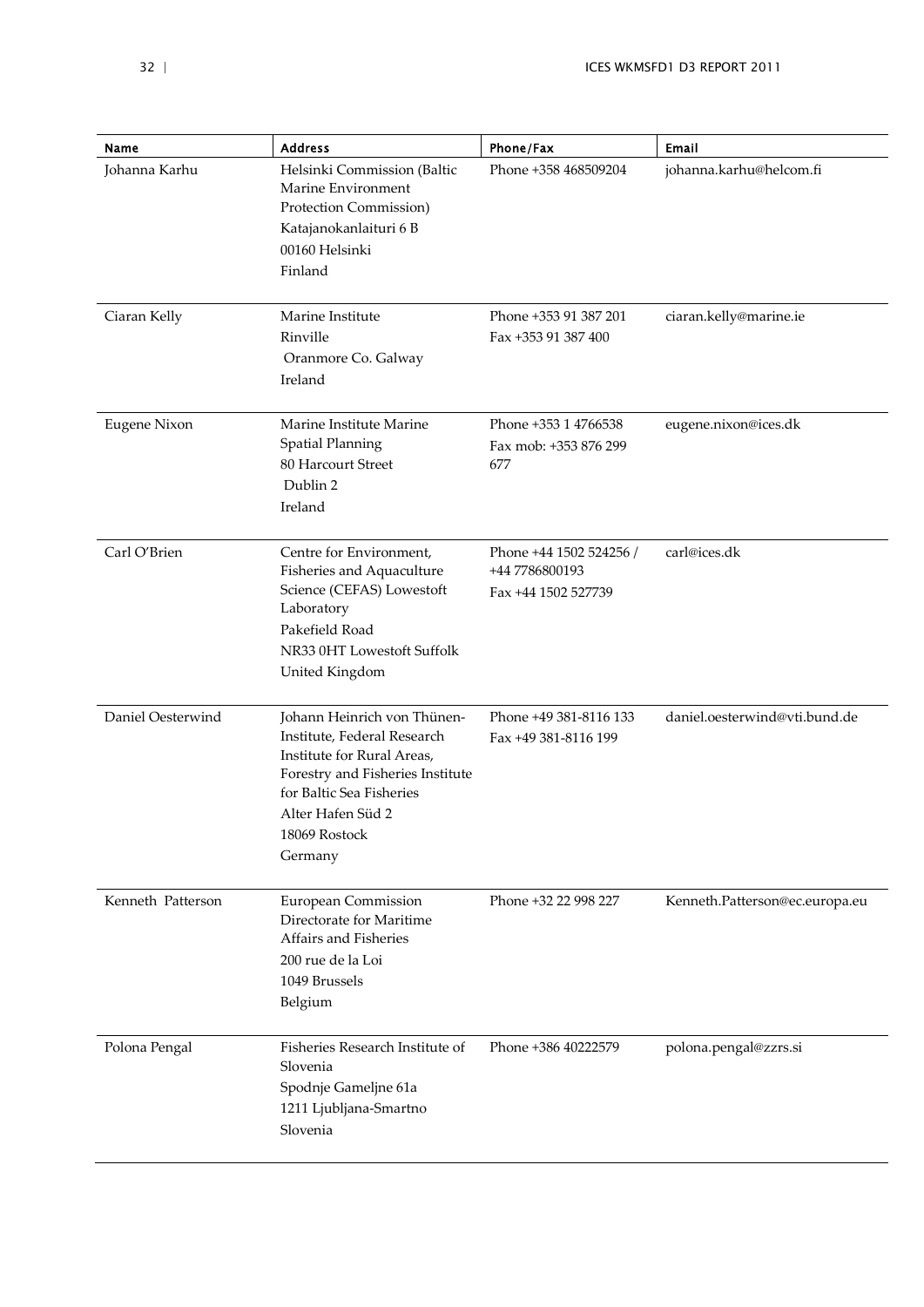| Name                 | <b>Address</b>                                                                                                                            | Phone/Fax                                | Email                             |
|----------------------|-------------------------------------------------------------------------------------------------------------------------------------------|------------------------------------------|-----------------------------------|
| Juan-Pablo Pertierra | <b>European Commission</b><br>Directorate for Environment<br>9 Av. Begulien<br>1049 Brussels<br>Belgium                                   | Phone 0032.2.296.6443                    | Juan-Pablo.Pertierra@ec.europa.eu |
| Pilar Pereda         | Instituto Español de<br>Oceanografía IEO Madrid<br>Corazon de Maria 8, 5-12<br>28002 Madrid<br>Spain                                      |                                          | pilar.pereda@md.ieo.es            |
| Ger Jan Piet         | Wageningen IMARES<br>P.O. Box 68<br>1970 AB IJmuiden<br>Netherlands                                                                       | Phone +31 317 487188                     | Gerjan.Piet@wur.nl                |
| Will Le Quesne       | Centre for Environment,<br>Fisheries and Aquaculture<br>Science (CEFAS)<br>Pakefield Road<br>NR33 0HT Lowestoft Suffolk<br>United Kingdom |                                          | Will.LeQuesne@cefas.co.uk         |
| Saša Raicevich       | National Institute for<br>Environmental Protection and<br>Research<br>ISPRA Loc. Brondolo<br>Chioggia<br>30015 Venice<br>Italy            | Phone +39 41553933<br>Fax +39 415547897  | sasa.raicevich@isprambiente.it    |
| Hein Rune Skjoldal   | Institute of Marine Research<br>P.O. Box 1870<br>Nordnes<br>5817 Bergen<br>Norway                                                         | Phone +47 55 236946<br>Fax +47 55 238584 | hein.rune.skjoldal@imr.no         |
| Maria Soto           | Instituto Español de<br>Oceanografía<br>Corazon de Maria 8, 5-12<br>28002 Madrid<br>Spain                                                 | Phone +34 91507533                       | maria.soto@md.ieo.es              |
| Henrik Sparholt      | International Council for the<br>Exploration of the Sea<br>H. C. Andersens Boulevard 44-<br>46<br>1553 Copenhagen V<br>Denmark            |                                          | henriks@ices.dk                   |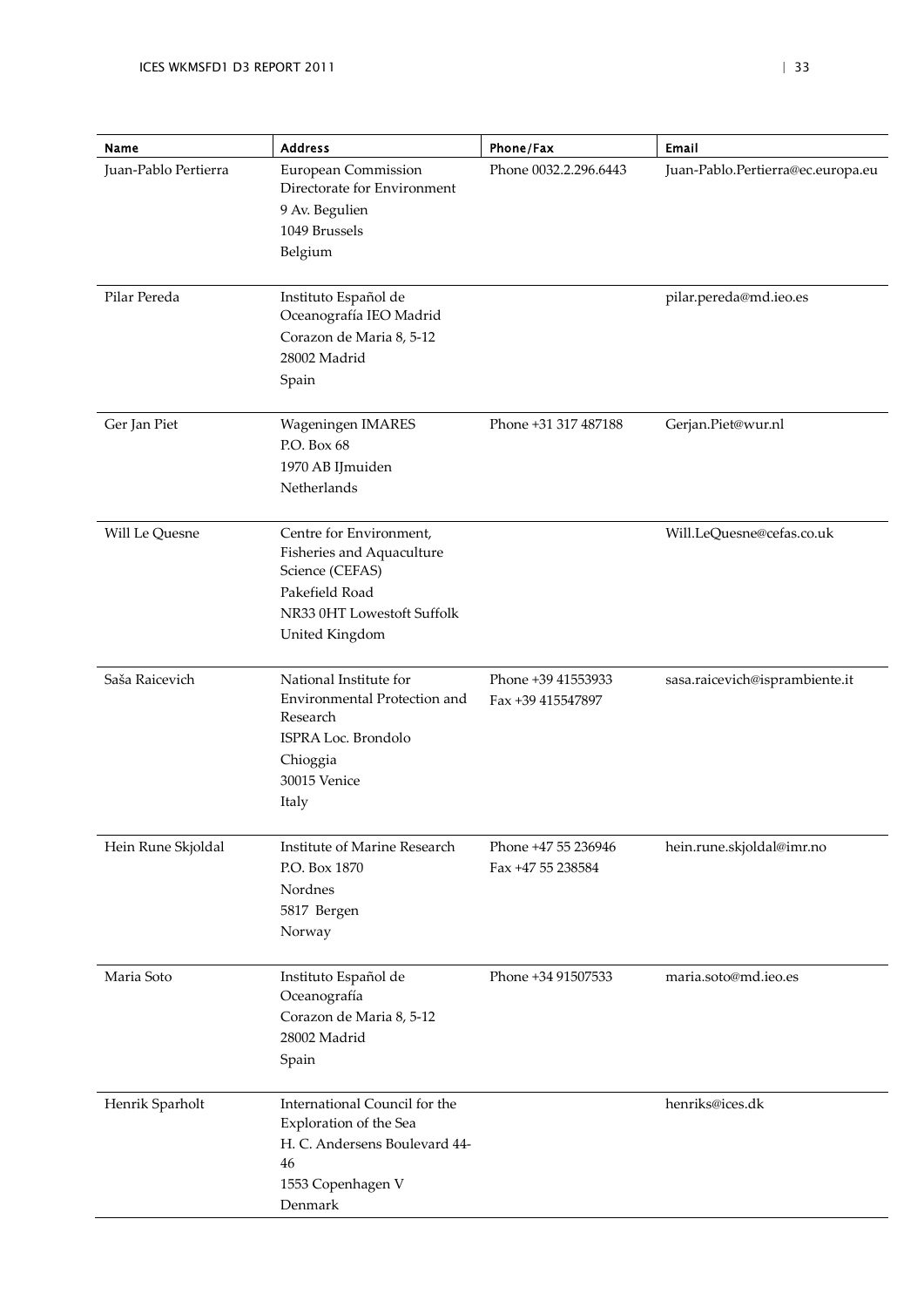| Name                             | <b>Address</b>                                                                                                                                                            | Phone/Fax                                    | Email                           |
|----------------------------------|---------------------------------------------------------------------------------------------------------------------------------------------------------------------------|----------------------------------------------|---------------------------------|
|                                  |                                                                                                                                                                           |                                              |                                 |
| Celia Vassiliki<br>Vassilopoulou | Hellenic Centre for Marine<br>Research, Agios Kosmas<br>16777 Helleniko<br>Athens<br>Greece                                                                               | Phone +302109856706                          | celia@ath.hcmr.gr               |
| Morten Vinther                   | DTU Aqua - National Institute<br>of Aquatic Resources Section<br>for Fisheries Advice<br>Charlottenlund Slot<br>Jægersborg Alle 1<br>2920 Charlottenlund<br>Denmark       | Phone +45 3588 33 50<br>Fax +45 3588 33 33   | mv@aqua.dtu.dk                  |
| Håkan Wennhage                   | Swedish Univeristy of<br>Agricultural Science, Dept. of<br><b>Aquatic Resources</b><br>Institute of Marine Research,<br>Lysekil<br>P.O. Box 4<br>453 21 Lysekil<br>Sweden | Phone +46 761 33 4455                        | hakan.wennhage@fiskeriverket.se |
| Peter Wright                     | Marine Scotland Science<br>Marine Laboratory<br>375 Victoria Road<br>AB11 9DB Aberdeen<br>United Kingdom                                                                  | Phone +44 1224 295436<br>Fax +44 1224 295511 | P.J.Wright@marlab.ac.uk         |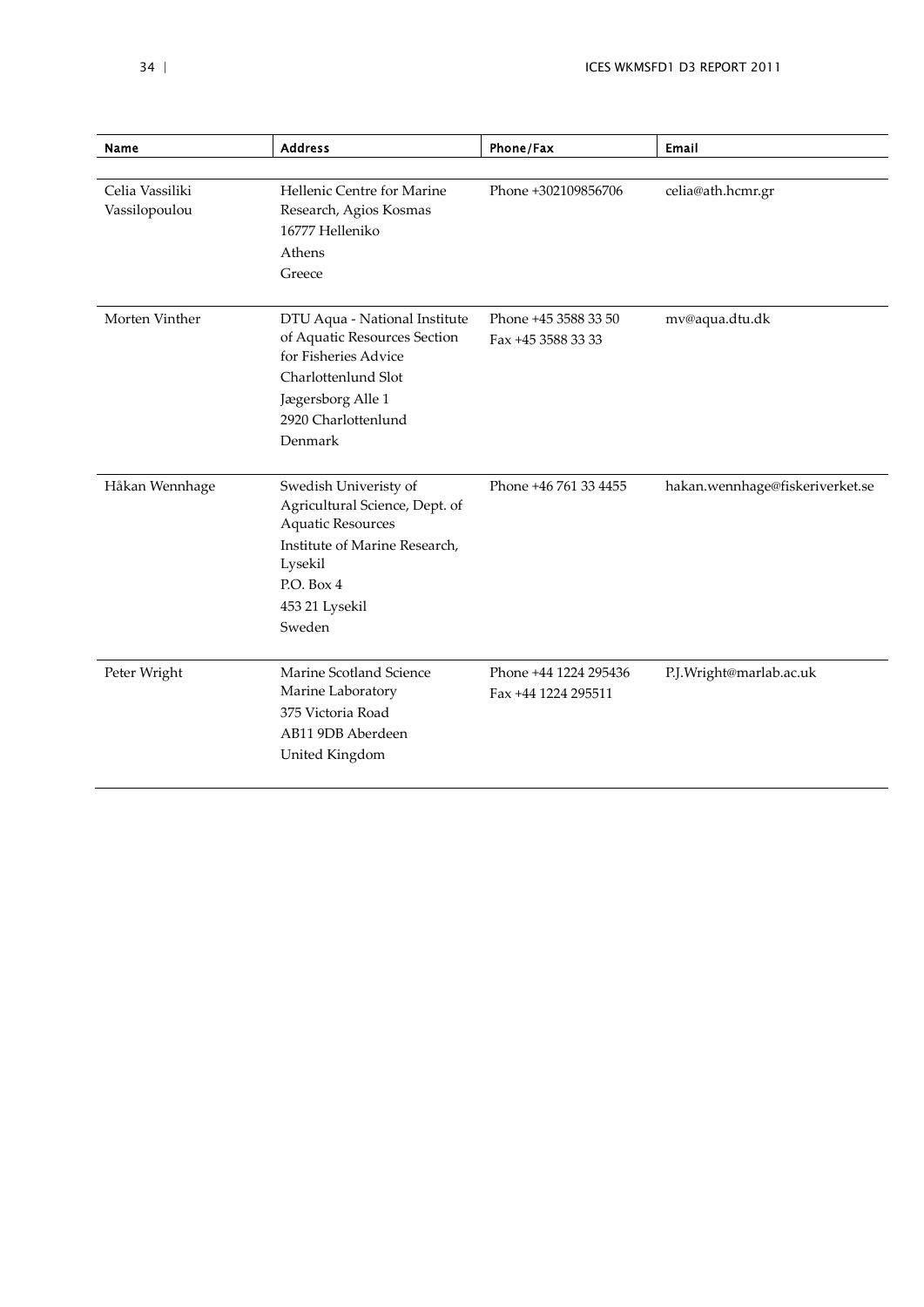## <span id="page-37-0"></span>Annex 2

Ensuring consistency in the GES assessment for the MSFD Descriptor 3+ (Commercial (shell)fish) in the Mediterranean Sea

# Mediterranean Subgroup (ICES WK MSFD-D3+ meeting) Copenhagen, 5th-7th July 2011

## Introduction to the subgroup meeting activities

This report provides insight on the outcomes of the activities of the Mediterranean Subgroup meeting carried out in the framework of the WKMSFD-D3+ (Copenhagen, 5th-7th July 2011). The meeting was held in order to ensure consistency in the MSs approach towards the definition of GES and related targets for the implementation of the MSFD regarding Descriptor 3. Common plenary meetings were followed by subgroups meetings according to different regions and sub-regions, as foreseen in the MSFD (Art. 4).

The Mediterranean subgroup was attended by experts from Spain, Greece, Italy and Slovenia as well as EEA, ICES and DG MARE representatives. Therefore, outcomes of discussions included in this report are based on the consultation of experts belonging to the aforementioned MSs whose national waters are covering, partially at least, all the marine sub-regions in the Mediterranean Sea (*i.e.,* Western Mediterranean Sea, Adriatic Sea, Ionian Sea, and Aegean-Levantine Sea). It became evident that information collated in this report should be further expanded by gathering the available documentation and data from MSs' administrations, research institutes, international organizations and technical bodies (*e.g.,* FAO - GFCM, STECF, etc.). Outcomes from this meeting, and the following one scheduled to take place in early October, will contribute to drawing up a provisional framework aiming to ensure consistency of the approach for the successful implementation of the MSFD at the Mediterranean level. It should be pointed out that this document represents the vision of the experts who joined the meeting and not the official position of the respective MS.

#### Step by step activities to ensure consistency

- **1 ) Spatial consistency between MSFD and DCF (or other) data sources**
	- a ) Consistency between MSFD and GSAs (Geographical Subunit Area, according to FAO and DCF subdivisions) should be considered by each MS, in order to clearly identify the GSA that falls within the four Mediterranean Sub-regions.
	- b ) In case of a spatial mismatch, each MS should proceed in making a proposal on how to couple data requirements for proceeding with assessments in each of the MSFD Marine sub-regions with data availability per GSA.
	- c ) When more than one GSA falls under the same Marine sub-region, points related to data aggregation should be tackled. The latter might be a substantial problem in cases when intercalibration activities have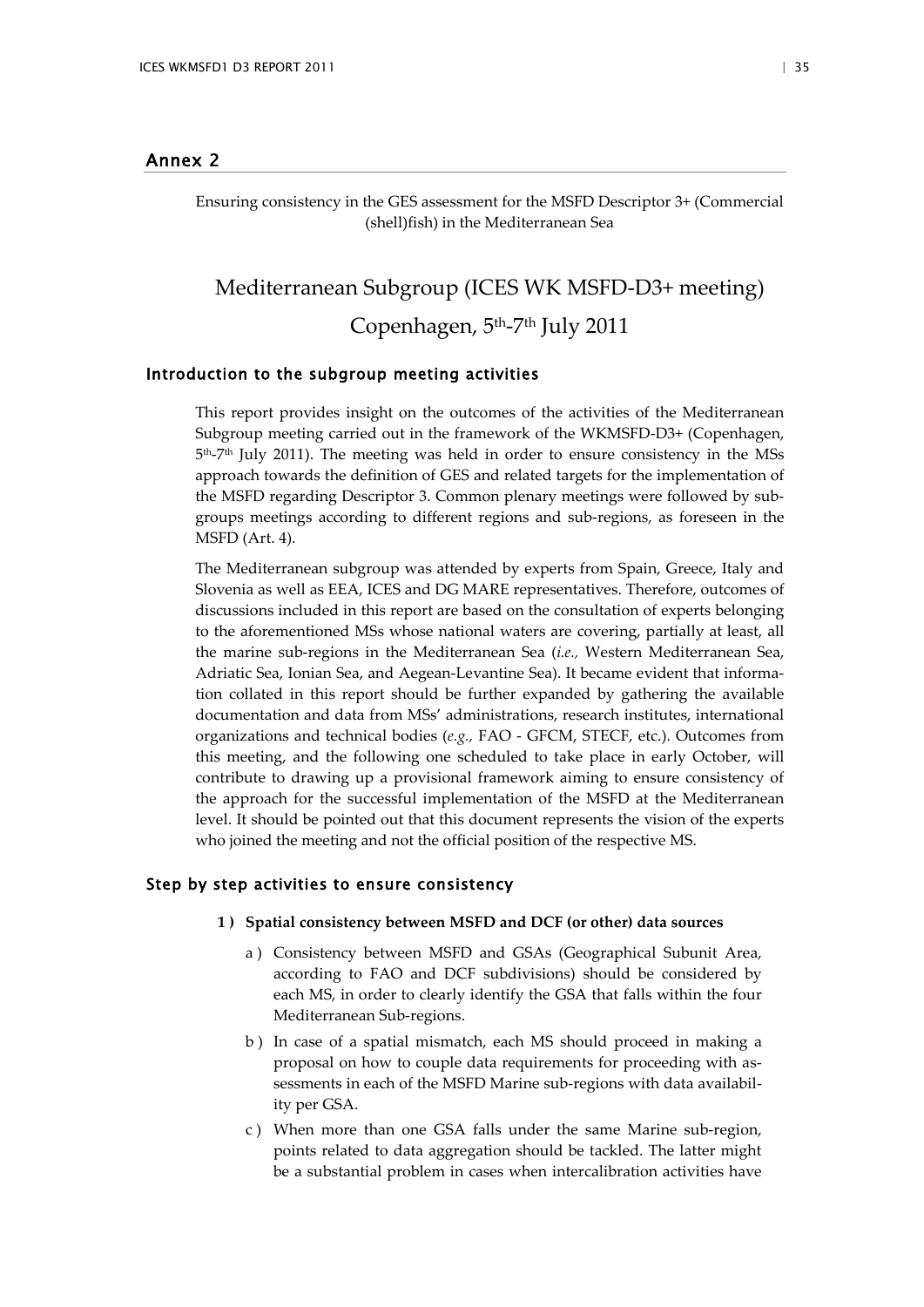not been carried out at national or international level (e.g., MEDITS trawl-surveys).

#### **2 ) Species/stocks selection for the purposes of GES assessment**

Species/Stocks selection for the purposes of GES assessment should take into account several issues, including the cumulative percentage values of each species in the MS landings, data availability according to DCF and the presence of vulnerable species that could be considered in other descriptors (i.e., D1, D4, D6).

The following approach is proposed:

- a ) Use the most comprehensive source of landings statistics (e.g. either at international level, the FAO-GFCM data, provided per GSA zone, (Fishstat Database), or from National official statistics according to each MSFD sub-region that falls within the MS national jurisdiction);
- b ) Split landings into major group categories (i.e. small-medium pelagics, large pelagics, demersals) and then for each species of those groups, in each Marine Sub-region, calculate the average landings percentage related to the last 5 ys (to reduce possible noise in the data);
- c ) Assess the cumulative % composition and select those species that contribute up to the 99% of the total landings in the selected area; however, other important species for a MS's fishery not included in the aforementioned threshold, could be also incorporated in the final list for conducting the Initial Assessment (IA).
- d ) For the species included in the IA list , and according to data availability and existing stock assessment efforts, primary indicators (or proxies), and/or secondary indicators for D3 will be quantified; due to the exploratory nature of this exercise, it is suggested that another threshold is also considered (99.9% of cumulative landings) and thus to extend the analysis to all species included within this threshold in order to account for politically important (flagship) and/or 'vulnerable' species.
- e ) Vulnerable species (according to the recently updated IUCN assessment, for instance for the Mediterranean Sharks) and species listed in the Habitats Directive fall under Descriptor 1 (biodiversity), Descriptor 4 (food-web) or 6 (seafloor integrity).

Please note that a comparison of the application of different approaches (*e.g.*, thresholds limit set at 99 or 99.9% cumulative landings percentiles; subdivision of species according to main functional groups, *e.g.,* small-medium pelagics, etc.) and a final decision on the best method to be applied will be carried out in the next MSFD-D3+ meeting in October.

## **3 ) Primary indicators (assessment of available stock assessments, and related thresholds and limits, and proxies)**

The group acknowledged that for most of the Mediterranean stocks a formal stock assessment is lacking. TAC quotas for management purposes exist only for Bluefin Tuna, whose assessment is carried out by ICCAT.

A first analysis of the STECF report (2009) on consolidated stock assessment in EU waters shows that formal assessments are available for 6 pelagic stocks (3 GSAs; 2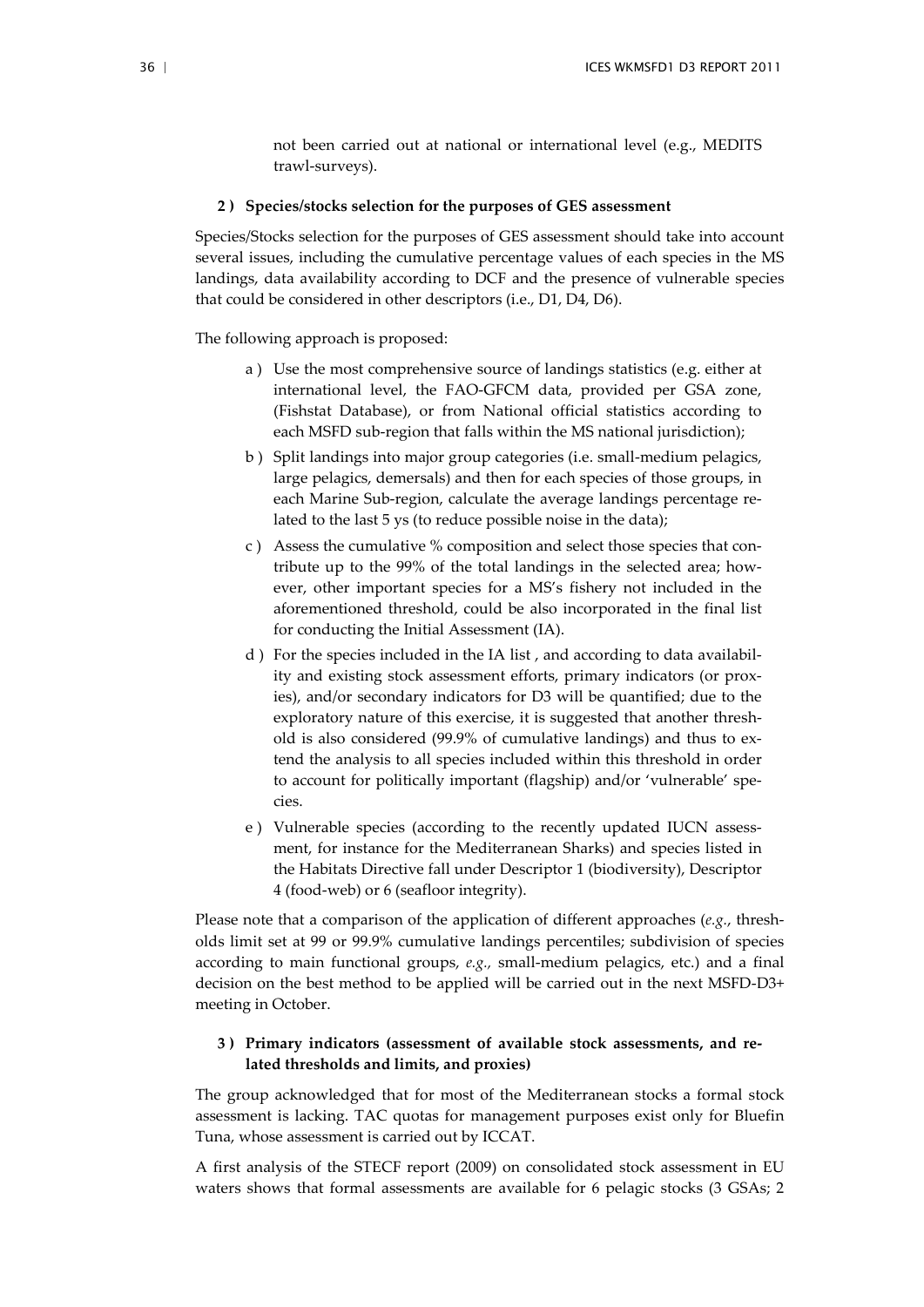species) and 12 demersal stocks (8 GSAs; 7 species) in the Mediterranean Sea. Probably the methodologies adopted for these assessments might not be always consistent with those applied in Northern Europe. Other possible sources on stock assessment for Mediterranean stocks are the FAO-GFCM Scientific Advice Committee (where all Mediterranean Countries are represented: [www.gfcm.org\)](http://www.gfcm.org/) and the SGMED (Study Group on the Mediterranean: [https://stecf.jrc.ec.europa.eu/about-stecf\)](https://stecf.jrc.ec.europa.eu/about-stecf). The former group in 2009 completed the assessment of 26 stocks (of which 22 in European waters), while in 2010 it completed the assessment of 70 stocks in European GSAs based on trawl survey data (Cardinale *et al*., 2010).

The following approach is proposed:

- a ) Collate information on existing stock assessments for each Marine Subregion (and GSA) from the available sources (FAO – SAC; STECF and SGMED; National Administrations).
- b ) Identify the investigated period, area (check the consistency within Marine sub-regions and GSAs), the assessment methodology, the availability of reference levels/thresholds (*e.g.*, MSY, SSB, Bmsy, Flim Fmsy, Fpa) or proxies (*e.g.*, Exploitation rate);
- c ) When different stock assessments are available for the same stock/area from different sources, select the one based on the most robust methodology using an approach that provides quantitative reference levels/thresholds;
- d ) If stock assessments are not available, check the possibility to derive proxies with respective reference points by a simplified, but sound, approach based on the available data. For this purpose consider the guidelines on stock assessment in situations of data shortage (provided by STECF SGMED-10-01 WG, Martin and Ceilari, 2010) or methodologies proposed by ICES for data poor stocks.
- e ) Update the species' list table with the above mentioned information.

### **4 ) Secondary indicators based on monitoring programs**

These indicators should be applied when stock assessments are not available and data availability to derive even proxies is lacking. Data required for estimating these indicators include those referring to abundance and biomass, length structure of the catches, size at maturity.

These data are usually available through fishery-independent surveys that take place under the DCF. In the Mediterranean Sea, for demersal species the MEDITS ottertrawl survey has been carried out in most MSs (and even other third Countries) since 1994 (the only exceptions are: Malta where it started in 2000; Slovenia in 1995; Croatia and Albania in 1996) onwards (only in Greece this sampling activity was interrupted in 2008, while in Croatia in 1999 the sampling activity was not carried out). MEDITS is carried out on a yearly basis during the II quarter. No intercalibration process has been carried out so far between the MSs joining this survey, although a standard fishing gear is used. Longer time-series can be available from the GRUND trawl-survey (1985-2008) in Italian waters. However, it is necessary to recall that sampling was carried out by using commercial otter-trawl gears that differed among each other in different GSAs. The survey was conducted on a yearly basis, during the III quarter. Another trawl-survey (SOLEMON) was established in 2005 in the Adriatic Sea, using the rapido trawl (a sort of beam trawl), with the aim to assess the common sole (*Solea solea*) and other flatfish stocks.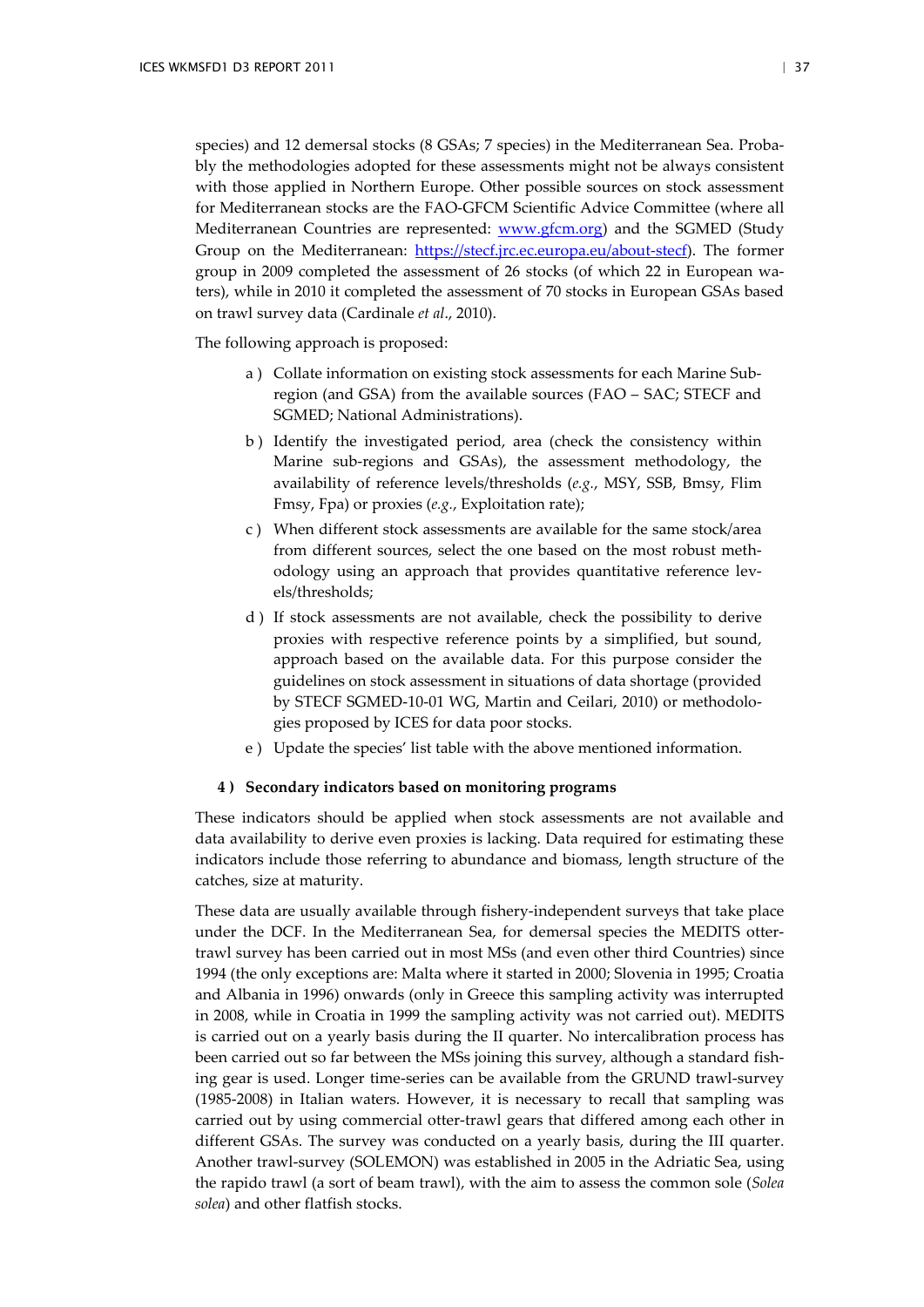The major stocks of small pelagics (mainly anchovies and sardines) in the Mediterranean European Union waters (Iberian coast, Gulf of Lions, Adriatic Sea, Sicilian channel, and Aegean Sea), are the target of assessments carried out by means of acoustic surveys in the framework of the project MEDIAS (MEDIterranean Acoustic Survey; Various Authors, 2010).

When data from fishery independent surveys are not sufficient for quantifying specific indicators, the possibility to use Biological Data collected under the DCF from landings or onboard sampling (fishery-dependent data) should be also considered.

An example of using trends of the "so-called" secondary indicators at the Mediterranean level can be found in the MEDITS 2007 report. This report also provides some guidelines and the rationale for trend analyses, as well as the formal estimation of the indicators.

The Mediterranean group expressed some concern related to the fact that the response of certain indicators to specific management practices (e.g., reduction of F) might not be straightforward, as well as to the fact that changes in environmental conditions might also influence stock status, and thus have an impact on secondary indicators values, obscuring the evaluation of the results.

Moreover, no reference levels are available for setting targets/thresholds for secondary indicators, although from a theoretical approach it is possible to define the expected trend for some of the above mentioned indicators (MEDITS, 2007)

The following approach is proposed:

- 1 ) check data availability to estimate the secondary indicators for each species included in the list within each Marine Sub-region (see, for instance, DCF Appendix XIII and reports to DCF, as well as MEDITS and MEDIAS specifications);
- 2 ) check for spatial consistency between available data and stocks spatial range;
- 3 ) when data belong to more than one GSA within the same Mediterranean sub-region, check data availability for all GSAs comprised in the subregion itself (similar approach as above);
- 4 ) check the possibility to merge data from different GSA at the sub-region level (and, if this is the case, how to merge them);
- 5 ) when specific data from fishery independent surveys are not available, check if using fishery-dependent data (from DCF, being consistent with sub-region and GSA) is appropriate;
- 6 ) fill the species' table list showing those indicators that can be estimated within each sub-region and GSA;
- 7 ) for those stocks that some indicators cannot be estimated, it is recommended to specify what data are missing;

At this stage it is also recommended to summarize the information collected in the species' table list by providing the following short summary:

- number of stocks for each Regional sub-area (and GSA) for which the quantification of primary indicators is possible (specify which indicators);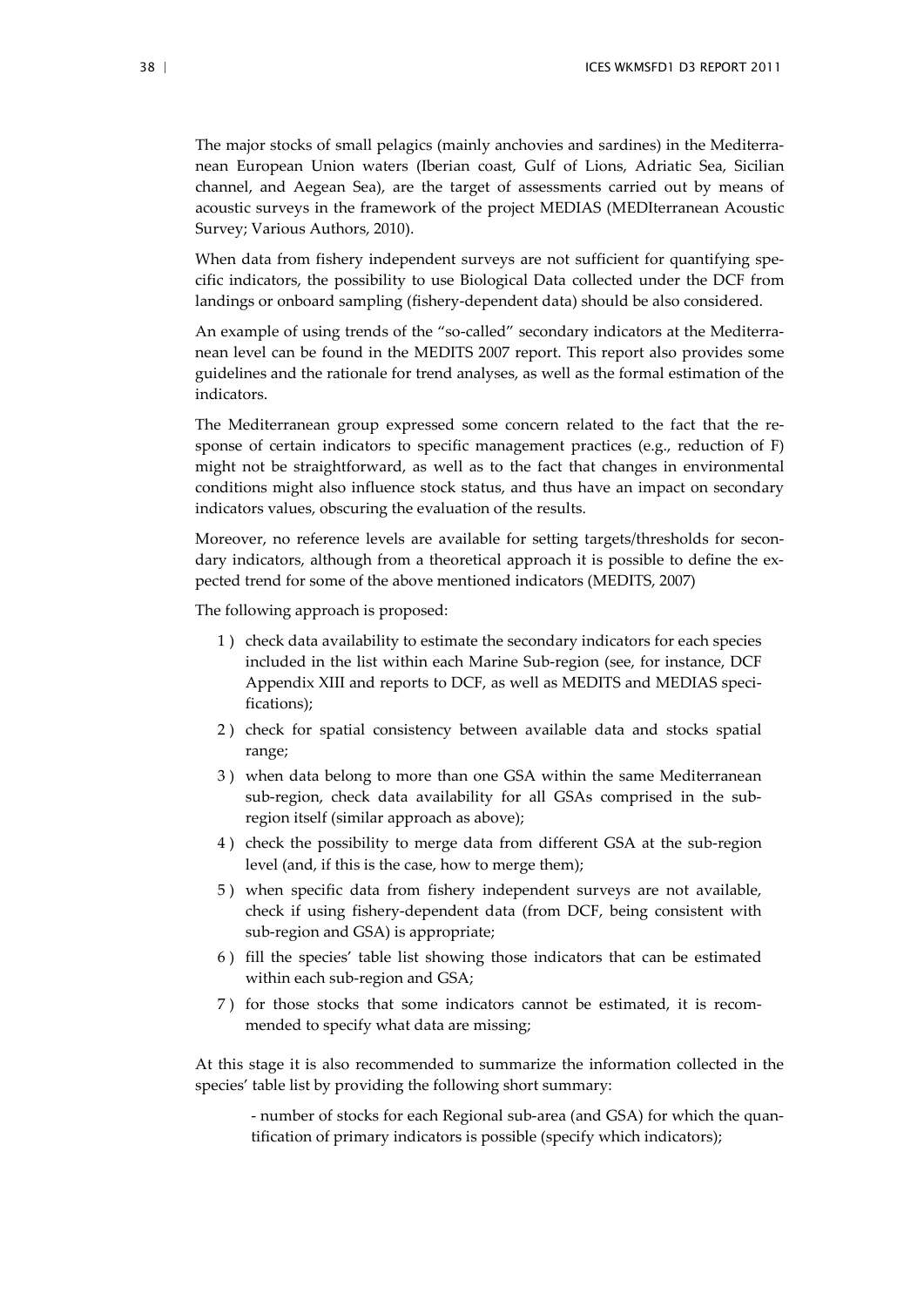- number of stocks for each Regional sub-area (and GSA) for which the application of proxies for specific primary indicators is possible (specify which proxies);

- number of stocks for each Regional sub-area (and GSA) for which the quantification of secondary indicators is possible (specify which indicators);

- number of stocks for each Regional sub-area (and GSA) for which the quantification of indicators falling in any of the above categories (primary and proxies, secondary) is not possible.

Integrate this summary providing the cumulative percentage of landings (stocks) that can be covered by applying different indicators for each Regional sub-area (and GSA).

#### **5 ) Other indicators**

l

Regarding indicators provided by EEA and Eurostat, they are estimated at MS level and not at sub-region level. Moreover, they are estimated on the basis of GFCM landing statistics and stock assessment data. The group felt that more information on the process for estimating these indicators is needed to assess their usefulness in the framework of MSFD for Mediterranean countries. Moreover, to prevent a spatial mismatch, it was envisaged these indicators to be estimated at a sub-regional level (consistent with MSFD) rather than exclusively at national level. The EEA will work in the future (2012) towards preventing such a spatial mismatch on the regional aggregation of national data in its indicators. This is now done in terms of GFCM fishing areas and should be done at the level of MSFD-sub-regions[2.](#page-41-0) It has also already provided the WGD3+ Core Group (Claus H from ICES) with information to evaluate redundancy, complementarity and/or added value at the European level of its 2 fisheries indicators. In relation to the DCF environmental indicators listed in Annex XIII, almost all data needed should be available in all Mediterranean MSs from 2003 onwards, excluding Greece where, as already stated, activities related to the DCF were interrupted in 2009. Regarding spatial indicators (5, 6, and 7) that summarize the area impacted by fishing, they can be estimated by using VMS data. This process was carried out in Italy in the period 2006-2009. The use of VMS data also started in Greece (data available for 2009-2010, while in this country the other DCF data were not collected after 2008) and Spain (at least in the framework of some Pilot studies). No other information to trace progress in other Mediterranean EU countries was available in the subgroup. Regarding the methodology for using/estimating such indicators, the need to coordinate the approach at least at the Mediterranean level, was highlighted in order to ensure consistency in this marine region. For this purpose, delegates will contact research groups in their countries, working on this subject, and ask for guidance and advice. Moreover, the possibility to couple VMS data with other information relevant to biodiversity and seabed integrity issues might contribute to estimate indicators falling under Descriptors 1, 4 and 6. A consistent approach between MSs could facilitate interpretation and analysis in the Mediterranean regional and subregional areas. Finally, indicator 8 (Discarding rate of commercially exploited species) can be also estimated on the basis of DCF data available in all EU MS countries. Moreover, the Greek representative highlighted that results of the EU MariFish

<span id="page-41-0"></span><sup>&</sup>lt;sup>2</sup> Following from the presentation by Hans Mose from the EEA's European Topic Centre on Inland, Coastal and Marine waters/(ICES at the 1<sup>st</sup> WGD3+ workshop in July 2011.